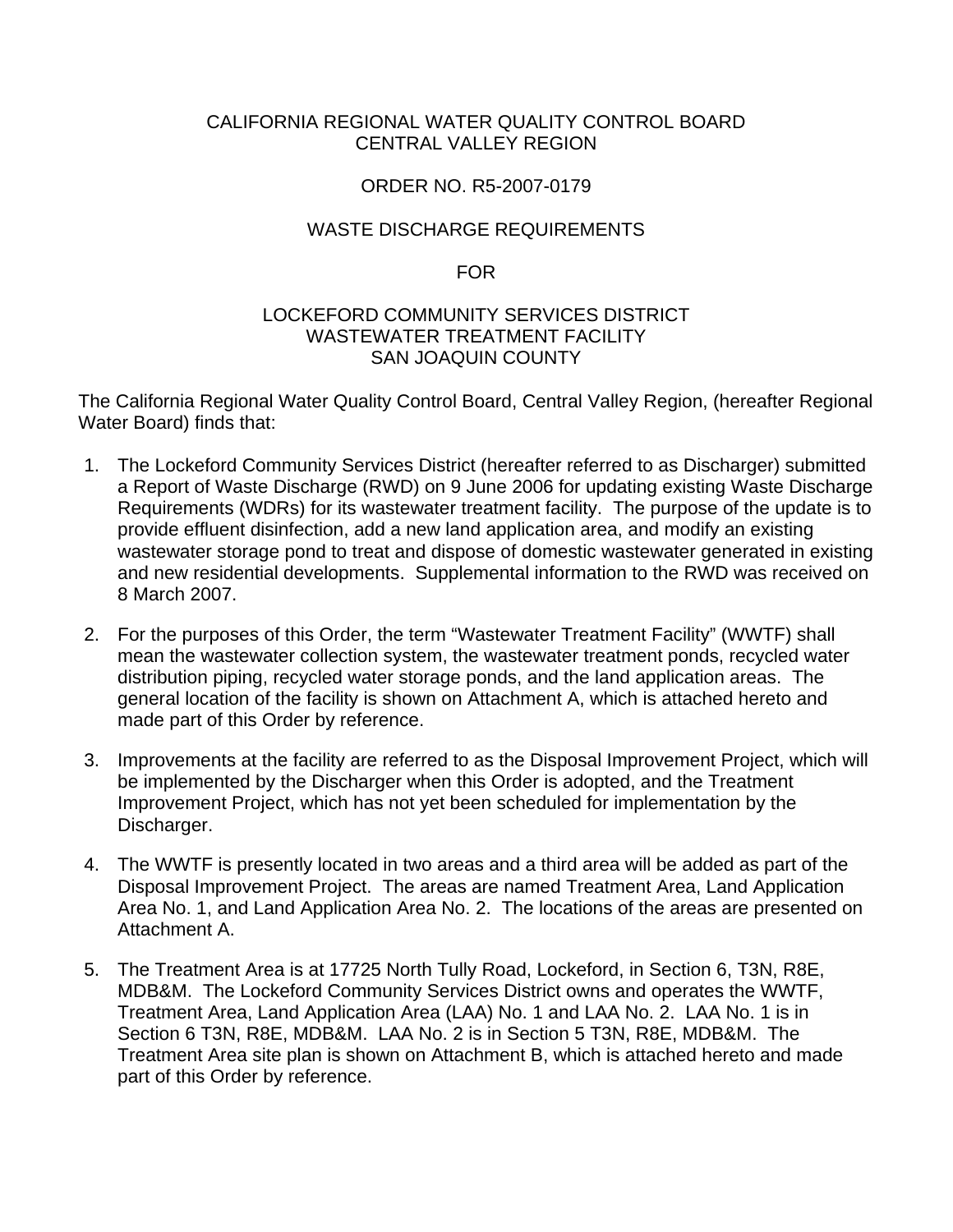- 6. WDRs Order No. 90-312 and Wastewater Reclamation Requirements (WRRs) Order No. 90-313, adopted by the Regional Water Board on 2 November 1990, prescribe requirements for the Lockeford Community Services District WWTF and LAA No. 1. Continued use of Orders 90-312 and 90-313 is not consistent with the current plans and policies of the Regional Water Board, nor with the Discharger's need to expand capacity.
- 7. The Assessor's Parcel Numbers (APNs) for the WWTF are presented below:

| <b>APN</b> |
|------------|
| 053-030-39 |
| 053-030-58 |
| 053-030-51 |
| 053-070-03 |
|            |

#### **Existing Facility, Facility Improvements, and Discharge**

- 8. The existing WWTF treats and disposes of wastewater from the unincorporated community of Lockeford. The WWTF is being expanded and disinfection is being added to provide better treatment for the wastewater that will be generated due to future land development. Currently, the flow rate varies from 0.24 to 0.29 Million gallons per day (Mgal/day).
- 9. Wastewater is delivered to the treatment system from two pump stations; one of the pump stations is equipped with an alarm that will alert the system operator of malfunctions. The other pump station is checked on a daily basis. This order requires all pumping stations to be equipped with alarm systems. Additional pump stations will be added based on need.
- 10. Wastewater is metered using ultrasonic flow meters at the headworks (prior to treatment), downstream of treatment/storage ponds and prior to chlorination, and downstream of the chlorination pipe.
- 11. Presently, five wastewater ponds exist. Ponds No. 1 through 4 are located at the Treatment Area; Pond No. 5 is located at LAA No. 1. A sixth pond, Pond No. 6, will be constructed at LAA No. 2 as part of the Treatment Improvement Project.
- 12. A wastewater treatment schematic is presented on Attachment C, which is attached hereto and made part of this Order by reference. The following summarizes the treatment process:
	- a. Wastewater is biologically treated in a mechanically aerated treatment pond (Pond No. 1) prior to discharge to three storage ponds (Ponds No. 2, 3, and 4). The existing treatment capacity is in excess of 0.40 Mgal/day.
	- b. Wastewater in Ponds No. 2, 3, and 4 has undergone biological treatment but has not been disinfected. This wastewater is currently pumped either to Pond No. 5 for storage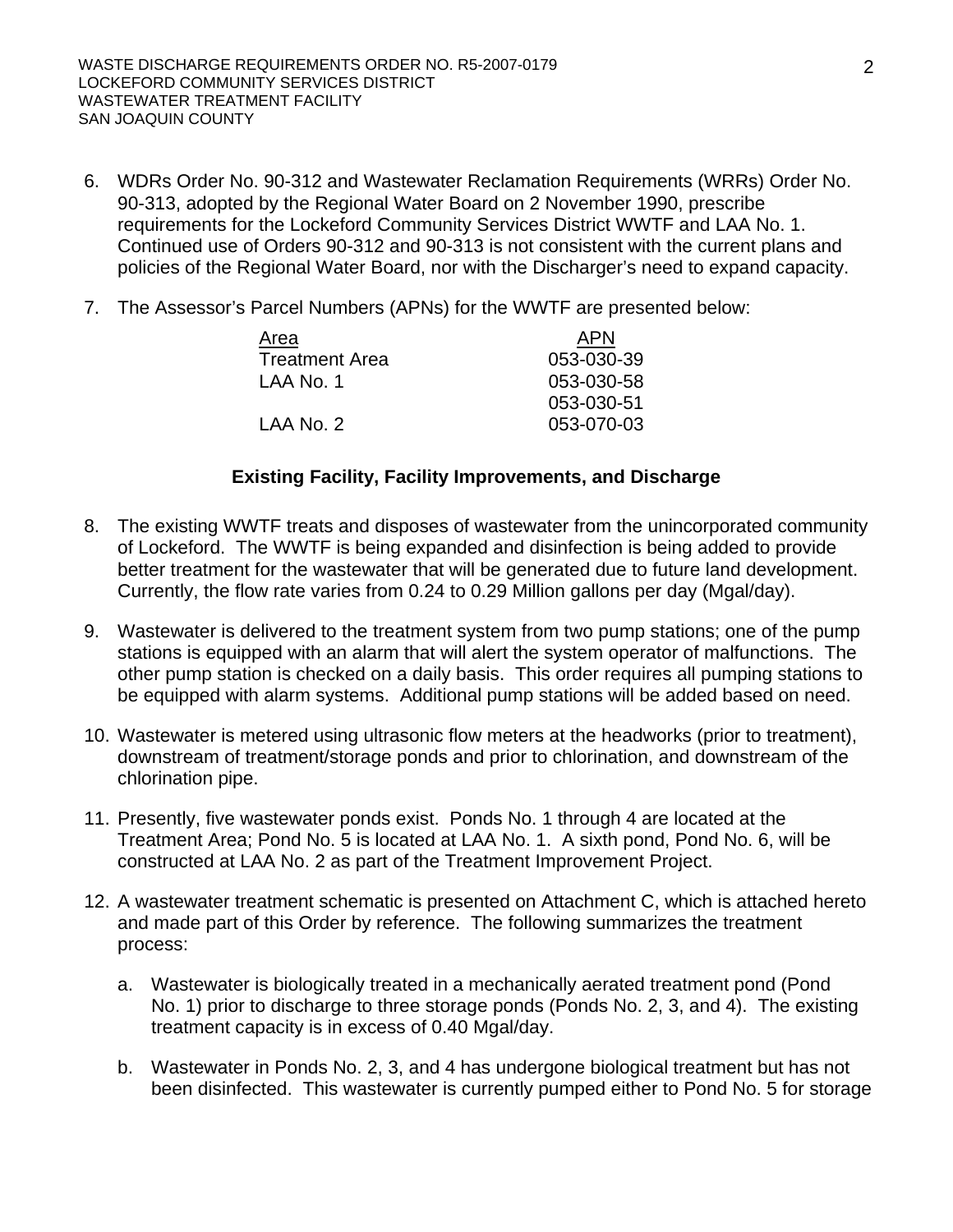or to LAA No. 1 for disposal. In this Order, wastewater that is disinfected is considered "recycled water."

- c. Effluent disinfection processes will be added as part of the Disposal Improvement Project. The disinfectant will be chlorine gas. The chlorine contact chamber will consist of a 20-inch diameter pipe that is 500 feet long. Recycled water will be pumped to either Pond No. 5, to Pond No. 6 (when built), or directly to LAAs No. 1 or 2.
- d. Until the disinfection process is operable, the Discharger is prohibited from applying undisinfected wastewater to land.
- 13. Pond configurations are expected to change as part of the future Treatment Improvement Project, which will provide better wastewater treatment and flexibility of operation. However, the footprint of the ponds at the Treatment Area will not change. The wastewater ponds are described below:
	- a. At the Treatment Area, four ponds presently exist.
		- i) Pond No. 1 is a treatment pond and is equipped with two 10-horsepower brush aerators and three 7.5-horsepower aspirator type aerators. The pond does not contain a synthetic liner. As part of the Treatment Improvement Project, two 10-horsepower brush type mechanical aerators will be added to the treatment pond to increase treatment capacity, improve mixing, and reduce the potential for short-circuiting in the pond. The pond is 39 ac•ft in size and holds 13-million gallons at two feet of freeboard.
		- ii) Ponds No. 2, 3, and 4 are used for wastewater storage but could be converted to treatment ponds if needed (to allow sludge removal from Pond No. 1 or other operation and maintenance needs). The ponds do not contain synthetic liners. The three ponds hold a total of 156 ac•ft and 51 million gallons at two feet of freeboard.
	- b. Each LAA will contain a recycled water storage pond. The acreage that the ponds occupy is not part of the LAA irrigation acreage used in water balance calculations.
		- i) Pond No. 5 is located at LAA No. 1 and is presently used to store treated (undisinfected) wastewater; however, in the future it will store recycled water. The pond does not contain a synthetic liner. Pond No. 5 will be deepened to increase the storage capacity from the current volume of 40 million gallons (123 ac•ft), to 51 million gallons (157 ac•ft) at two feet of freeboard as part of the Disposal Improvement Project.
		- ii) Pond No. 6 will be constructed at LAA No. 2 as part of the Treatment Improvement Project and will be used to store recycled water. As described in the RWD, the pond will not contain a synthetic liner. The pond will be constructed when sludge is removed from Pond No. 1 as part of the Treatment Improvement Project, which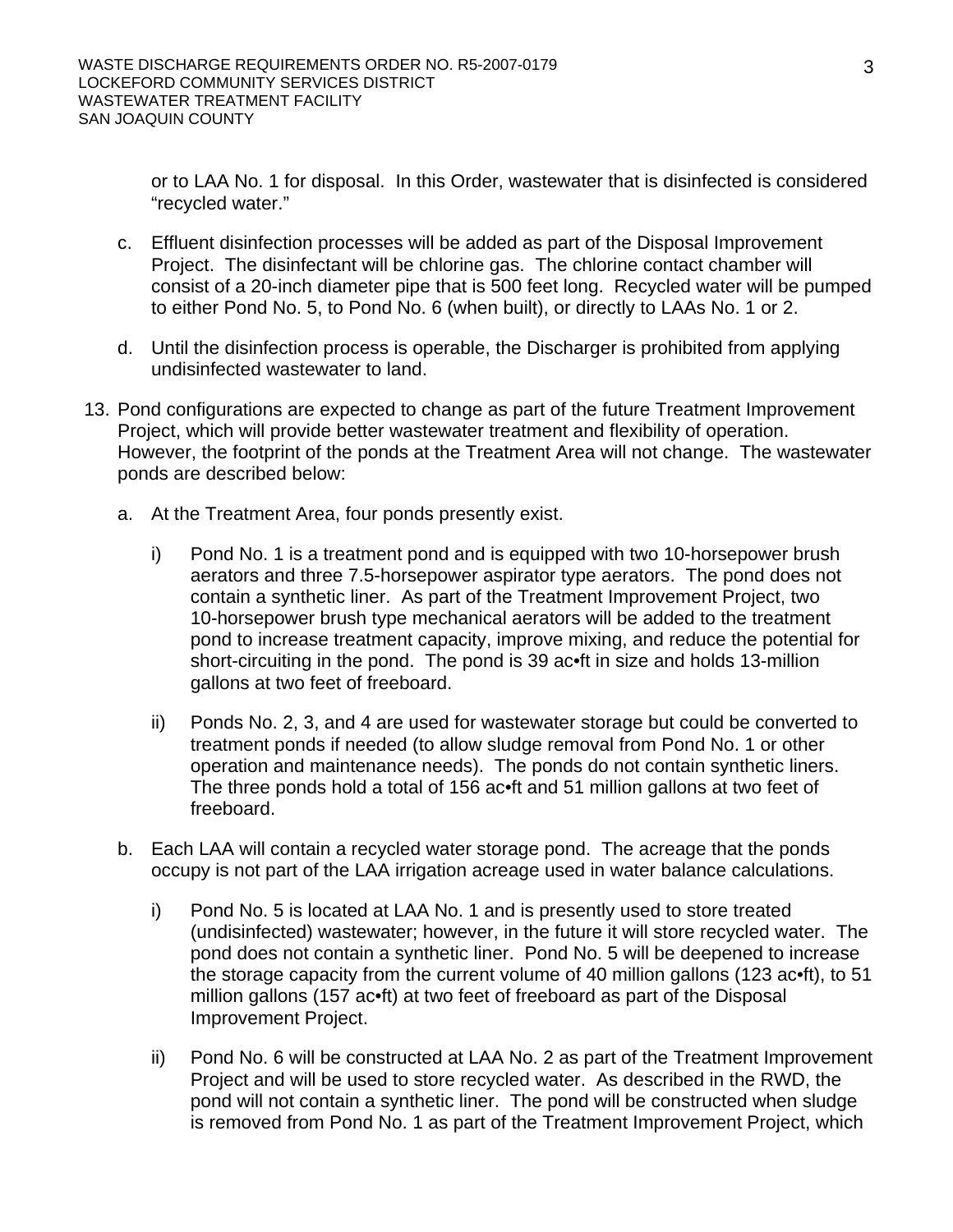will remove Pond No. 1 from service temporarily. Pond No. 6 will be 52 ac•ft in size and will hold 17 million gallons at two feet of freeboard. The parcel for LAA No. 2 consists of 60 acres; however, only 38 acres are proposed for land application of recycled water because of Pond No. 6 and setbacks from natural drainages throughout the parcel.

- 14. The Disposal Improvement Project will consist of the activities listed below. This project will formally begin when this Order is adopted.
	- a. Deepening of Pond No. 5 to increase storage capacity by at least 11 million gallons.
	- b. Installation of new groundwater monitoring wells for the ponds and land application areas.
	- c. Installation of disinfection equipment.
	- d. Improvements on 38 acres to allow the land application of recycled water on LAA No. 2.
	- e. Submittal of documentation showing that a legal covenant regarding land use has been signed with the property owner located south of LAA No. 2.
	- f. Preparation and submittal of a technical report documenting completion of the foregoing.
- 15. The Treatment Improvement Project will consist of the following activities, and while not currently scheduled, will be performed two years prior to sludge removal from the existing treatment pond (Pond No. 1):
	- a. At least 17 Mgal of new storage will be constructed as Pond No. 6. The planned site for the new Pond No. 6 is the northwest corner of LAA No. 2.
	- b. A storage pond at the Treatment Area will be converted to a new 0.4 Mgal/day, two-cell aerated treatment pond system so that Pond No. 1 can be taken out of service.
	- c. Once the new storage Pond No. 6 is constructed and a storage pond has been converted to a treatment pond, Pond No. 1 will be taken out of service, the sludge will be removed, and Pond No. 1 will be converted into a second 0.4 Mgal/day, two-cell aerated treatment pond system.
	- d. At the end of the Treatment Improvement Project, the Discharger will have a 0.6 Mgal/day, three-cell treatment plant with a fourth cell in reserve to allow any of the three cells to be taken out of service for any reason.
	- e. The Treatment Improvement Project will be initiated when any of the following occurs: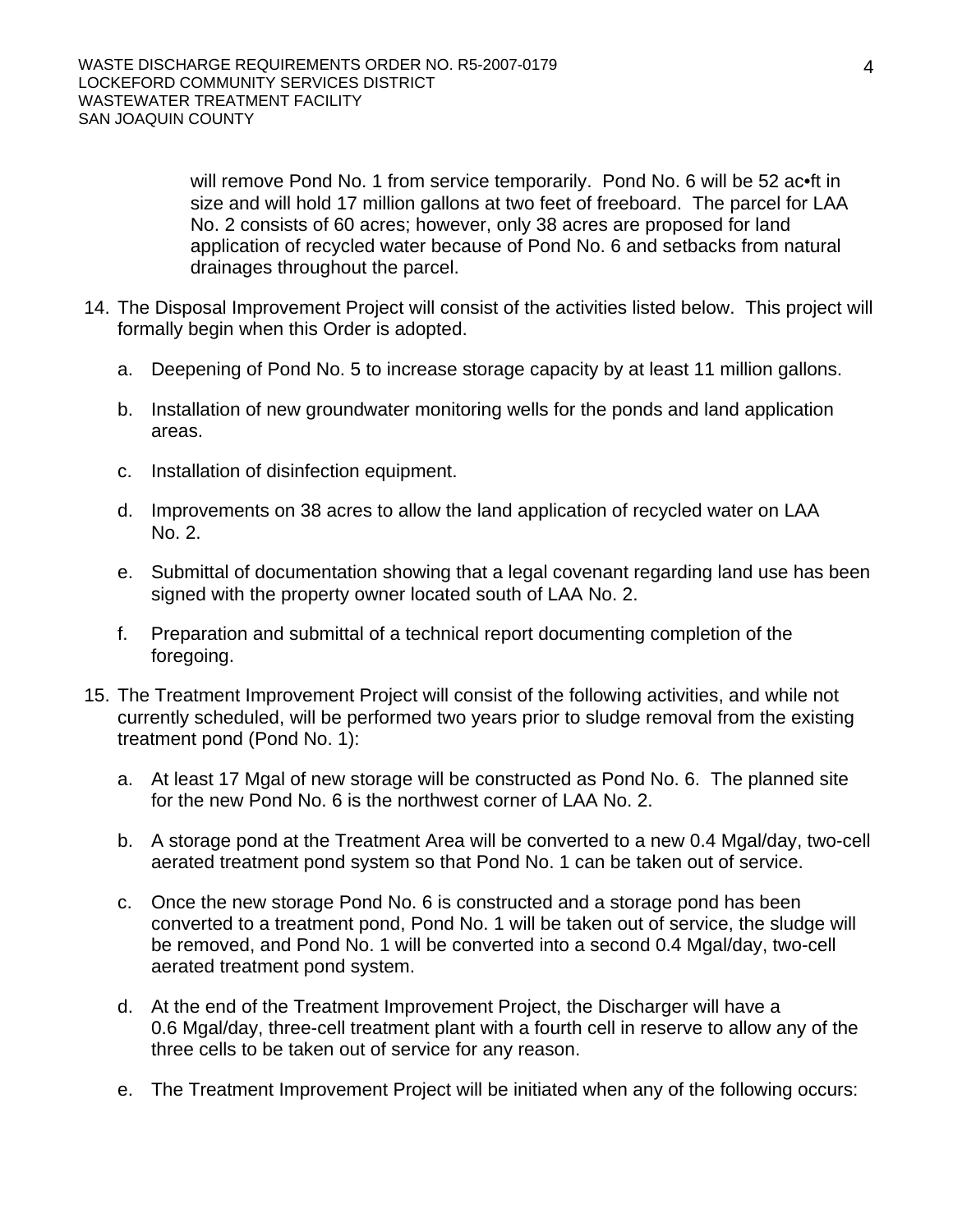- i) The flow rate is projected to exceed 0.4 Mgal/day within 2.5 years;
- ii) The treatment system threatens to violate WDRs.
- iii) Sludge becomes problematic in the treatment pond system for any reason.
- 16. The Discharger has two portable generators. They are used to operate the lift stations and some of the water supply wells. The Discharger is planning to install an electrical transfer switch at the Treatment Area to run key components such as pumps, instruments, and the office but will not be completed until 2008. All new pump stations are designed with an emergency generator and automatic transfer switch.
- 17. Stormwater that falls on the roadways surrounding the ponds at the Treatment Area drains into the ponds. Other stormwater falling on roofs and paved areas drains to the surrounding unpaved areas where it infiltrates. Stormwater that falls on turf areas at the treatment facility will infiltrate.
- 18. Influent wastewater quality has been characterized by the Discharger. Based on samples collected since January 2004 until March 2006, wastewater quality is as follows:

| Constituent               | Units    | Average |
|---------------------------|----------|---------|
| Monthly Average Flow Rate | Mgal/day | 0.254   |
| Biochemical Oxygen Demand | mg/L     | 184     |

19. Effluent wastewater quality has also been characterized by the Dischager. The following table summarizes average effluent quality since August 2005. Samples were collected at the Pond No. 1 (treatment pond) outlet.

| Constituent                      | Units | <b>Effluent Quality</b> |
|----------------------------------|-------|-------------------------|
| <b>Biochemical Oxygen Demand</b> | mg/L  | 17                      |
| <b>Total Dissolved Solids</b>    | mg/L  | 479                     |
| Nitrate as Nitrogen              | mg/L  | Not Detectable          |
| <b>Total Nitrogen</b>            | mg/L  | 4.0                     |
| Chloride                         | mg/L  | 97.3                    |
| Sodium                           | mg/L  | 69.3                    |

#### **Recycled Water Application**

- 20. Undisinfected wastewater is currently applied to 95 acres at LAA No. 1 using flood irrigation. Pasture grass is presently grown and beef cattle are allowed to graze the area.
- 21. Upon implementation of the Disposal Improvement Project, the Discharger will apply recycled water to the LAAs as follows:
	- a. A total of 133 acres of land application areas will be available to the Discharger. The LAAs will be divided into five 26.6 acre irrigation checks.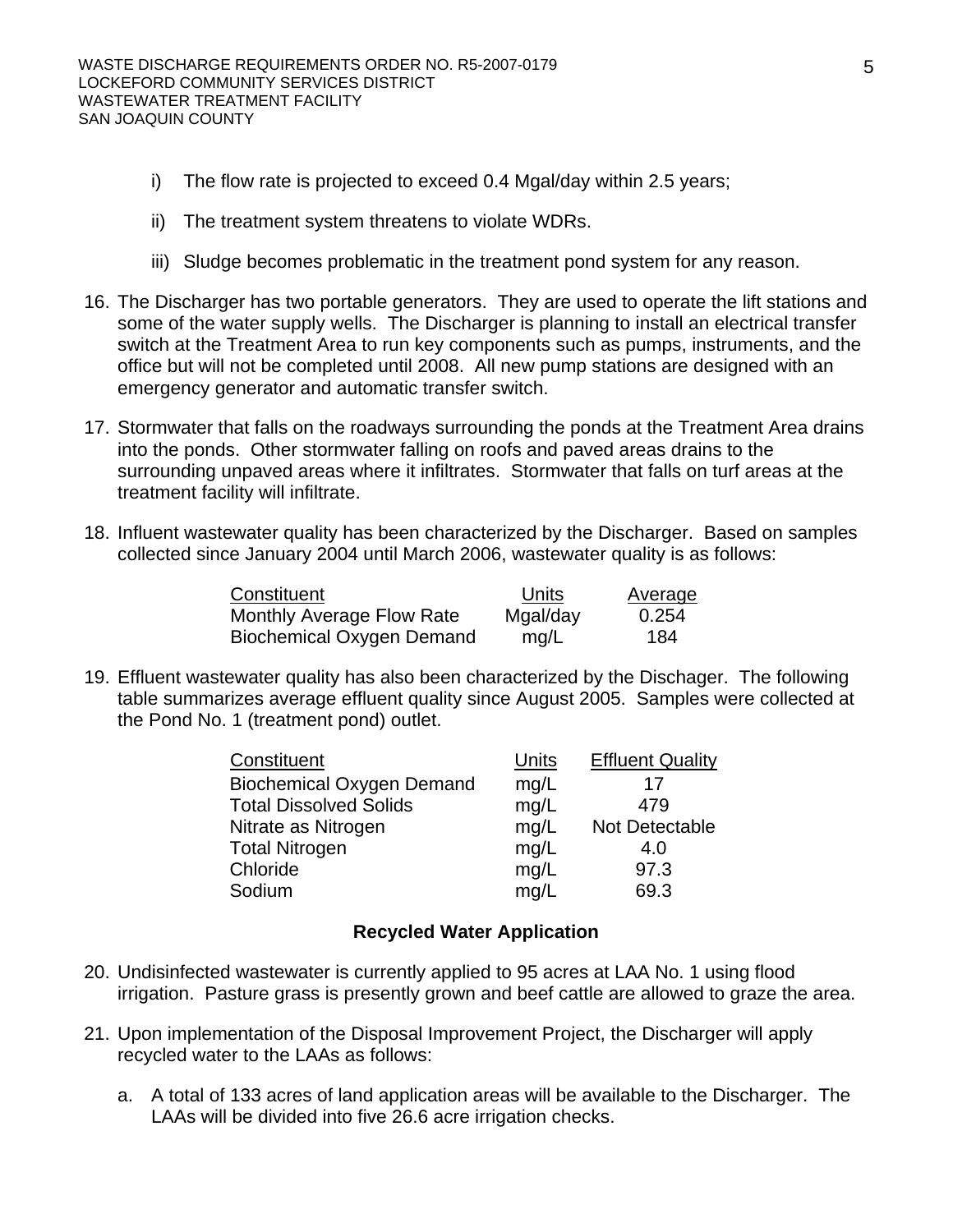- b. Each 26.6 acre irrigation check will be sequentially rotated in alfalfa production for three years and fallow for two years. Every year 79.8 acres will be used for wastewater application.
- c. The fallow 53.2 acres can be used to grow pasture grass or other crop if deemed appropriate, but the Discharger states that action would be an unusual occurrence.
- 22. Wastewater will be applied by flood irrigation. LAAs will be deep-ripped to allow drainage and deep rooting of the alfalfa crop. LAAs will be graded to allow effective flood irrigation and minimize ponding. Beef cattle will be allowed to graze LAA No. 1; no livestock will be allowed on LAA No. 2.
- 23. To further reduce the salinity of shallow groundwater underlying and downgradient of the LAAs, the LAAs will be designed and operated to capture and percolate most of the rain falling on the LAAs. Upon completion of the Disposal Improvement Project, the captured rainfall runoff will be applied to the irrigation fields to minimize pooling along runoff containment berms, and the associated risk of mosquito breeding. The Discharger estimates only five-percent of rainfall will runoff the LAA during an average rainfall year. Allowing runoff from the LAAs is acceptable because the wastewater will be disinfected and wastewater application will not occur during winter months except when climatic conditions allow.
- 24. Effluent will be applied at plant uptake rates for both nitrogen and water application. Irrigation tailwater will be controlled through such measures as controlling application and grading the area to prevent off-site drainage.
- 25. The RWD contains a water balance that demonstrates hydraulic capacity for a wastewater flow rate of 400,000 gpd when the Disposal Improvement Project has been completed. The water balance requires 101.9 million gallons of storage capacity and 80 acres of land application area. Presently, the Discharger has 90.9 million gallons of storage capacity and 95 acres of land application area at LAA No. 1. To increase the storage capacity, Pond No. 5 will be deepened to add 11 million gallons of storage capacity for a total of 101.9 million gallons. The water balance does not require any wastewater to be applied from November through March. However, this Order does not prohibit such application when conditions allow.
- 26. As described in Water Recycling Specification No. E.5, Title 22, Division 4, Chapter 3, Article 3 requires recycled water application setbacks based on adjacent land uses. To allow application of recycled water closer than allowed by setbacks, the Discharger has obtained an easement on the property south of LAA No. 2. The agreement limits where groundwater wells can be placed on the affected area. The easement allows application of recycled water within 20-feet of the property boundary, which is enough room for a tailwater return ditch, containment levee, and road.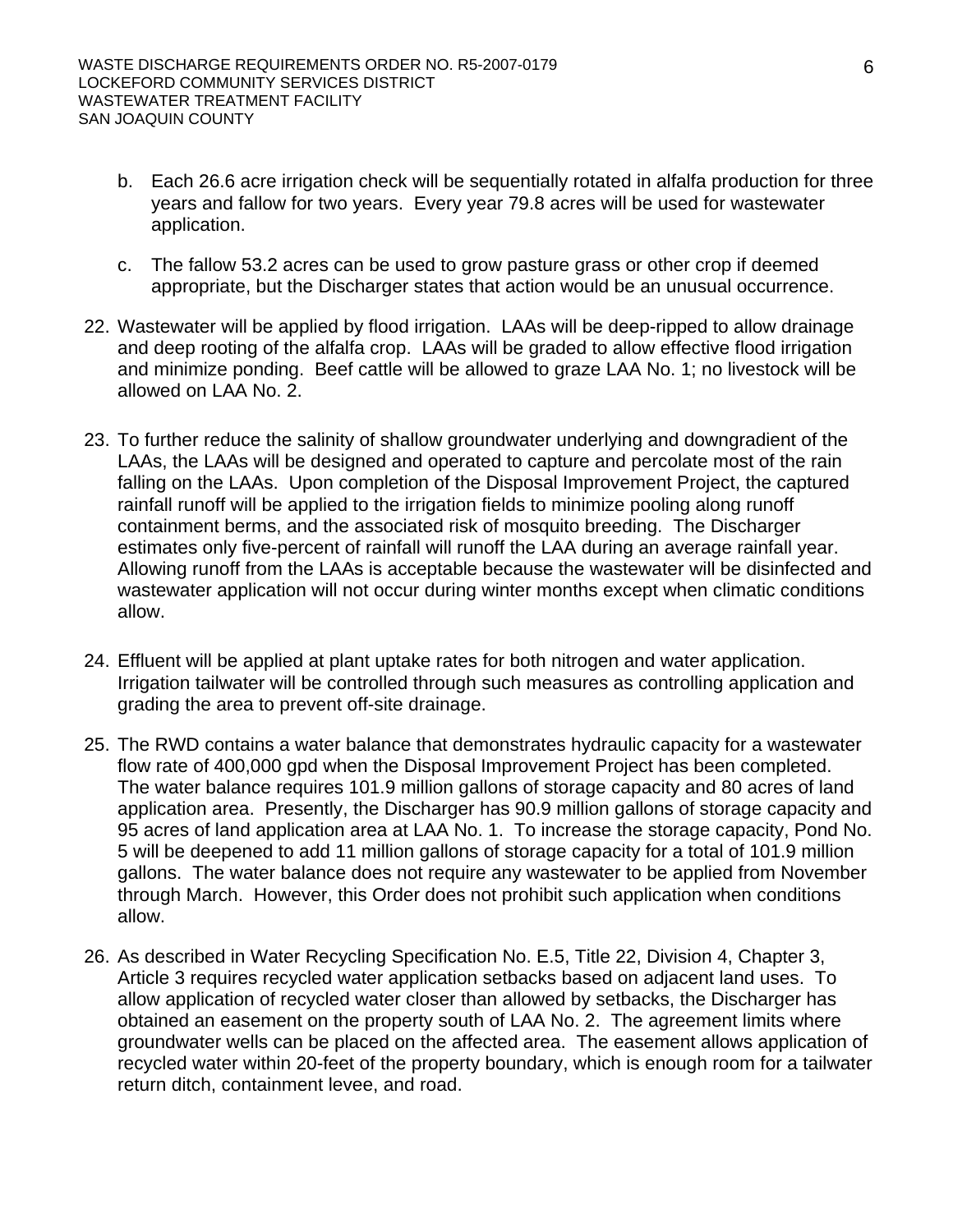#### **Wastewater Collection System**

- 27. Parts of the collection system are upwards of 50 years old. Approximately 40-percent of the system is believed to consist of clay pipe; the remaining is poly vinyl chloride (PVC) pipe. Based on seasonal flow rate variations, infiltration and inflow appears to be minimal. New wastewater collection system piping will consist primarily of schedule-40 PVC pipe. If excessive inflow and infiltration is identified in new or existing collection system piping, it can be replaced or repaired as needed.
- 28. The sanitary sewer system collects wastewater and consists of sewer pipes, manholes, and/or other conveyance system elements that direct raw sewage to the treatment facility. A "sanitary sewer overflow" is defined as a discharge to ground or surface water from the sanitary sewer system at any point upstream of the treatment facility. Temporary storage and conveyance facilities (such as wet wells, regulated impoundments, tanks, highlines, etc.) may be part of a sanitary sewer system and discharges to these facilities are not considered sanitary sewer overflows, provided that the waste is fully contained within these temporary storage/conveyance facilities. Sanitary sewer overflow is also defined in State Water Resources Control Board (State Water Board) Order No. 2006-0003-DWQ, *Statewide General Waste Discharge Requirements for Sanitary Sewer Systems*, which can be found at:

*http://www.waterboards.ca.gov/resdec/wqorders/2006/wqo/wqo2006\_0003.pdf*.

- 29. For this facility, any sanitary sewer overflows would consist of varying mixtures of domestic and commercial wastewater, depending on land uses in the sewage collection system. The chief causes of sanitary sewer overflows include grease blockages, root blockages, debris blockages, sewer line flood damage, manhole structure failures, vandalism, pump station mechanical failures, power outages, storm or groundwater inflow/infiltration, lack of capacity, and/or contractor caused blockages.
- 30. Sanitary sewer overflows often contain high levels of suspended solids, pathogenic organisms, toxic pollutants, nutrients, oxygen demanding organic compounds, oil and grease, and other pollutants. Sanitary sewer overflows can cause temporary exceedences of applicable water quality objectives, pose a threat to public health, adversely affect aquatic life, and impair the public recreational use and aesthetic enjoyment of surface waters in the area.
- 31. The Discharger is expected to take all necessary steps to adequately maintain, operate, and prevent discharges from its sanitary sewer collection system. This Order requires the Discharger to prepare and implement a *Sewer System Management Plan* (SSMP) consistent with State Water Board Order No. 2006-0003-DWQ.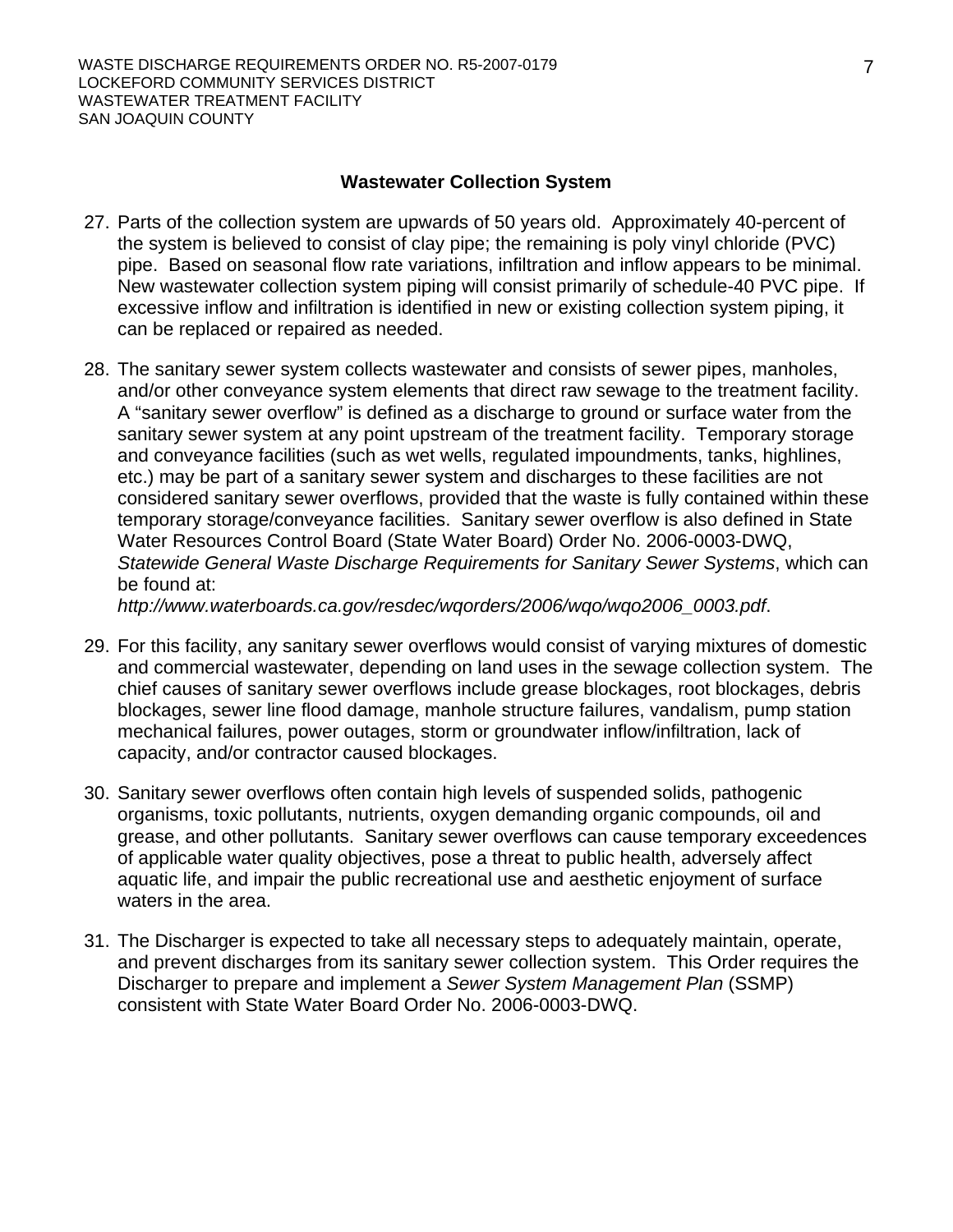#### **Site-Specific Conditions**

- 32. Annual precipitation in the vicinity averages approximately 16.91 inches. The mean evapotranspiration rate is approximately 67.94 inches per year. All portions of the WWTF are outside the 100-year flood zone.
- 33. The facility lies within the Lower Mokelumne River Hydrologic Unit Area No. 531.20, as depicted on interagency hydrologic maps prepared by the Department of Water Resources in August 1986.
- 34. Based on the National Resource Conservation Service soil survey, the soils at the LAAs consist primarily of the Exeter sandy loam and San Joaquin Loam.
- 35. Published infiltration rates for the soils range from 0.06 to 2.0 in/hr.

#### **Groundwater Considerations**

36. The Lockeford community obtains its potable water from groundwater. Water quality data from 2005 and 2006 are presented below:

| Analyte                        | Units    | 2005       | 2006      |
|--------------------------------|----------|------------|-----------|
| <b>Boron</b>                   | mg/L     | ND (0.10)  | ND (0.50) |
| Chloride                       | mg/L     | 21         | 23        |
| Manganese                      | mg/L     | ND (0.020) | <b>ND</b> |
| Nitrate (as N)                 | mg/L     | 1.3        | 0.87      |
| Ammonia                        | mg/L     | ND (0.50)  | ND (0.50) |
| Sodium                         | mg/L     | 27         | 32        |
| <b>Electrical Conductivity</b> | umhos/cm | 350        | 387       |
| <b>PH</b>                      | Std.     | 7.3        | 7.2       |
| <b>Total Dissolved Solids</b>  | mg/L     | 278        | 296       |
| <b>Total Hardness</b>          | mg/L     | 104        | 124       |

37. The following table presents a summary of the monitoring wells that have been installed to date and their status. Wells TPMW-5 and R1MW-2 were drilled deeper than the depth of well casing; the excess borings were sealed with bentonite clay. Well TPMW-1 was constructed with an unusually long sand filter pack. The well locations are presented on Attachments A and B.

| Well Name      | Location          |   |     | Dia. (in.) Depth (ft.) Screen Int (ft. bgs) | <b>Filter Pack</b> | <b>Status</b>      |
|----------------|-------------------|---|-----|---------------------------------------------|--------------------|--------------------|
| TP MW-1        | Treatment         | 4 | 120 | $90 - 120$                                  | 85-120             | Perched            |
|                | TP MW-2 Treatment | 4 | 132 | 102-132                                     | 96-132             | <b>Water Table</b> |
| TP MW-3        | Treatment         | 4 | 135 | 105-135                                     | 100-135            | <b>Water Table</b> |
| TP MW-4        | Treatment         | 4 | 145 | 130-145                                     | 128-145            | <b>Water Table</b> |
| TP MW-5        | Treatment         | 4 | 63  | 44.5-54.5                                   | 42.5-54.5          | Perched            |
| <b>R1 MW-1</b> | LAA No. 1         | 4 | 145 | 130-145                                     | 128-145            | <b>Water Table</b> |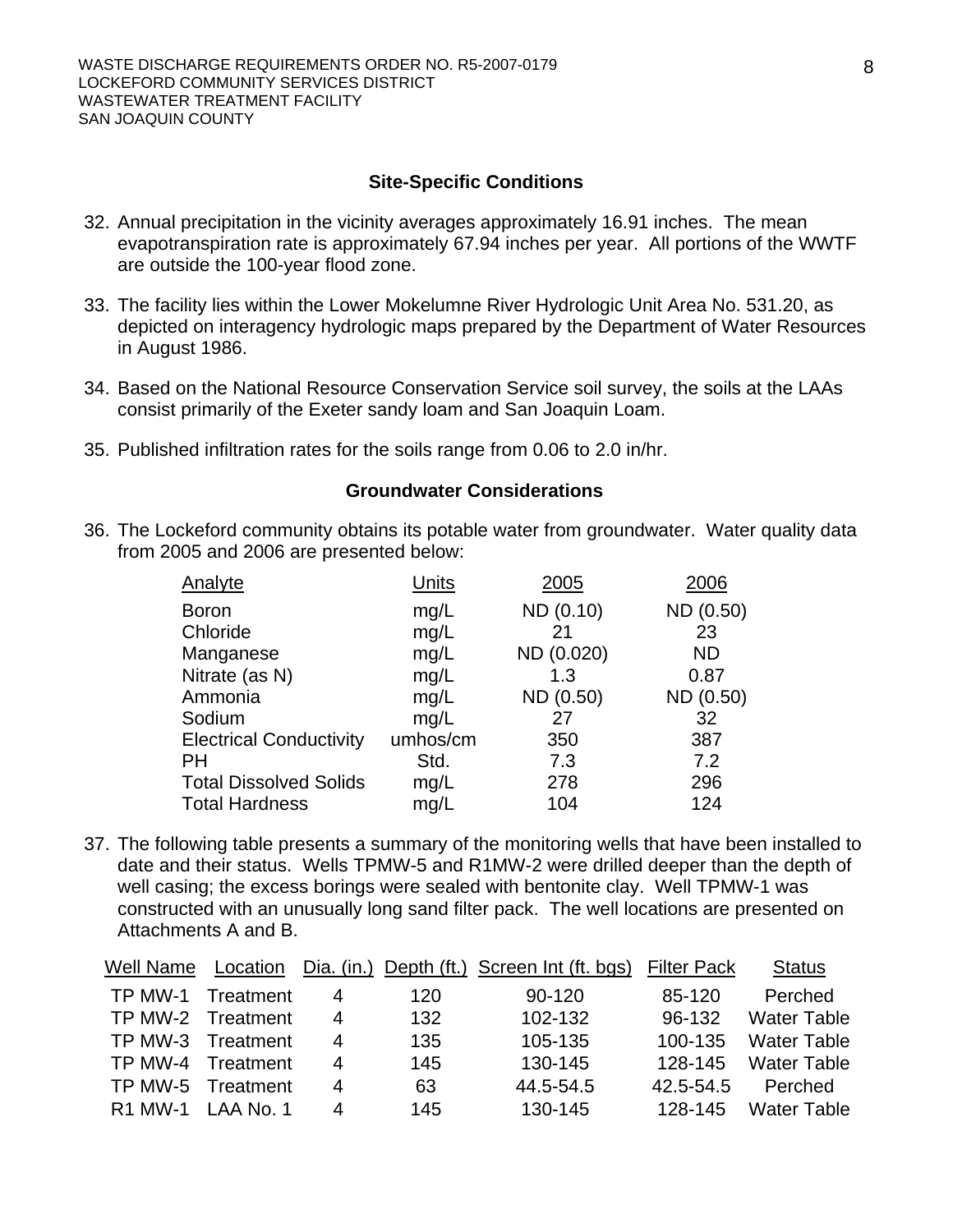| Well Name      | Location  | Dia. $(in.)$ |     | Depth (ft.) Screen Int (ft. bgs) | <b>Filter Pack</b> | <b>Status</b>      |
|----------------|-----------|--------------|-----|----------------------------------|--------------------|--------------------|
| <b>R1 MW-2</b> | LAA No. 1 | 4            | 100 | 68-83                            | 66-83              | Perched            |
| <b>R1 MW-3</b> | LAA No. 1 | 4            | 140 | 125-140                          | 123.4-140          | <b>Water Table</b> |
| <b>R1 MW-4</b> | LAA No. 1 | 4            | 145 | 130-145                          | 128-145            | <b>Water Table</b> |
| BMW-1          | Backgnd   | 4            | 145 | 130-145                          | 124-145            | <b>Water Table</b> |
| BMW-2          | Backgnd   | 4            | 145 | 130-145                          | 128-145            | <b>Water Table</b> |
| <b>R2 MW-1</b> | LAA No. 2 | 4            | 145 | 115-145                          | 112-145            | <b>Water Table</b> |
| <b>R2 MW-2</b> | LAA No. 2 | 4            | 145 | 115-145                          | 112-145            | <b>Water Table</b> |
| <b>R2 MW-3</b> | LAA No. 2 | 4            | 145 | 115-145                          | 112-145            | <b>Water Table</b> |
| <b>R2 MW-4</b> | LAA No. 2 | 4            | 145 | 115-145                          | 112-145            | <b>Water Table</b> |
| <b>R2 MW-5</b> | LAA No. 2 | 4            | 145 | 115-145                          | 112-145            | <b>Water Table</b> |

TP denotes Treatment Area. R1 denotes Reclamation Area (LAA Area) No. 1. BMW denotes Background Monitoring Well. R2 denotes Reclamation Area (LAA Area) No. 2.

- 38. The RWD presents the following information about groundwater conditions at the site:
	- a. Groundwater monitoring wells have been installed at the wastewater treatment system and both LAAs. The unlined wastewater treatment ponds appear to have created a groundwater mound that complicates determination of groundwater flow direction.
	- b. Two water bearing zones have been identified: a local perched zone and the regional water table. The perched zone has been identified at the Treatment Area and at LAA No. 1. Wells TPMW-1, TPMW-5, and R1MW-2 exhibit groundwater elevations above the regional water table elevations. Review of the groundwater elevation data from wells screened in the perched and regional water table indicates a downward vertical gradient exists between the saturated zones. However, the existence of the perched zone at the Treatment Area wells is questionable and may be the result of a groundwater mound generated by the unlined wastewater ponds percolating wastewater into the subsurface.
	- c. Groundwater elevations in each zone are discussed below:
		- i. The groundwater flow direction of the perched zone wells could not be determined because no continuous perched zone between the wells could be identified. Typical depths to perched groundwater are 50 to 70 feet below ground surface.
		- ii. The groundwater flow direction in the water table zone is to the southeast with a slight gradient (0.00073 to 0.0013 ft./ft.). Typical depths to groundwater are 120- 130 feet below ground surface.
		- iii. Regional groundwater maps prepared by the Department of Water Resources indicate that groundwater flow is to the south or southeast.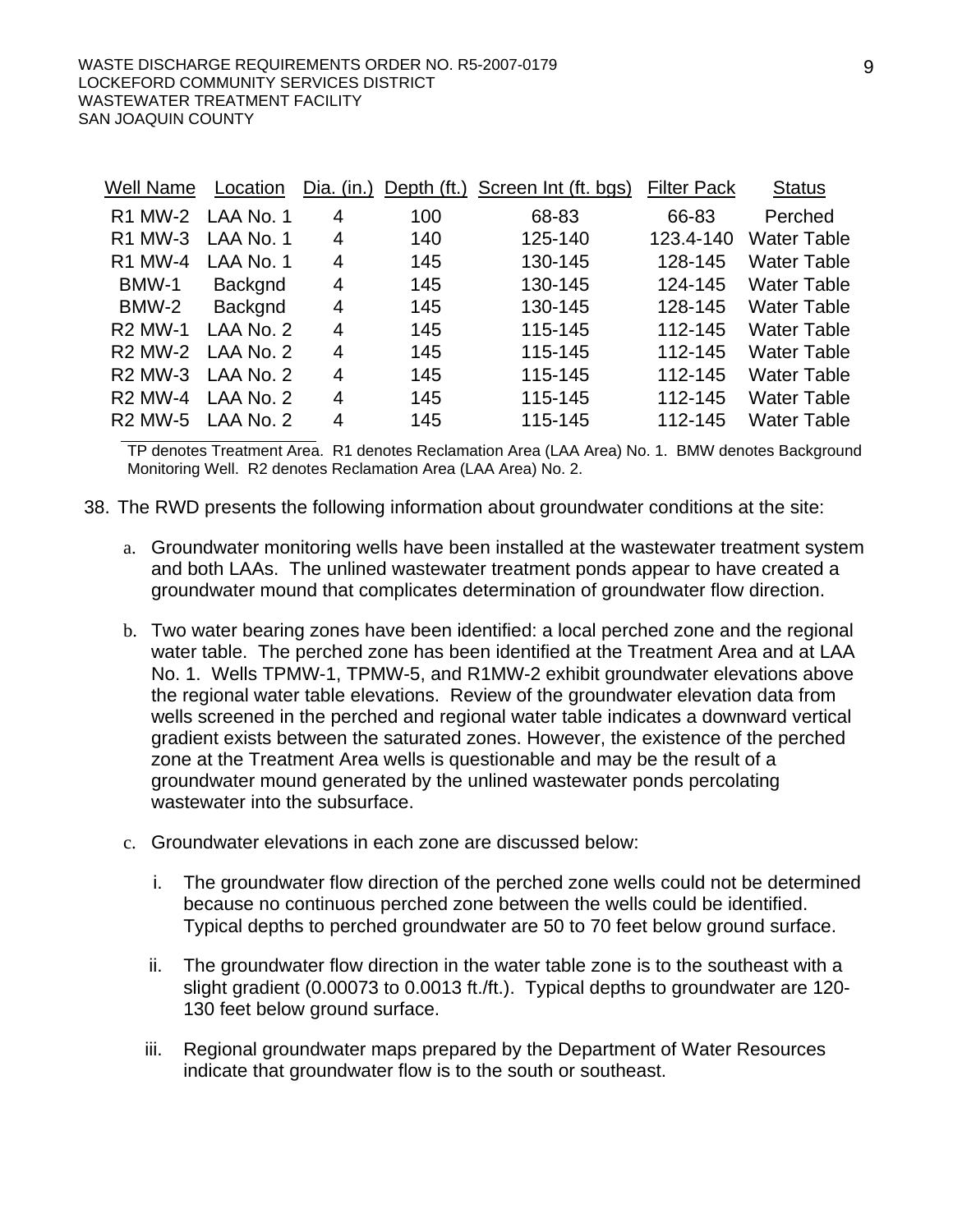- iv. Although Well No. TPMW-1 was constructed with a sand pack presumably deep enough to show a groundwater elevation typical of the regional water table, it possesses a groundwater elevation higher than expected. The cause of the elevation anomaly is unknown but the well may be acting as a vertical conduit allowing mounded wastewater to move to lower saturated zones more quickly. Further investigation and possible replacement of Well TPMW-1 is warranted.
- 39. Groundwater quality has been characterized by quarterly sampling of monitoring wells. A summary of average groundwater quality for all the wells (except total coliform organisms as described in Finding No. 39.g) is presented in the table below as well as the Water Quality Limit for each analyte.

Treatment Area monitoring wells TPMW-1, TPMW-2, and TPMW-3 have been sampled since March 2000; Background Wells BMW-1 and BMW-2; Treatment Area Wells TPMW-4 and TPMW-5; and LAA No. 1 Wells R1MW-1 through R1MW-4 have been sampled since November 2006; LAA No. 2 Wells R2MW-1 through R2MW-4 have been sampled since August 2005; and LAA No. 2 Well R2MW-5 has been sampled since October 2005.

| Well                | <b>Location Units</b> |      | $NO3$ as N      | <b>TKN</b> | <u>TDS</u> | <b>Hardness</b> | <u>Na</u>                     | $\underline{\text{CI}}$ | Alkalinity | TCO         |
|---------------------|-----------------------|------|-----------------|------------|------------|-----------------|-------------------------------|-------------------------|------------|-------------|
|                     |                       |      |                 |            |            |                 |                               |                         |            | (MPN/100ml) |
| <b>WQL</b>          |                       | mg/L | 10 <sup>1</sup> | <b>NA</b>  | 450 $2$    | <b>NA</b>       | $\overline{\mathbf{c}}$<br>69 | 106 $2$                 | NА         | $2.2^3$     |
| BMW-1               | <b>Bkgnd</b>          | mg/L | 0.7             | ND (1.0)   | 367        | 124             | 51                            | 82                      | 67         | $<$ 2       |
| BMW-2               | <b>Bkgnd</b>          | mg/L | 4.0             | ND (1.0)   | 354        | 161             | 37                            | 38                      | 130        | $<$ 2       |
| TPMW-1              | Trtmt                 | mg/L | 4.0             | ND (1.0)   | 636        | 415             | 62                            | 136                     | 313        | $<$ 2       |
| TPMW-2              | Trtmt                 | mg/L | 3.6             | ND (1.0)   | 351        | 118             | 48                            | 45                      | 127        | -2          |
| TPMW-3              | Trtmt                 | mg/L | 1.9             | ND (1.0)   | 548        | 347             | 59                            | 77                      | 328        | -2          |
| TPMW-4              | Trtmt                 | mg/L | 2.8             | ND (1.0)   | 249        | 92              | 39                            | 37                      | 98         | $<$ 2       |
| TPMW-5              | Trtmt                 | mg/L | 0.9             | ND (1.0)   | 653        | 273             | 177                           | 84                      | 346        | $<$ 2       |
| R <sub>1</sub> MW-1 | LAA1                  | mg/L | 1.8             | ND (1.0)   | 283        | 65              | 47                            | 22                      | 72         | $<$ 2       |
| R1MW-2 LAA 1        |                       | mg/L | 6.3             | ND (1.0)   | 449        | 189             | 62                            | 72                      | 155        | $<$ 2       |
| R1MW-3 LAA 1        |                       | mg/L | 3.5             | ND (1.0)   | 286        | 75              | 37                            | 31                      | 81         | -2          |
| R1MW-4 LAA 1        |                       | mg/L | 6.0             | ND (1.0)   | 246        | 87              | 26                            | 27                      | 67         | $<$ 2       |
| R2MW-1              | LAA 2                 | mg/L | 2.7             | 0.4        | 288        | 48              | 27                            | 17                      | 86         | $<$ 2       |
| R2MW-2 LAA 2        |                       | mg/L | 1.1             | 0.3        | 224        | 57              | 28                            | 19                      | 92         | $<$ 2       |
| R2MW-3 LAA 2        |                       | mg/L | 2.1             | 0.3        | 236        | 66              | 26                            | 16                      | 95         | $<$ 2       |
| R2MW-4              | LAA <sub>2</sub>      | mg/L | 3.7             | 0.3        | 252        | 73              | 34                            | 28                      | 90         | $<$ 2       |
| R2MW-5              | LAA <sub>2</sub>      | mq/L | 1.8             | 0.3        | 204        | 47              | 28                            | 25                      | 71         | $<$ 2       |

Bkgnd denotes background well. Trtmt denotes Treatment Area well. LAA 1 denotes Land Application Area No. 1 well. LAA 2 denotes Land Application Area No. 2 well.  $NO<sub>3</sub>-N$  denotes Nitrate as Nitrogen. TKN denotes Total Kjeldahl Nitrogen. TDS denotes Total Dissolved Solids. Na denotes sodium. Cl denotes chloride. TCO denotes Total Coliform Organisms. MPN/100mL denotes Most Probable Number per 100 mL. ND denotes Not Detected. NA denotes Not Applicable. WQL denotes Water Quality Limit. <sup>1</sup> USEPA Primary Maximum Contaminant Level (Drinking Water). <sup>2</sup> Agricultural Water Quality Goals.<br><sup>3</sup> Water Quality Central Plan <sup>3</sup> Water Quality Control Plan.

40. In general, groundwater quality is good and the analyte concentrations are less than the Water Quality Limit values. However, the Treatment Area wells contain waste constituents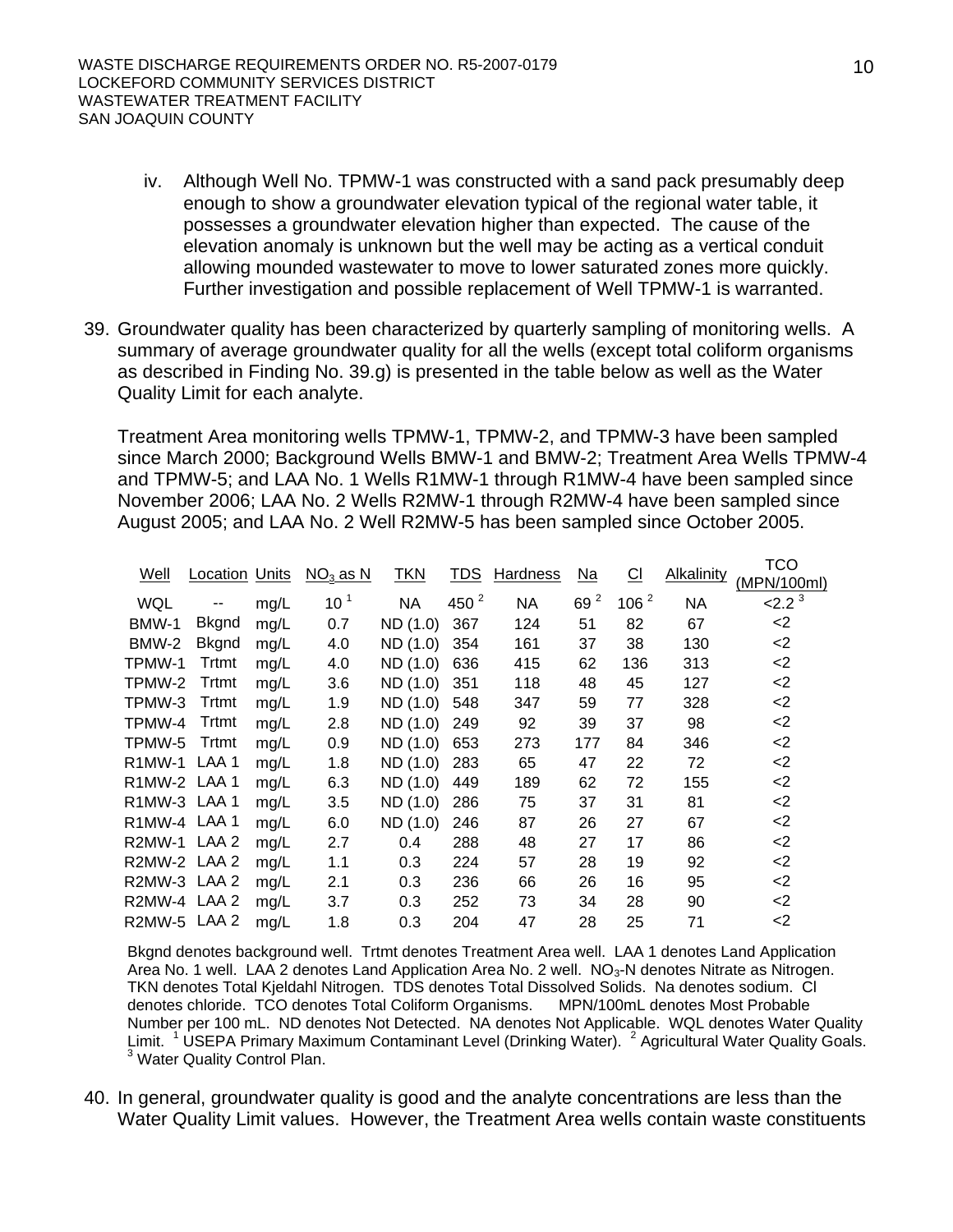at higher concentrations than the background wells and the land application area wells. Similarly, LAA No. 1 wells tend to contain waste constituents at higher concentrations than the wells located at LAA No. 2 (where no wastewater has yet been applied). The water quality trends are described below:

- a. None of the monitoring wells contained average nitrate concentrations that exceed the water quality limit. Average concentrations in background wells are approximately 4 mg/L or less. At the Treatment Area, the concentrations vary from 4 mg/L to less than 2 mg/L. At LAA No. 1 average concentrations range from 6.3 mg/L to 1.8 mg/L. At LAA No. 2 average concentrations range from 1.1 mg/L to 3.7 mg/L.
- b. Three of the monitoring wells contain average TDS concentrations that exceed the TDS water quality limit of 450 mg/L. Average concentrations in background wells are approximately 350 mg/L or less. At the treatment facility, three wells exceed the limit; they are Well TPMW-1 (636 mg/L), TPMW-3 (548 mg/L), and TPMW-5 (653 mg/L). At LAA No. 1 average concentrations range from 449 mg/L to 246 mg/L. At LAA No. 2 average concentrations range from 288 mg/L to 204 mg/L.
	- i) It is noted that Well TPMW-3 possesses an elevated TDS average concentration (548 mg/L) and is located upgradient of the wastewater ponds. This seems to indicate the well is located within a groundwater mound, but the groundwater elevation in the well is not higher than the regional water table.
- c. One well contained average sodium concentrations that exceeded the water quality limit of 69 mg/L. Background concentrations range from 37 mg/L to 51 mg/L. The remaining concentrations ranged from 62 mg/L to 26 mg/L. Concentrations were lowest in wells located at LAA No. 2.
- d. One well contained average chloride concentrations that exceed the water quality limit of 106 mg/L. Average concentrations in background wells varied from 82 mg/L to 38 mg/L. At the treatment facility, one well exceeded the limit; it is Well TPMW-1 (136 mg/L). At LAA No. 1 average chloride concentrations range from 72 mg/L to 22 mg/L. At LAA No. 2 average concentrations range from 28 mg/L to 16 mg/L.
- e. Although there are not water quality limits for hardness or alkalinity the analytes can be used to determine if groundwater quality degradation has occurred. The average concentrations of hardness and alkalinity are highest in wells located at the Treatment Area.
- f. The wells that are screened (or have sand pack that extends to shallow zones) in perched zone groundwater tend to have higher concentrations of waste constituents. Those wells are TPMW-1, TPMW-5, and R1MW-2. It is noted that Well TPMW-4 was installed adjacent to Well TPMW-5 but was constructed to only monitor the lower regional water table zone. Significant differences between the chemistry of the two wells have been observed.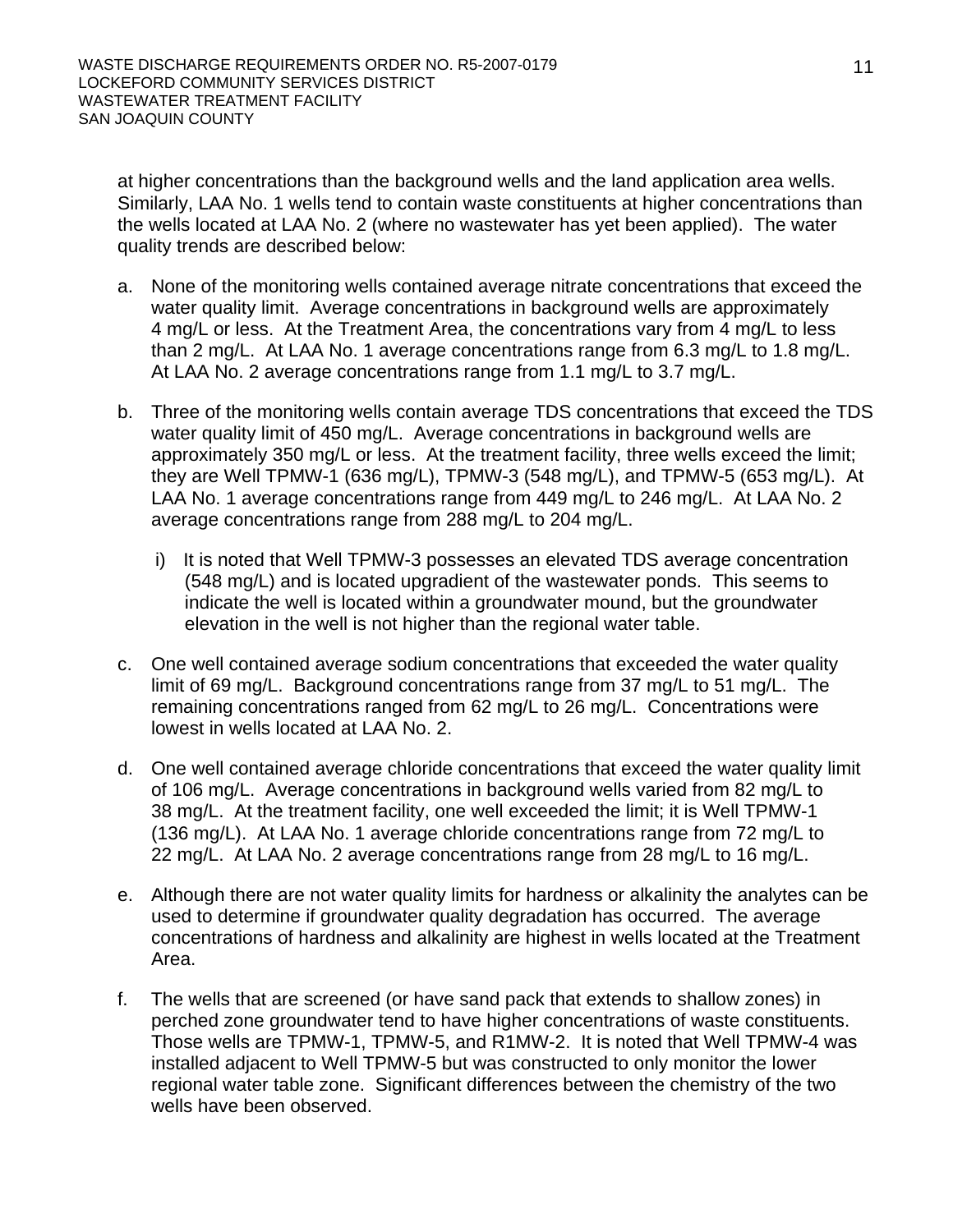- g. Detectable levels of Total Coliform Organisms (TCO) were reported in 13 of 16 wells since monitoring was initiated but the concentrations have reduced to non-detectable in the most recent sampling events. Upon installation, the wells were not disinfected. Because coliform organisms are normally filtered as they migrate through soil media, the presence of TCO in the wells is likely a result of contamination during well installation or sampling. The current non-detectable TCO concentration complies with the Basin Plan.
- h. Although not presented in the table above due to space limitations, total trihalomethanes (THMs) were included in the analyses for LAA No. 2. No detectable total THM was reported. Because wastewater has not been chlorinated to date there is little reason to expect THMs to be present in the wastewater or groundwater. However, once wastewater is disinfected, it will be reasonable to require monitoring for these constituents. The non-detectable THM concentration complies with the Basin Plan.
- 41. Based on the average total nitrogen concentration in effluent (4 mg/L), and the flow rate (0.4 Mgal/day), the total nitrogen applied to the land application areas (80 acres active each year) is expected to be approximately 61 lbs/acre•year. The Discharger plans to grow alfalfa in the LAAs. According to the *Western Fertilizer Handbook*, alfalfa is capable of taking up 480 lbs/acre•year of nitrogen. When wastewater is properly applied to land, the alfalfa should take up all the applied nitrogen. Groundwater beneath land application areas is not anticipated to be degraded by nitrogen compounds as a result of the wastewater application.
- 42. Based on the average TDS concentration in effluent from the treatment pond (479 mg/L), and the flow rate (0.4 Mgal/day), the total TDS applied to the land application areas (80 acres active each year) is expected to be 7,256 lbs/acre•year. Because TDS consists of biodegradable dissolved solids and Fixed Dissolved Solids (FDS), the loading rate of FDS should be slightly less than the TDS loading rate. Groundwater beneath land application areas and wastewater ponds is expected to be degraded by TDS compounds as a result of the wastewater application and storage. However, the degradation is consistent with the Antidegradation Policy as described below:
	- a. The RWD describes a groundwater model that predicts the concentration of wastewater percolate and the potential impact on groundwater quality. The model estimates groundwater quality degradation to be limited to a value below the water quality objective. Degradation of groundwater quality is expected to remain under the water quality limit of 450 mg/L. The model assumptions are presented below:
		- i) The alfalfa crop will remove approximately 1,200 pounds of FDS. That is based on 6 tons per acre of alfalfa and a 10-percent ash content. Crops will be removed from the LAAs so that the accumulated salt is removed from the system.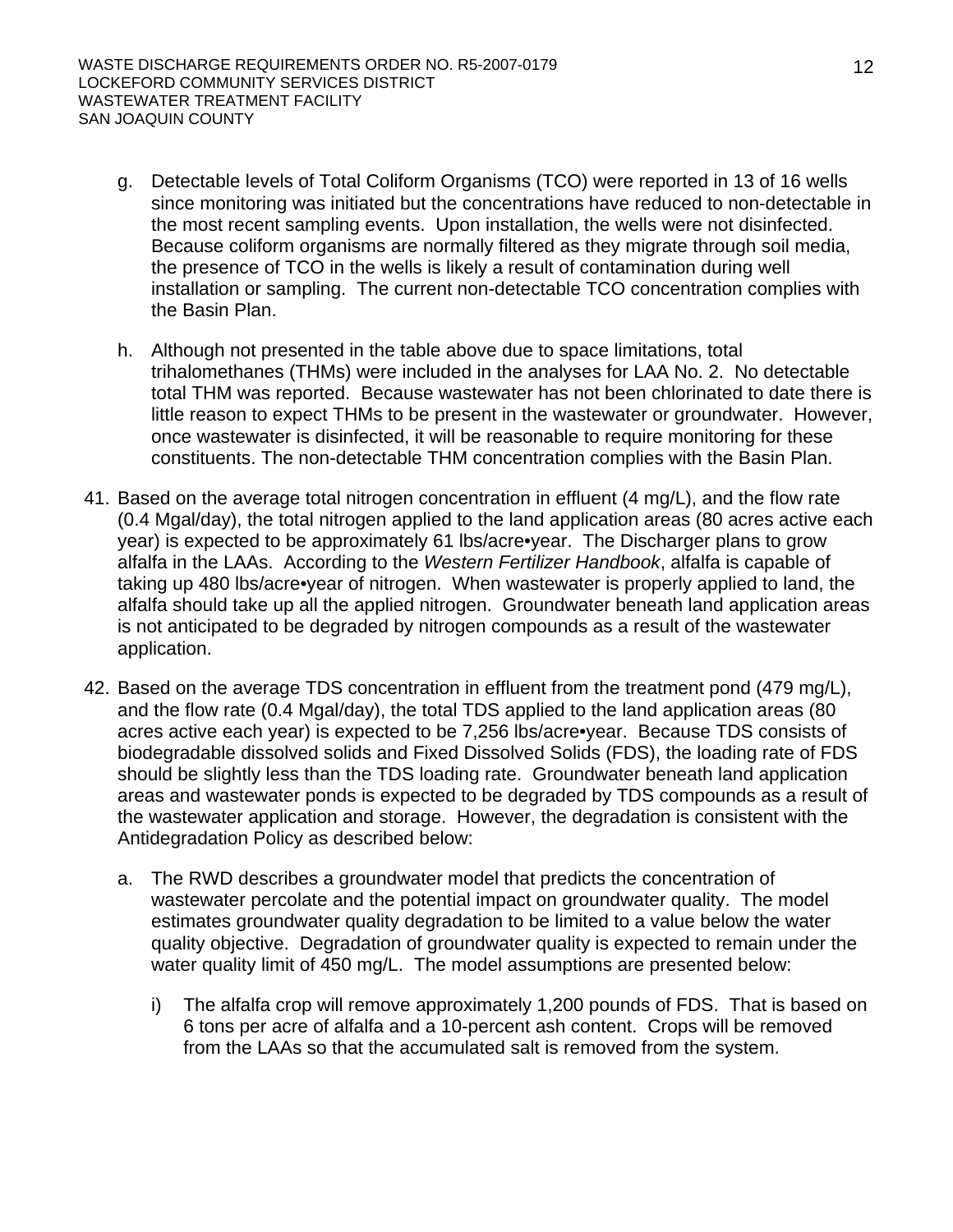- ii) Wastewater will be applied at night to minimize evaporation, even with that measure approximately 47 percent will be lost to the atmosphere through evapotranspiration.
- iii) Approximately 50-percent of the wastewater applied will be leached through the soil to prevent salt buildup in the root zone.
- iv) Precipitation will be collected and applied to land application areas to dilute the salinity of wastewater applied.
- v) The overall, long-term average salinity of percolate (of rainfall and wastewater origins) is estimated to be 446 mg/L.
- vi) The resulting salinity of shallow zone groundwater immediately downgradient from the LAAs is also estimated to have an overall, long-term average salinity of 446 mg/L because the percolate concentration is the dominant factor in determining shallow groundwater quality.
- vii) Because the recycled water storage ponds will not be lined, groundwater quality may be degraded by THMs. Additional groundwater monitoring wells will be required to monitor the ponds where recycled water is stored.

## **Antidegradation Analysis**

- 43. State Water Resources Control Board (State Board) Resolution No. 68-16 (hereafter Resolution 68-16 or the "Antidegradation Policy") requires the Regional Water Board in regulating the discharge of waste to maintain high quality waters of the state (i.e., background water quality) until it is demonstrated that any change in quality will be consistent with maximum benefit to the people of the state, will not unreasonably affect beneficial uses, and will not result in water quality less than that described in the Regional Water Board's policies (e.g., quality that exceeds water quality objectives). Resolution 68-16 requires that any discharge that could degrade the waters of the state be regulated to assure use of best practicable treatment or control of the discharge to assure that pollution or nuisance will not occur, and the highest water quality consistent with maximum benefit to the people of the State will be maintained.
- 44. The Discharger has not provided an antidegradation analysis except for TDS. Staff's review of the information in the Findings finds that effluent disposal has the potential to degrade or pollute the underlying groundwater with respect to salinity constituents. However, as discussed in Finding No. 41, the Discharger believes that the degradation will remain below the salinity water quality objective for the beneficial use of agriculture, 450 mg/L TDS.
- 45. The average concentration of TDS in the potable water supplied to the City of Lockeford is approximately 290 mg/L. The recent TDS concentration in the effluent discharged to the percolation ponds is approximately 480 mg/L. The incremental addition of dissolved salts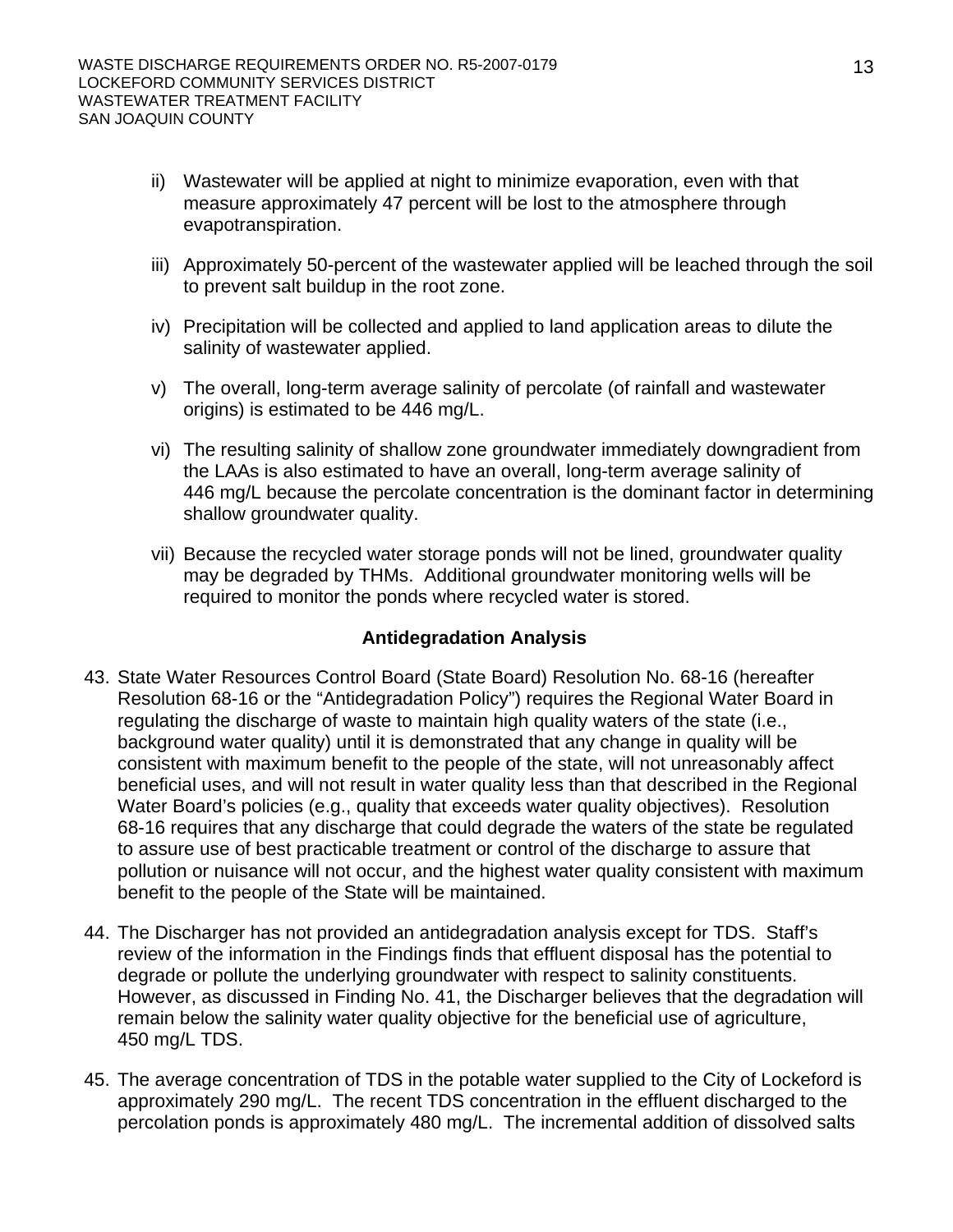though water usage at this facility (about 190 mg/L) is within the normal range for domestic use and is considered reasonable.

- 46. The Regional Board further finds that some degradation of the groundwater beneath the WWTP is consistent with the maximum benefit to the people of the state provided that:
	- a. The degradation is confined within a specified boundary;
	- b. The Discharger minimizes the degradation by fully implementing, regularly maintaining, and optimally operating Best Practicable Treatment and Control (BPTC) measures;
	- c. The degradation is limited to waste constituents typically encountered in municipal wastewater as specified in the groundwater limitations in this Order; and
	- d. The degradation does not result in water quality less than that prescribed in the Basin Plan.
- 47. Some degradation of groundwater by some of the typical waste constituents released with discharge from a municipal wastewater utility after effective source control, treatment, and control is consistent with maximum benefit to the people of California. The technology, energy, and waste management advantages of municipal utility service far exceed any benefits derived from a community otherwise reliant on numerous concentrated individual wastewater systems, and the impact on water quality will be substantially less. Degradation of groundwater by constituents (e.g., toxic chemicals) other than those specified in the groundwater limitations in this Order, and by constituents that can be effectively removed by conventional treatment (e.g., total coliform bacteria) is prohibited. When allowed, the degree of degradation permitted depends upon many factors (i.e., background water quality, the waste constituent, the beneficial uses and most stringent water quality objective, source control measures, waste constituent treatability).
- 48. This Order acknowledges that some degradation may occur as a result of the application of treated wastewater to land, but the Regional Board finds that such degradation at this facility is consistent with the maximum benefit to the people of the state. Economic prosperity of local communities and associated industry is of benefit to the people of California, and therefore sufficient reason exists to accommodate growth and some groundwater degradation, provided that the terms of the Basin Plan are met. State Board Resolution No. 77-1, *Policy with Respect to Water Recycling in California*, encourages recycling projects that replace or supplement the use of fresh water, and *The Water Recycling Law* (CWC section 13500-13529.4) declares that utilization of recycled water is of primary interest to the people of the state in meeting future water needs. This Order is consistent with State Water Board policy.

## **Treatment and Control Practices**

49. Resolution No. 68-16 requires the discharge to be regulated to assure use of best practicable treatment or control (BPTC). The Regional Water Board may not, in general,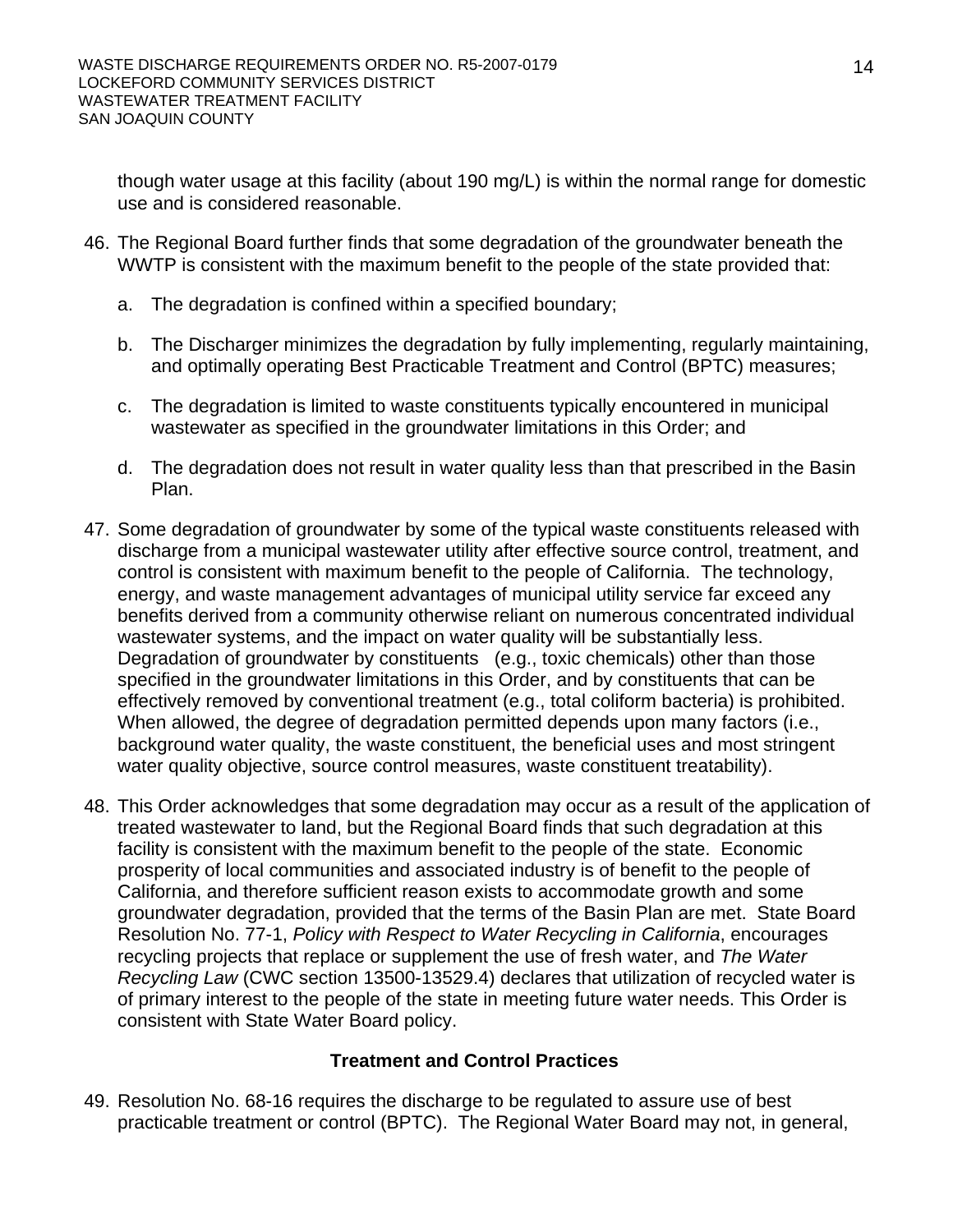specify the manner of compliance; therefore, to implement Resolution No. 68-16, the Regional Water Board sets forth effluent and receiving water limitations. To be consistent with Resolution No. 68-16, the Discharger must assure that it is complying with the requirements of this Order and complying with the receiving water limits. The Discharger will provide treatment and control of the discharge that incorporates:

- a. Alarms to prevent system bypass or overflow;
- b. Future disinfection of treated effluent;
- c. Future application of recycled water at plant uptake (for nitrogen and water) rates;
- d. Appropriate biosolids storage and disposal practices;
- e. An Operation and Maintenance (O&M) manual; and
- f. Certified operators to assure proper operation and maintenance.
- 50. In order to determine compliance with Resolution No. 68-16 it is appropriate to establish a schedule for sampling of groundwater monitoring wells and to formally determine background groundwater concentrations for selected constituents. If groundwater is degraded or there is evidence that the discharge may cause degradation, then the Discharger will be required to evaluate and implement additional BPTC measures for each conveyance, treatment, storage, and disposal component of the system. Completion of these tasks will ensure that BPTC and the highest water quality consistent with the maximum benefit to the people of the state will be achieved.
- 51. This Order establishes interim groundwater limitations for the WWTF that will not unreasonably threaten present and anticipated beneficial uses or result in groundwater quality that exceeds water quality objectives set forth in the Basin Plan. This Order also contains tasks for assuring that BPTC and the highest water quality consistent with the maximum benefit to the people of the state will be achieved. Accordingly, the discharge is consistent with Resolution 68-16 and the Basin Plan. Based on the results of the scheduled tasks, the Regional Water Board may reopen this Order to reconsider groundwater limitations and other requirements to comply with Resolution 68-16.

## **Basin Plan, Beneficial Uses, and Regulatory Considerations**

- 52. The *Water Quality Control Plan for the Sacramento River and San Joaquin River Basins, Fourth Edition* (hereafter Basin Plan) designates beneficial uses, establishes water quality objectives, contains implementation plans and policies for protecting waters of the basin, and incorporates by reference plans and policies adopted by the State Board. These requirements implement the Basin Plan.
- 53. The beneficial uses of the Mokelumne River between Camanche Reservoir and the Delta are agricultural supply; water contact recreation; non-contact water recreation; warm freshwater habitat; cold freshwater habitat; migration of aquatic organisms; spawning, reproduction, and/or early development; and wildlife habitat.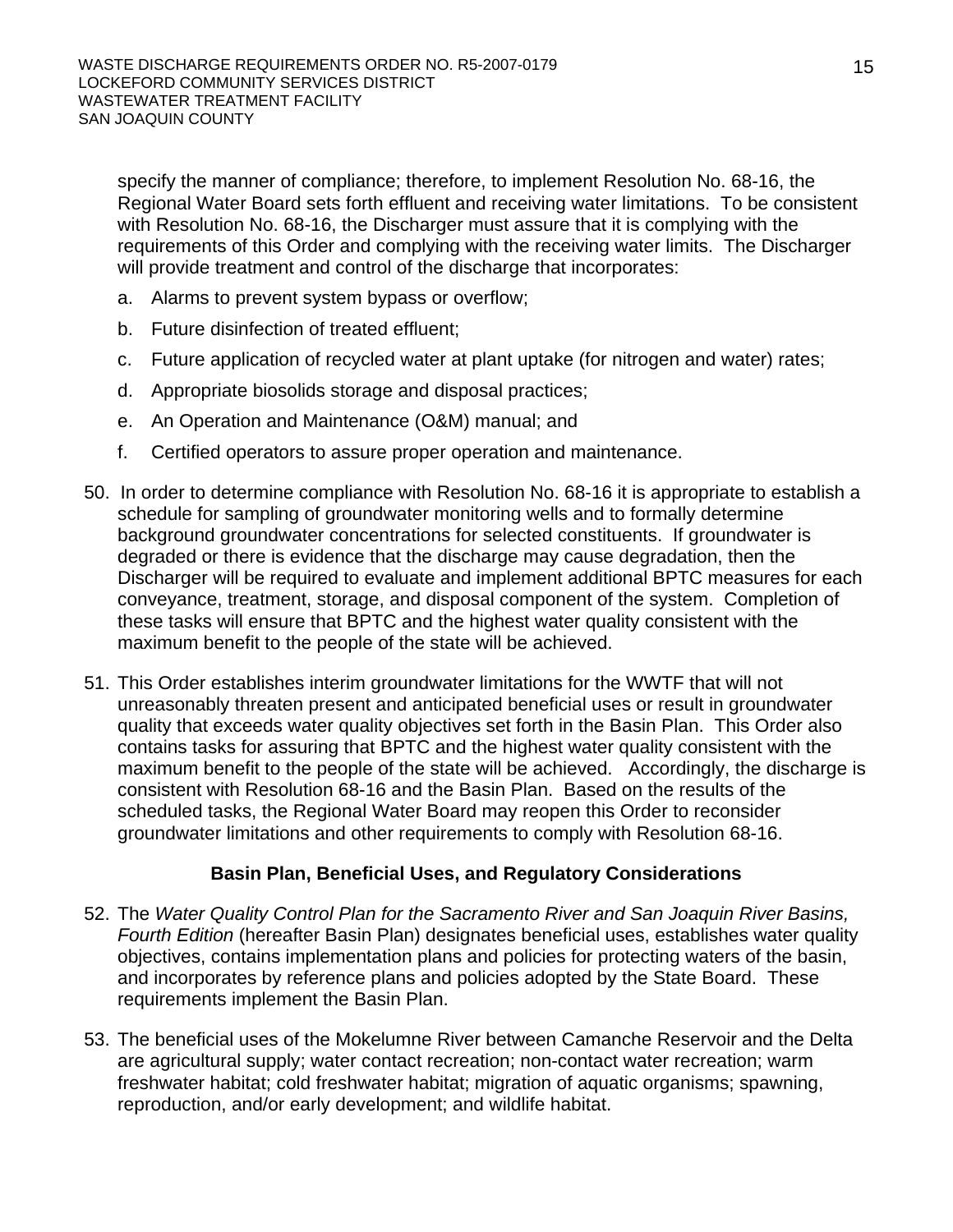- 54. The Basin Plan designates the beneficial uses of underlying groundwater as municipal and domestic supply, agricultural supply, industrial service supply, and industrial process supply.
- 55. The Basin Plan encourages water recycling.
- 56. The Basin Plan establishes numerical and narrative water quality objectives for surface water and groundwater within the basin. Numerical and narrative water quality objectives are maximum (i.e., least stringent) limits directly applicable to the protection of designated beneficial uses of the water. Controllable water quality factors are not allowed to cause further degradation of water quality in instances where other factors have already resulted in water quality objectives being exceeded. Controllable factors are those actions, conditions, or circumstances resulting from human activities that may influence the quality of the waters of the State are subject to the authority of the State or Regional Board, and that may be reasonably controlled. In addition, the water quality objectives do not require improvement over naturally occurring background concentrations. As described in the attached Information Sheet, the Basin Plan requires that the Regional Water Board, on a case-by-case basis, follow specified procedures to determine maximum numerical limitations that apply the narrative objectives when it adopts waste discharge requirements.
- 57. The Basin Plan includes a water quality objective for Chemical Constituents that, at a minimum, requires waters designated as domestic or municipal supply to meet the maximum contaminant levels (MCLs) specified in the following provisions of Title 22, California Code of Regulations (CCR): Tables 64431-A (Inorganic Chemicals) and 64431-B (Fluoride) of Section 64431, Table 64444-A (Organic Chemicals) of Section 64444, Table 64449-A (Secondary Maximum Contaminant Levels-Consumer Acceptance Limits) of Section 64449, and 64449-B (Secondary Maximum Contaminant Levels-Ranges) of Section 64449. The Basin Plan's incorporation of these provisions by reference is prospective, and includes future changes to the incorporated provisions as the changes take effect. The Basin Plan recognizes that that the Regional Water Board may apply limits more stringent than MCLs to ensure that waters do not contain chemical constituents in concentrations that adversely affect beneficial uses.
- 58. State Board Order No.WQO-2003-0014 upheld the Regional Board's use of numeric groundwater limits, and states that numeric groundwater limits must be restricted to those constituents present in the waste, breakdown products of constituents present in the waste, and those that might be leached from the soil beneath the wastewater disposal area. The Groundwater Limitations of this Order complies with State Board Order No. WQO-2003- 0014, as described below. Additional information regarding each of these chemicals is found in the Information Sheet.
	- a. The Discharger has not yet sampled its effluent for boron. However, boron occurs naturally in waters, and is known to be present in the cleaning products used in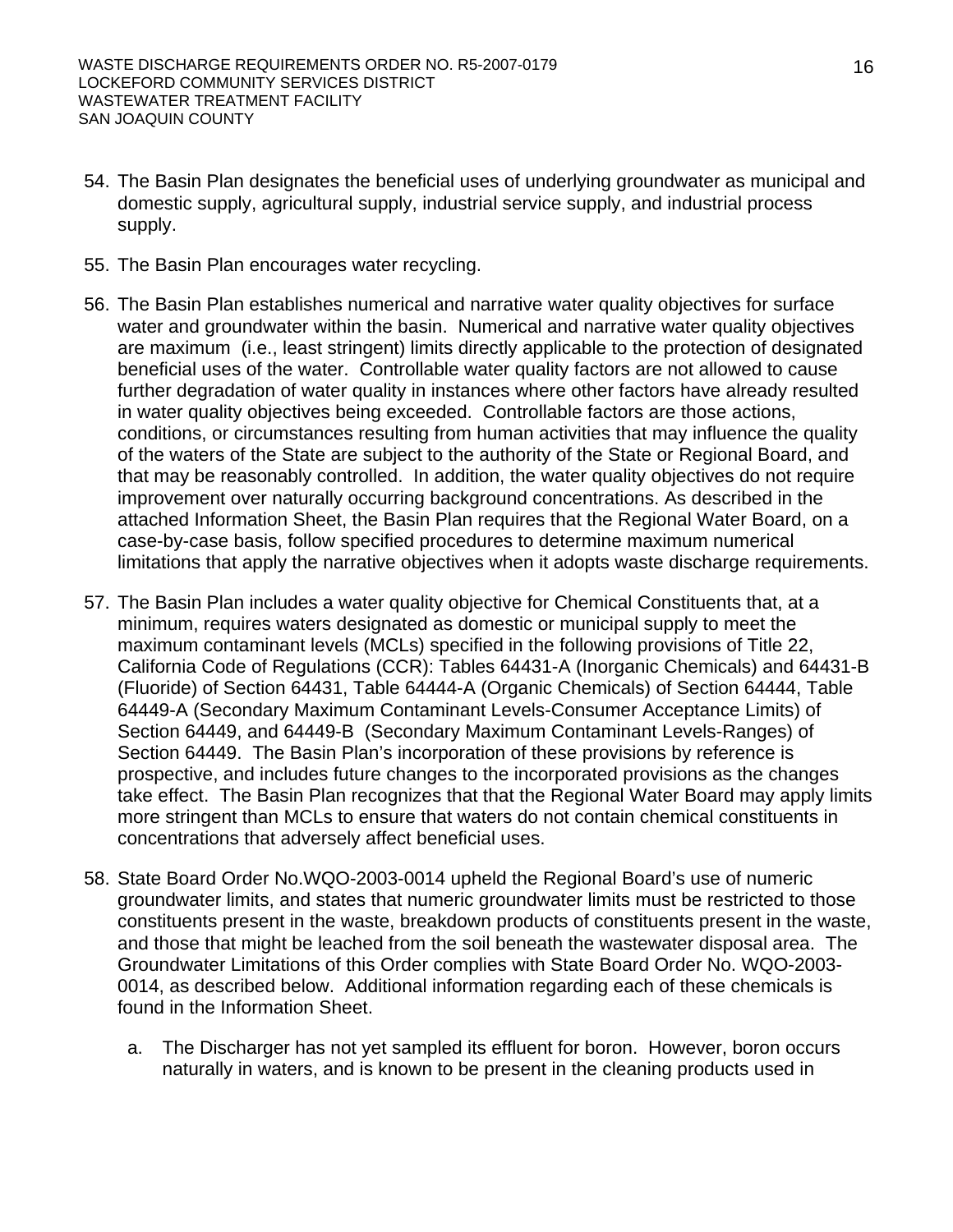domestic households<sup>1</sup>. Boron has been found in the wastewater effluent at other domestic wastewater treatment facilities at concentrations ranging from 0.7 to 2.2 mg/l, and is expected to be present in the wastewater at this facility. Boron has the potential to degrade groundwater quality due to the unlined wastewater ponds, as well as the application of wastewater to LAAs. The groundwater underlying the facility has the designated beneficial use of agricultural supply. According to Ayers and Westcot<sup>2</sup>, boron can damage sensitive crops if present in excess of 0.7 mg/L in irrigation water, thereby impairing agricultural use of the water resource. The applicable water quality objective to protect the agricultural use from discharges of boron is the narrative Chemical Constituents objective, which is implemented following the "Policy of Application of Water Quality Objectives" in the Basin Plan. A numerical groundwater limitation of 0.7 mg/L for boron, based on Ayers and Westcot, is appropriate to apply the narrative Chemical Constituents objective to protect the agricultural use of groundwater. This limit assumes no impact on sensitive agricultural uses, consistent with the high quality of expected natural background water quality in the area of the discharge.

b. The Discharger's effluent contains an average chloride concentration of 97.3 mg/L. Chloride is known to be present in wastewater, as it is one of the major components of total dissolved solids. Chloride is a major anion in natural water and wastewater, and is added to the waste stream because chloride is present in the human diet and is excreted unchanged from the human body<sup>1,3</sup>. Chloride concentrations at other facilities vary depending on the salinity of the source water and the activities resulting in wastewater discharge. At other domestic wastewater facilities, chloride has been present in the wastewater at concentrations ranging from 48 to 310 mg/l. Chloride has the potential to degrade groundwater quality due to the unlined wastewater ponds, as well as the application of wastewater to LAAs. According to Ayers and Westcot<sup>2</sup>, chloride can damage sensitive crops if present in excess of 106 mg/L in irrigation water applied by sprinklers, thereby impairing agricultural use of the water resource. The applicable water quality objective to protect the agricultural use from discharges of chloride is the narrative Chemical Constituents objective, which is implemented following the "Policy of Application of Water Quality Objectives" in the Basin Plan. A numerical groundwater limitation of 106 mg/L for chloride, based on Ayers and Westcot, is appropriate to apply the narrative Chemical Constituents objective to protect the agricultural use of groundwater. This limit assumes no impact on sensitive agricultural uses, consistent with the high quality of expected natural background water quality in the area of the discharge.

l

<sup>1</sup> American Public Health Association et al., 1985.Standard Method for the Examination of Water and Wastewater, 16<sup>th</sup> Edition.

<sup>&</sup>lt;sup>2</sup> Ayers, R.S. and D.W. Westcot, Water Quality for Agriculture, Food and Agriculture Organization of the United Nations- Irrigation and Drainage Paper No. 29, Rev. 1, Rome (1985). This paper contains the results of studies of the impacts of various chemicals on agricultural uses including crop irrigation and stock watering. Therefore, it is appropriate to use the data contained therein to apply the narrative Chemical Constituent water quality

objective.<br><sup>3</sup> Metcalf and Eddy, 2003. Wastewater Engineering Treatment and Reuse, 4<sup>th</sup> Edition.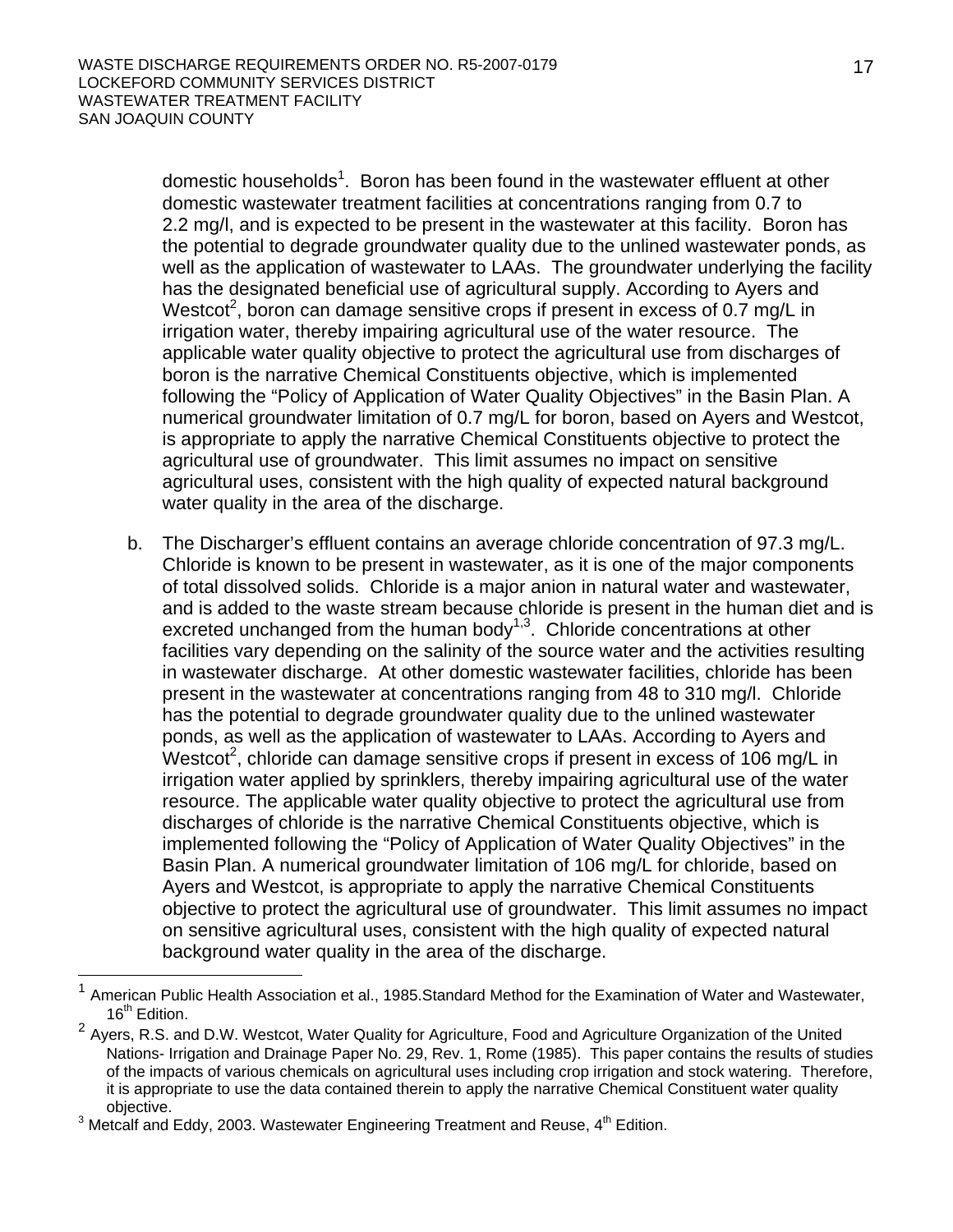- c. The Discharger has not yet sampled its effluent for iron. Iron is naturally occurring in all waters due to its presence in soils and rocks<sup>1</sup>, and is liberated from the soil under oxidizing conditions associated with the biodegradation of organic matter. Iron is known to be present in domestic wastewater, and at other domestic wastewater facilities has been found at concentrations ranging from 70 to 190 ug/L. It is also expected to be present in the effluent from this facility. Iron has the potential to degrade groundwater quality due to the unlined wastewater ponds, as well as the application of wastewater to LAAs. In addition, naturally occurring iron can be solubilized from soil under reducing conditions caused by the land disposal of domestic wastewater<sup>1</sup>. The Chemical Constituents objective prohibits concentrations of chemical constituents in excess of California MCLs in groundwater that is designated as municipal or domestic supply. The California secondary MCL for iron is 0.3 mg/L, and groundwater beneath the facility is designated as municipal or domestic supply. It is therefore appropriate to adopt a numerical groundwater limitation of 0.3 mg/L for iron to implement the Chemical Constituents objective to protect the municipal and domestic use of groundwater.
- d. The Discharger has not yet sampled its effluent for manganese. Manganese occurs naturally in waters and is added to the waste stream through both domestic and industrial use<sup>1</sup>. Manganese has been found at other facilities at concentrations ranging from 2 to 21 ug/L, and is expected to be present at this facility. Manganese has the potential to degrade groundwater quality due to the unlined wastewater ponds, as well as the application of wastewater to LAAs. In addition, naturally occurring manganese can be solubilized from soil under reducing conditions caused by the land disposal of domestic wastewater, and is more prevalent in dissolved forms in groundwater<sup>1</sup>. The Chemical Constituents objective prohibits concentrations of chemical constituents in excess of California MCLs in groundwater that is designated as municipal or domestic supply. The California secondary MCL for manganese is 50 ug/L, and groundwater beneath the facility is designated as municipal or domestic supply. It is therefore appropriate to adopt a numerical groundwater limitation of 50 ug/L for manganese to implement the Chemical Constituents objective to protect the municipal and domestic use of groundwater.
- e. The average sodium concentration in the effluent from this facility is 69.3 mg/L. Sodium is known to be present in wastewater, as it is one of the major components of total dissolved solids. Sodium is a major cation in natural water, due to its prevalence in the earth's crust, and in wastewater because sodium chloride is present in the human diet and is excreted unchanged by the body<sup>1</sup>. Sodium concentrations at other facilities vary depending on the salinity of the source water and the activities resulting in wastewater discharge. At other domestic wastewater facilities, sodium has been present in the wastewater at concentrations ranging from 89 to 300 mg/l. Sodium has the potential to degrade groundwater quality due to the unlined wastewater ponds, as well as the application of wastewater to LAAs.. According to Ayers and Westcot<sup>2</sup>, sodium can damage sensitive crops if present in excess of 69 mg/L in irrigation water, thereby impairing agricultural use of the water resource. The applicable water quality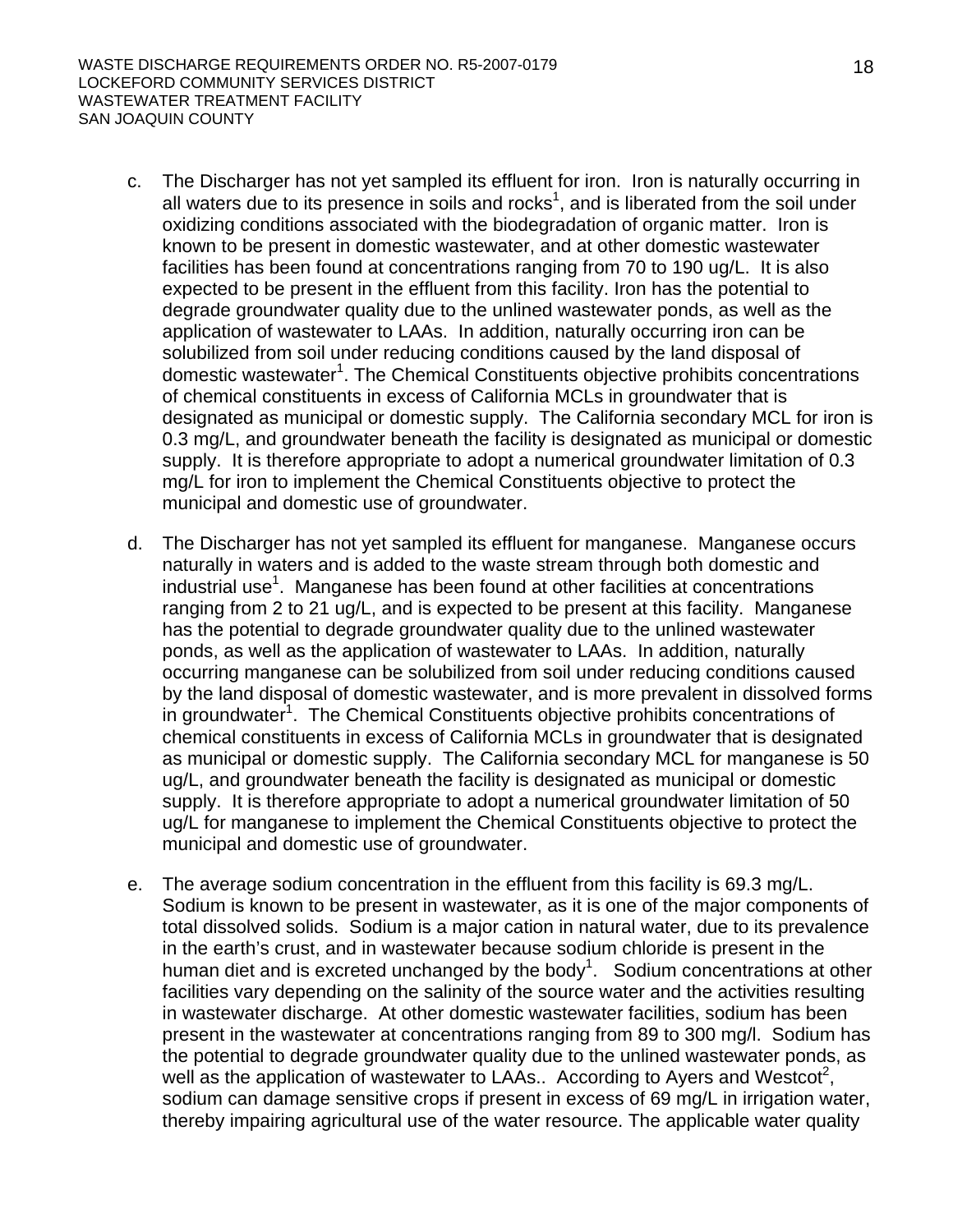objective to protect the agricultural use from discharges of sodium is the narrative Chemical Constituents objective, which is implemented following the "Policy of Application of Water Quality Objectives" in the Basin Plan. A numerical groundwater limitation of 69 mg/L for sodium, based on Ayers and Westcot, is appropriate to apply the narrative Chemical Constituents objective to protect the agricultural use of groundwater. This limit assumes no impact on sensitive agricultural uses, consistent with the high quality of expected natural background water quality in the area of the discharge.

- f. Total dissolved solids, which were found to be present in the wastewater at average concentrations of 476 mg/L, have the potential to degrade groundwater quality due to the unlined wastewater ponds, as well as the application of wastewater to LAAs. According to Ayers and Westcot<sup>2</sup>, dissolved solids can damage sensitive crops if present in excess of 450 mg/L in irrigation water, thereby impairing agricultural use of the water resource. The applicable water quality objective to protect the agricultural use from discharges of total dissolved solids is the narrative Chemical Constituents objective, which is implemented following the "Policy of Application of Water Quality Objectives" in the Basin Plan. A numerical groundwater limitation of 450 mg/L for total dissolved solids, based on Ayers and Westcot, is appropriate to apply the narrative Chemical Constituents objective to protect the agricultural use of groundwater. This limit assumes no impact on sensitive agricultural uses, consistent with the high quality of expected natural background water quality in the area of the discharge.
- g. Nitrate, which was not found in the wastewater at the detection limit (0.05 mg/L), has the potential to degrade groundwater quality due to the unlined wastewater ponds, as well as the application of wastewater to LAAs. The Chemical Constituents objective prohibits concentrations of chemical constituents in excess of California MCLs in groundwater that is designated as municipal or domestic supply. The California primary MCL for nitrate is equivalent to 10 mg/L as nitrogen, and groundwater beneath the facility is designated as municipal or domestic supply. It is therefore appropriate to adopt a numerical groundwater limitation of 10 mg/L for nitrate as nitrogen to implement the Chemical Constituents objective to protect the municipal and domestic use of groundwater.
- h. The Discharger has not yet sampled its effluent for ammonia. However, wastewater has been found in the influent to other wastewater treatment facilities at concentrations ranging from 17 to 30 mg/l, and in the effluent from 1.4 to 1.6 mg/L. Ammonia has the potential to degrade groundwater quality due to the unlined wastewater ponds, as well as the application of wastewater to LAAs. According to Amoore and Hautala<sup>4</sup>, the odor of ammonia can be detected in water at a

 $\frac{1}{4}$  Amoore, J.E. and E. Hautala, *Odor as an Aid to Chemical Safety: Odor Thresholds Compared with Threshold Limit Values and Volatilities for 214 Industrial Chemicals in Air and Water Dilution*, Journal of Applied Toxicology, Vol. 3, No. 6, (1983). These authors studied the concentration of chemicals in air that caused adverse odors and then calculated the concentration in water that would be equivalent to that amount in air.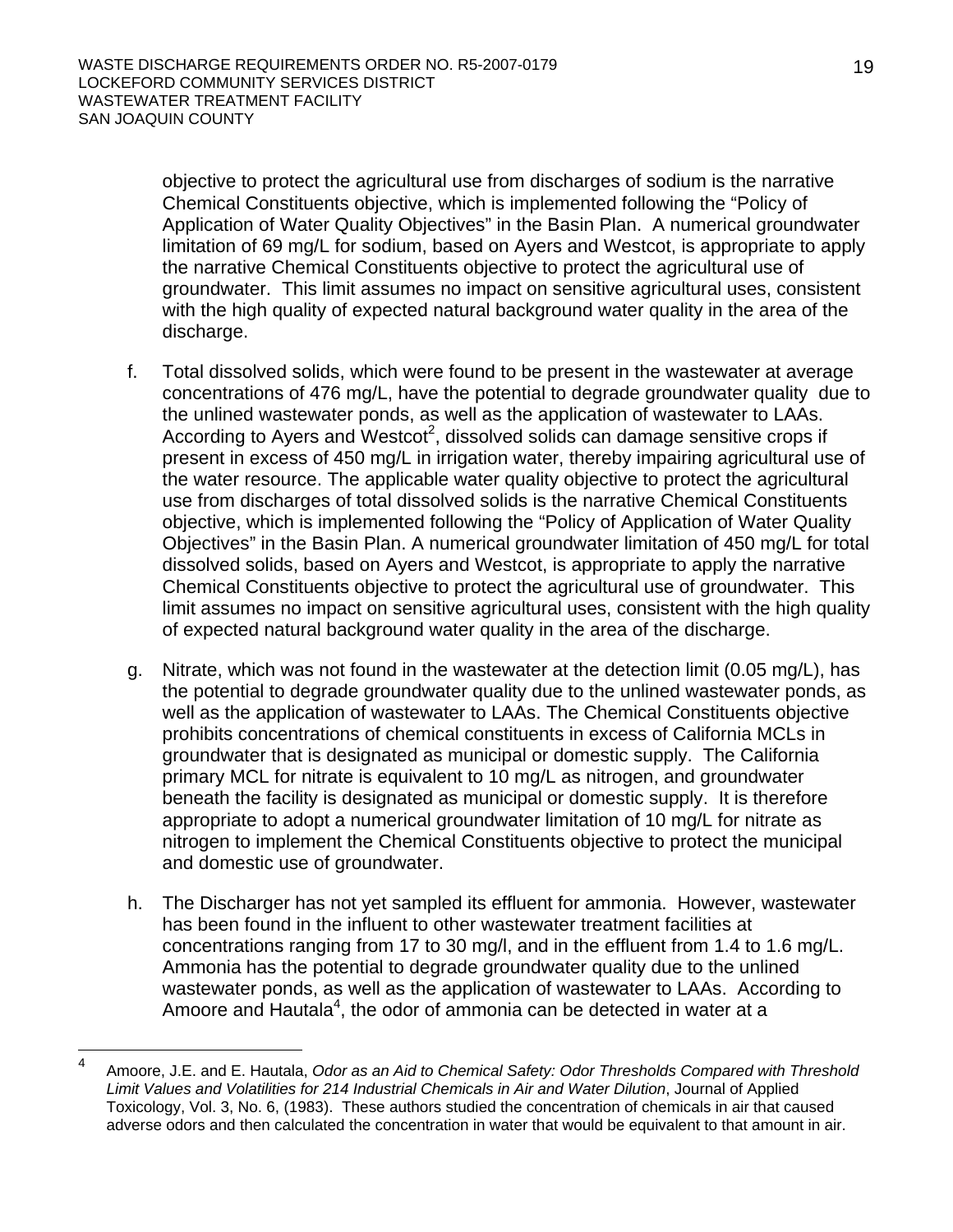concentration of 1.5 mg/L (as ammonia), and concentrations that exceed this value can impair the municipal or domestic use of the resource due to the adverse odor. The applicable water quality objective to protect the municipal and domestic use from discharges of ammonia is the narrative Tastes and Odors objective, which is implemented following the "Policy of Application of Water Quality Objectives" in the Basin Plan. A numerical groundwater limitation of 1.5 mg/L for ammonia (as ammonia), based on Amoore and Hautala, is appropriate to apply the narrative Tastes and Odors objective to protect the municipal and domestic use of groundwater.

- i. pH, which ranged from 7.6 to 10.1 standard units in the wastewater, has the ability to degrade groundwater quality due to the unlined wastewater ponds, as well as the application of wastewater to LAAs. According to Ayers and Westcot<sup>2</sup>, pH less than 6.5 or greater than 8.4 can damage sensitive crops if present in irrigation water, thereby impairing agricultural use of the water resource. The applicable water quality objective to protect the agricultural use from discharges of substances that affect pH is the narrative Chemical Constituents objective, which is implemented following the "Policy of Application of Water Quality Objectives" in the Basin Plan. A numerical groundwater limitation range of 6.5 to 8.4 for pH, based on Ayers and Westcot, is appropriate to apply the narrative Chemical Constituents objective to protect the agricultural use of groundwater. This limit assumes no impact on sensitive agricultural uses, consistent with the high quality of expected natural background water quality in the area of the discharge.
- j. The trihalomethane chemicals bromoform, bromodichloromethane, chloroform, and dibromochloromethane are found in wastewater that has been chlorinated and have the ability to degrade groundwater quality due to the unlined wastewater ponds, as well as the application of wastewater to LAAs. These byproducts are formed from reactions with organic matter during the disinfection process. Although the Discharger has not yet begun disinfecting its wastewater, it is reasonable to assume that trihalomethanes will be present in the effluent after disinfection. These volatile organic chemicals do not naturally occur in groundwater, and are toxic priority pollutants. Local groundwater is designated as municipal and domestic supply and is used as a source of drinking water by the Discharger. According to the USEPA and the Cal/EPA Office of Environmental Health Hazard Assessment, these four chemicals pose a cancer risk at low concentrations in drinking water, and could thereby impair the municipal and domestic beneficial use by imposing toxicity. The applicable water quality objective to protect the municipal and domestic beneficial use from discharges of these trihaolmethanes is the narrative Toxicity objective, which is implemented following the "Policy of Application of Water Quality Objectives" in the Basin Plan. For bromoform, a numerical groundwater limitation of 4 ug/L, based on the USEPA IRIS $5$  cancer risk level, is appropriate to apply the narrative Toxicity

Therefore, it is appropriate to use the data contained therein to apply the narrative Tastes and Odors water quality objective.

<sup>5</sup> U.S. Environmental Protection Agency, Integrated Risk Information System, http://www.epa.gov/iris.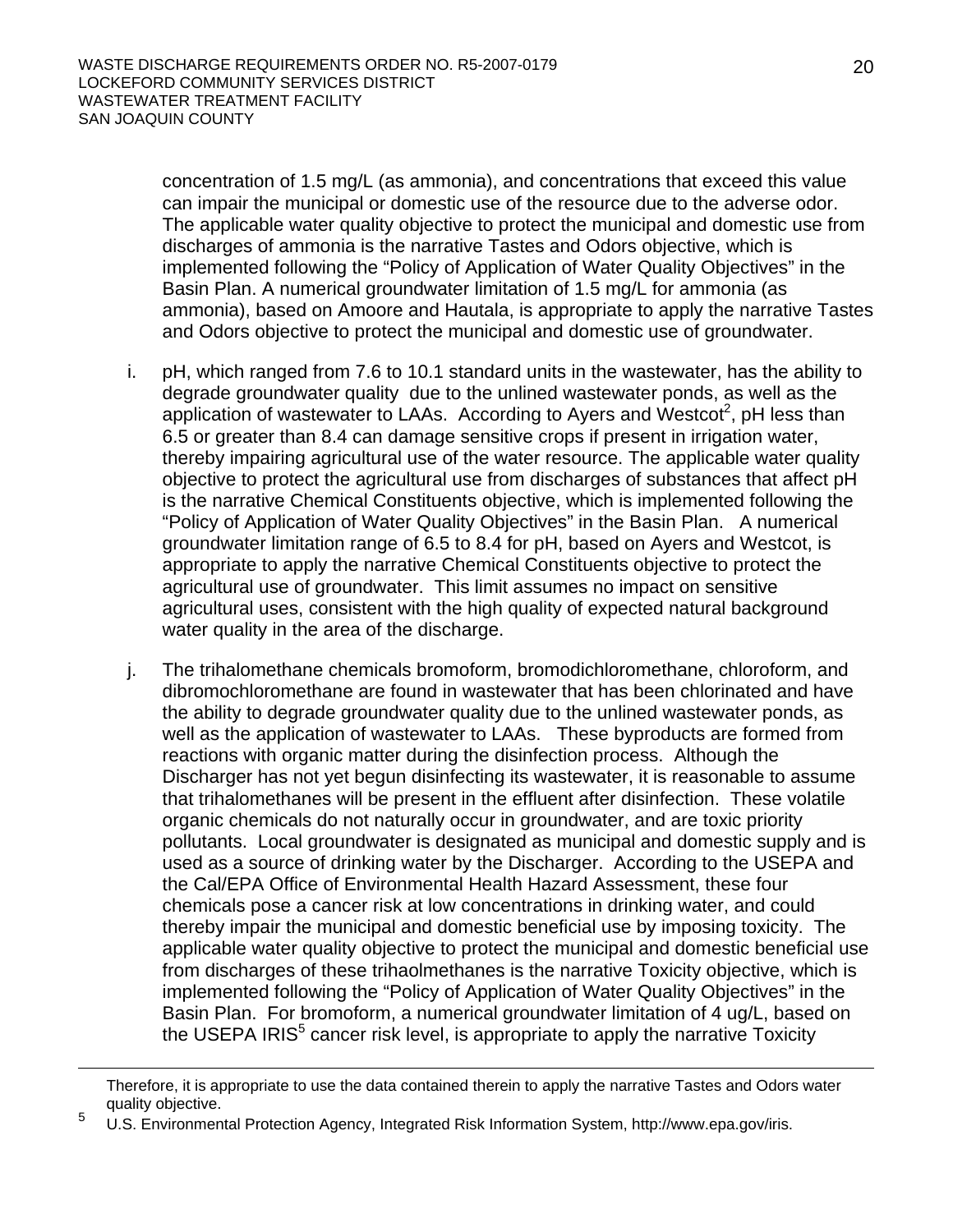objective to protect the municipal and domestic beneficial use of groundwater. For bromodichloromethane, a numerical groundwater limitation of 0.27 ug/L, based on the Cal/EPA Cancer Potency Factor<sup>6</sup>, is appropriate to apply the narrative Toxicity objective to protect the municipal and domestic beneficial use of groundwater. For chloroform, a numerical groundwater limitation of 1.1 ug/L, based on the Cal/EPA Cancer Potency Factor, is appropriate to apply the narrative Toxicity objective to protect the municipal and domestic beneficial use of groundwater. For dibromochloromethane, a numerical groundwater limitation of 0.37 ug/L, based on the Cal/EPA Cancer Potency Factor, is appropriate to apply the narrative Toxicity objective to protect the municipal and domestic beneficial use of groundwater.

- 59. The Basin Plan contains narrative water quality objectives for Chemical Constituents, Tastes and Odors, and Toxicity. The Toxicity objective, in summary, requires that groundwater be maintained free of toxic substances in concentrations that produce detrimental physiological responses in human, plant, animal, or aquatic life associated with designated beneficial uses. The Chemical Constituents objective requires that groundwater "shall not contain chemical constituents in concentrations that adversely affect beneficial uses." The Tastes and Odors objective requires that groundwater "shall not contain taste- or odor-producing substances in concentrations that cause nuisance or adversely affect beneficial uses." Chapter IV, Implementation, of the Basin Plan contains the "Policy for Application of Water Quality Objectives." This Policy specifies, in part, that numerical receiving water limitations will be established in Board orders which will, at a minimum, meet all applicable water quality objectives, that where compliance with narrative objectives is required (i.e., where the objectives are applicable to protect specified beneficial uses), the Regional Water Board will, on a case-by-case basis, adopt numerical limitations in orders which will implement the narrative objectives, and that compliance with narrative water quality objectives may be evaluated considering numerical criteria and guidelines developed and/or published by other agencies and organizations.
- 60. The "Antidegradation" section of the attached Information Sheet lists the various waste constituents identified thus far as fitting the restriction of the Findings, along with limits of each constituent necessary to protect beneficial uses known to be adversely affected by waste constituents in groundwater. The listing identifies each constituent, the beneficial uses, water quality objective, and its associated limit, as well as the technical reference for the limit. Some limits may become less restrictive when the water supply is limited to certain applications of a beneficial use. However, in the absence of specific factual information supplied by the discharger to justify restricting certain beneficial uses, groundwater limits have been selected so as to provide protection of unrestricted beneficial uses. Interim groundwater limitations for each constituent reflect the most restrictive listed limit for the waste constituent, except if natural background quality is greater, in which case background becomes the interim limitation.

 $\frac{1}{6}$  California Environmental Protection Agency, Office of Environmental Health Hazard Assessment, California Environmental Protection Agency Toxicity Criteria Database, http://www.oehha.org/risk/ChemicalDB/index.asp.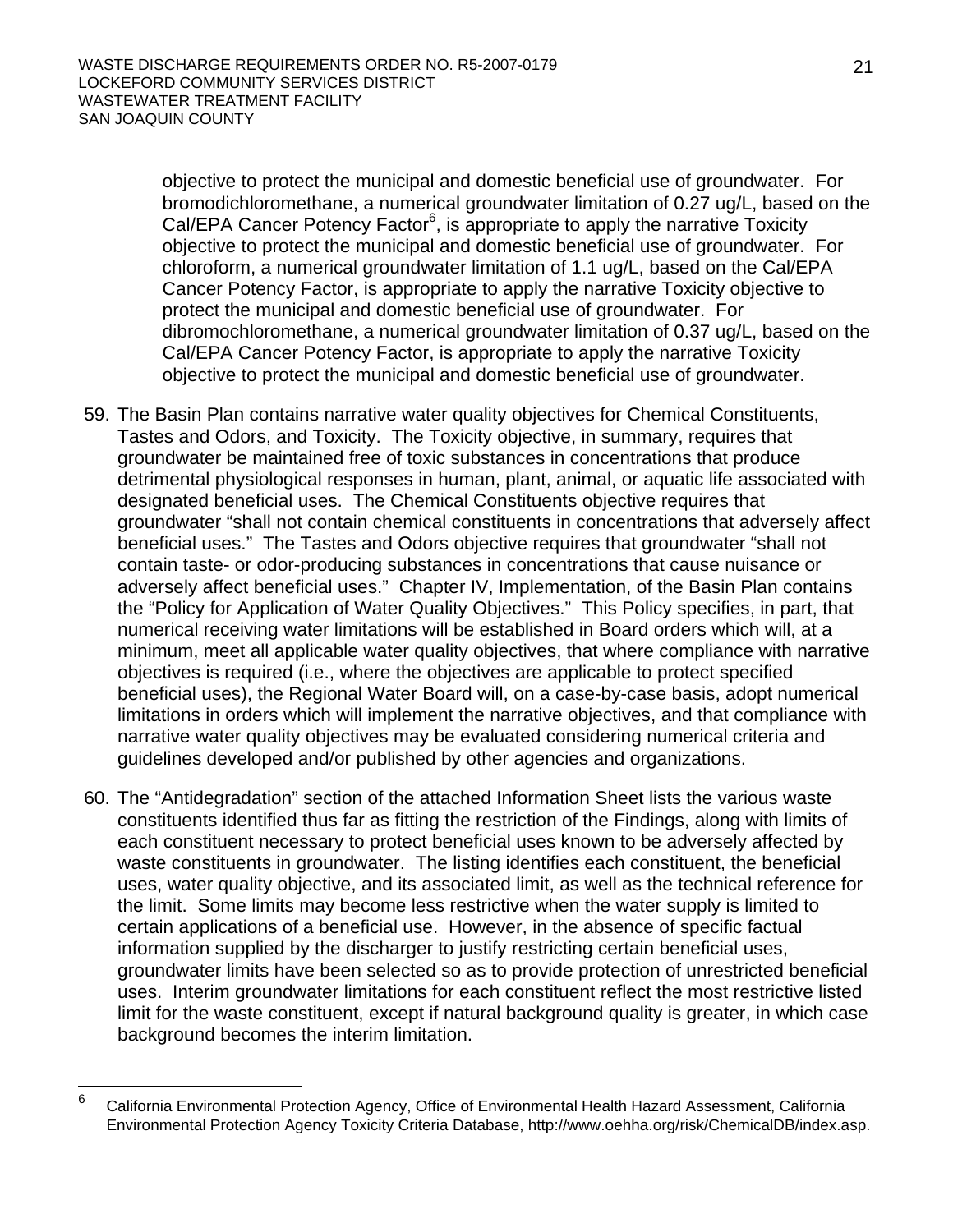#### **Water Recycling**

- 61. As noted above, State Water Board Resolution No. 77-1, *Policy with Respect to Water Recycling in California*, encourages recycling projects that replace or supplement the use of fresh water, and *The Water Recycling Law* (CWC sections 13500-13529.4) declares that utilization of recycled water is of primary interest to the people of the State in meeting future water needs.
- 62. The California Department of Public Health (CDPH) has established statewide water recycling criteria in Title 22, CCR, Section 60301 et. seq. (hereafter Title 22). After expansion, the Discharger will treat the wastewater to secondary-23 recycled water standards and disinfect the effluent per Title 22 requirements.
- 63. A 1988 Memorandum of Understanding between CDPH and the State Water Board on the use of recycled water establishes basic principles relative to the two agencies and the regional water boards. The Memorandum allocates primary areas of responsibility and authority between the agencies and provides for methods and mechanisms necessary to assure ongoing, continuous future coordination of activities relative to use of recycled water.
- 64. Section 60323(a) of Title 22 states that no person shall produce or supply recycled water for direct reuse from a proposed water recycling plant unless an engineering report is submitted for review by CDPH. Irrigation of fodder crops is considered a beneficial reuse. The Discharger submitted a Title 22 Engineering Report to CDPH on 21 August 2007 and an Amended Title 22 Engineering Report on 10 September 2007. CDPH provided comments on the Amended Title 22 Report on 26 September 2007; those comments are addressed in these WDRs.

#### **Other Regulatory Considerations**

- 65. On 2 May 2006, the State Water Board adopted Statewide General Waste Discharge Requirements For Sanitary Sewer Systems General Order No. 2006-0003-DWQ (General Order). The General Order requires all public agencies that own or operate sanitary sewer systems greater than one mile in length to comply with the Order. The Discharger's collection system exceeds one mile in length, therefore the General Order is applicable.
- 66. The United States Environmental Protection Agency (EPA) has promulgated biosolids reuse regulations in 40 CFR 503, *Standard for the Use or Disposal of Sewage Sludge,*  which establishes management criteria for protection of ground and surface waters, sets application rates for heavy metals, and establishes stabilization and disinfection criteria.
- 67. The Regional Water Board is using the Standards in 40 CFR 503 as guidelines in establishing this Order, but the Regional Water Board is not the implementing agency for 40 CFR 503 regulations. The Discharger may have separate and/or additional compliance,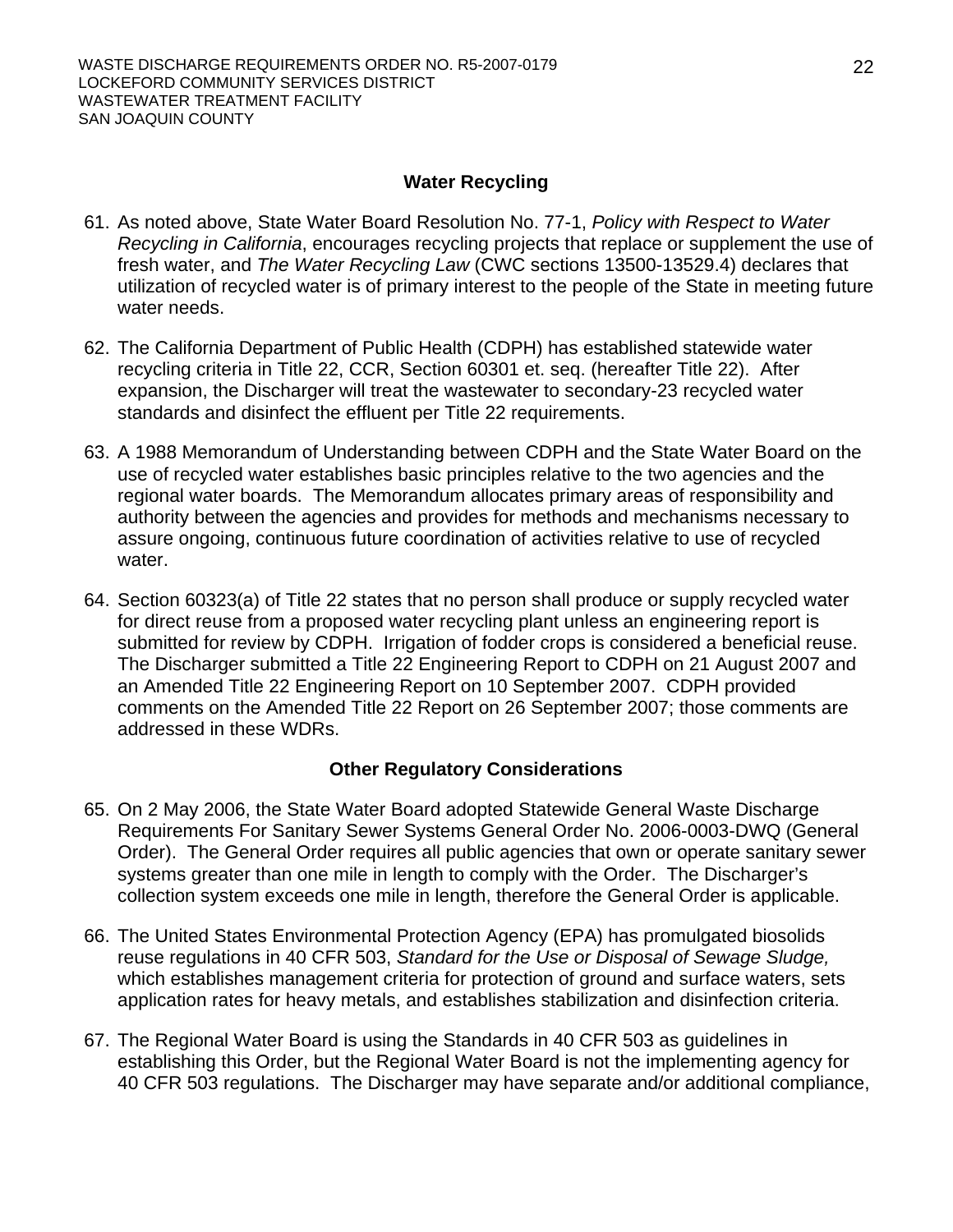reporting, and permitting responsibilities to the EPA. All biosolids will be hauled to a separate permitted facility.

- 68. The State Water Board adopted Order No. 97-03-DWQ (General Permit No. CAS000001) specifying waste discharge requirements for discharges of stormwater associated with industrial activities, and requiring submittal of a Notice of Intent by all affected industrial dischargers. This Order requires the Discharger to obtain coverage under the General Permit.
- 69. A mitigated negative declaration was adopted by the Lockeford Community Services District on 27 July 2006. The mitigated negative declaration was adopted in accordance with the California Environmental Quality Act (CCR, Title 14, Section 15261 et. seq.). The proposed wastewater treatment and disposal system is consistent with the project as analyzed when mitigation measures are implemented. Potentially significant impacts were identified in the Initial Study and Mitigated Negative Declaration. The potentially significant impacts consisted of:
	- a. Objectionable odors that might be generated by the wastewater system. Maintaining adequate treatment and complying with the WDRs will reduce this potential impact to less than significant.
	- b. Degradation of surface water and groundwater quality by wastewater application. This Order protects surface waters by prohibiting the discharge of tailwater from the LAAs, and controlling recycled water application rates should prevent groundwater degradation. The controls should reduce the potential impact to less than significant.

The Regional Water Board finds that this Order contains requirements that, if complied with, implement the mitigation measures related to wastewater issues and will reasonably protect the beneficial uses of waters of the state and prevent nuisance.

70. Section 13267(b) of the CWC provides that: "In conducting an investigation specified in subdivision (a), the regional board may require that any person who has discharged, discharges, or is suspected of discharging, or who proposes to discharge within its region, or any citizen or domiciliary, or political agency or entity of this state who has discharged, discharges, or is suspected of discharging, or who proposes to discharge waste outside of its region that could affect the quality of the waters of the state within its region shall furnish, under penalty of perjury, technical or monitoring program reports which the board requires. The burden, including costs of these reports, shall bear a reasonable relationship to the need for the reports and the benefits to be obtained from the reports. In requiring those reports, the regional board shall provide the person with a written explanation with regard to the need for the reports, and shall identify the evidence that supports requiring that person to provide the reports."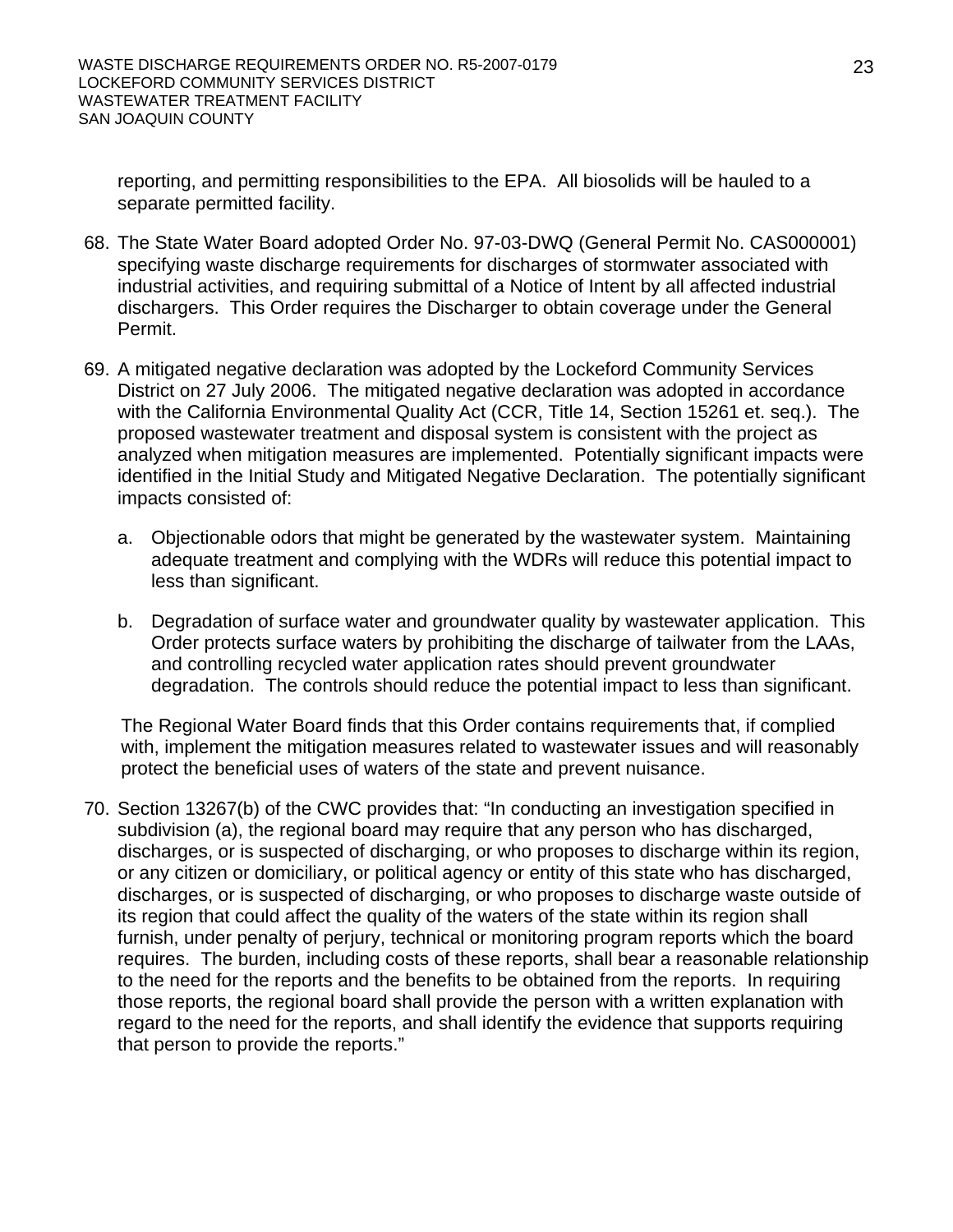The attached Monitoring and Reporting Program No. R5-2007-0179 is necessary to assure compliance with these waste discharge requirements. The Discharger owns and operates the facility that discharges the waste subject to this Order.

- 71. The California Department of Water Resources sets standards for the construction and destruction of groundwater wells (hereafter DWR Well Standards), as described in *California Well Standards Bulletin 74-90* (June 1991) and *Water Well Standards: State of California Bulletin 94-81* (December 1981). These standards, and any more stringent standards adopted by the state or county pursuant to CWC Section 13801, apply to all monitoring wells used to monitor the impacts of wastewater storage or disposal governed by this Order. Those wells that do not have a construction log, boring log, or County permit may not be used for monitoring associated with this Order.
- 72. State regulations that prescribe procedures for detecting and characterizing the impact of waste constituents from waste management units on groundwater are found in Title 27 CCR Section 20380. While the WWTF is exempt from Title 27, the data analysis methods of Title 27 may be appropriate for determining whether the discharge complies with the terms for protection of groundwater specified in this Order.
- 73. The discharge authorized herein and the treatment and storage facilities associated with the discharge, except for discharges of residual sludge and solid waste, are exempt from the requirements of Title 27, CCR, Section 20380 et seq.. The exemption, pursuant to Title 27 CCR Section 20090(a), is based on the following
	- a. The waste consists primarily of domestic sewage and treated effluent;
	- b. The waste discharge requirements are consistent with water quality objectives; and
	- c. The treatment and storage facilities described herein are associated with a municipal wastewater treatment facility.
- 74. Pursuant to CWC Section 13263(g), discharge is a privilege, not a right, and adoption of this Order does not create a vested right to continue the discharge.

#### **Public Notice**

- 75. The recommendations of the State Department of Public Health regarding the public health aspects of water recycling have been considered in preparation of this Order.
- 76. All the above and the supplemental information and details in the attached Information Sheet, which is incorporated by reference herein, as well as the Regional Water Board's administrative record, were considered in establishing the following conditions of discharge.
- 77. The Discharger and interested agencies and persons have been notified of the Regional Water Board's intent to prescribe waste discharge requirements for this discharge, and they have been provided an opportunity to submit written comments and an opportunity for a public hearing.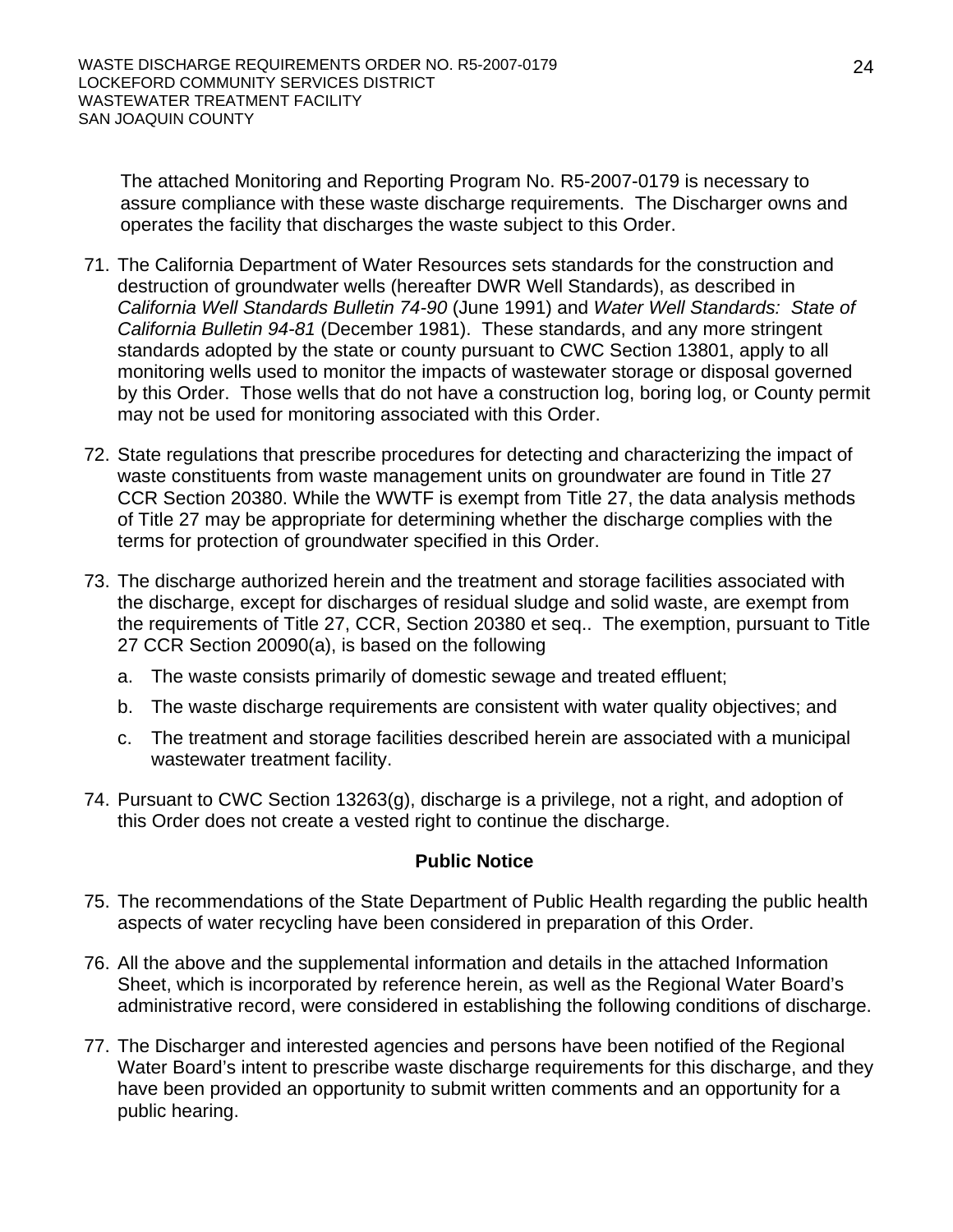78. All comments pertaining to the discharge were heard and considered in a public hearing.

**IT IS HEREBY ORDERED** that Orders No. 90-312 and 90-313 are rescinded, and that pursuant to Sections 13263 and 13267 of the California Water Code, Lockeford Community Services District, their agents, successors, and assigns, in order to meet the provisions contained in Division 7 of the California Water Code and regulations adopted hereunder, shall comply with the following:

*[Note: Other prohibitions, conditions, definitions, and some methods of determining compliance are contained in the attached "Standard Provisions and Reporting Requirements for Waste Discharge Requirements" dated 1 March 1991.]*

# **A. Discharge Prohibitions**

- 1. Discharge of wastes to surface waters or surface water drainage courses is prohibited.
- 2. Bypass or overflow of untreated or partially treated waste is prohibited.
- 3. Discharge of sewage from a sanitary sewer system at any point upstream of a wastewater treatment facility is prohibited. Discharge of treated recycled water downstream of the wastewater treatment facility, other than at the designated storage ponds or land application areas, is prohibited.
- 4. Discharge of waste classified as "hazardous" under Title 23 CCR Chapter 15, Section 2521, or "designated," as defined in Section 13173 of CWC is prohibited.
- 5. Application of recycled water in a manner or location other than that described herein is prohibited.
- 6. The use of recycled water for purposes other than irrigation as defined in Title 22 CCR Section 60304(a) and this Order is prohibited.

## **B. Discharge Specifications**

- 1. The monthly average flow rate may not exceed 300,000 gpd. Upon approval of the *Recycled Water Expansion Report* (RWER) by the Executive Officer, the monthly average flow rate may be increased to a maximum of 400,000 gpd.
- 2. The Discharger shall not take Pond No. 1 out of service without first submitting the report required by Provision No. G.1.h, and receiving written approval from the Executive Officer.
- 3. Only disinfected water may be applied to LAA No. 1 and Pond No. 5. Only disinfected water shall be applied to LAA No. 2.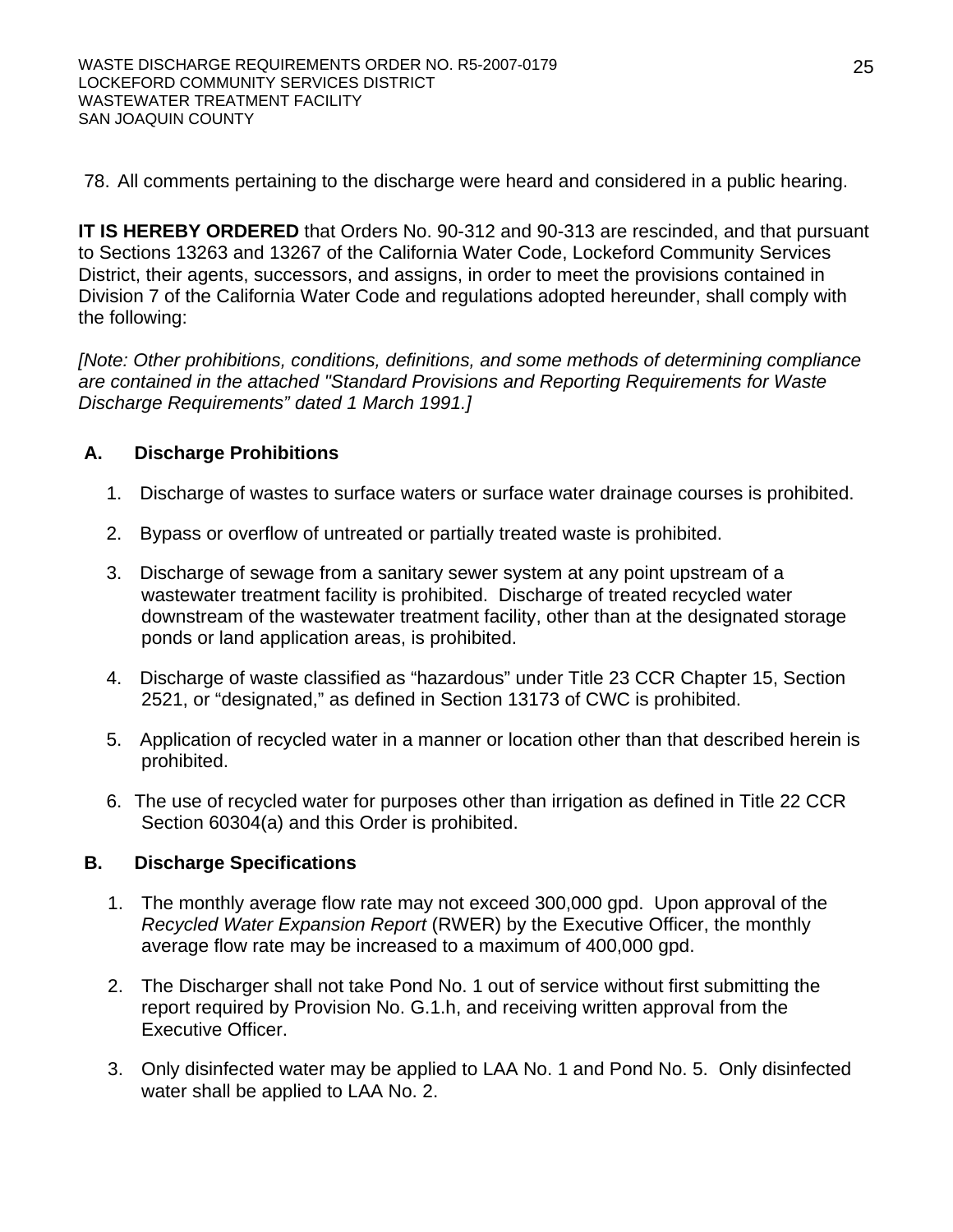- 4. Wastewater treatment and use of recycled water shall not cause pollution or a nuisance as defined by Section 13050 of the CWC.
- 5. Public contact with wastewater and recycled water shall be precluded or controlled through such means as fences, signs, or acceptable alternatives.
- 6. No waste constituent shall be released or discharged, or placed where it will be released or discharged, in a concentration or in a mass that causes violation of the Groundwater Limitations.
- 7. Objectionable odors originating at the facility shall not be perceivable beyond the limits of the property owned by the Discharger.
- 8. As a means of discerning compliance with Discharge Specification B.7, the dissolved oxygen content in the upper one foot of any wastewater treatment or storage pond shall not be less than 1.0 mg/L.
- 9. The Discharger shall operate all systems and equipment to maximize treatment of wastewater and optimize the quality of the discharge.
- 10. Effective with the approval of the RWER, the Discharger shall treat the wastewater such that it complies with Title 22 CCR, Section 60301.225 ("Disinfected Secondary-23 Recycled Water").
- 11. All treatment and storage facilities shall be designed, constructed, operated, and maintained to prevent inundation or washout due to floods with a 100-year return frequency.
- 12. Wastewater and recycled water ponds shall be managed to prevent breeding of mosquitoes. In particular,
	- a. An erosion control program shall be implemented to ensure that small coves and irregularities are not created around the perimeter of the water surface.
	- b. Weeds shall be minimized through control of water depth, harvesting, or herbicides.
	- c. Dead algae, vegetation, and debris shall not accumulate on the water surface.
- 13. The facility shall have sufficient treatment, storage, and disposal capacity to accommodate allowable wastewater flow, design seasonal precipitation, and ancillary inflow and infiltration. Design seasonal precipitation shall be based on total annual precipitation using a return period of 100 years, distributed monthly in accordance with historical rainfall patterns.
- 14. Freeboard in any pond containing wastewater or recycled water shall never be less than two feet as measured from the water surface to the lowest point of overflow.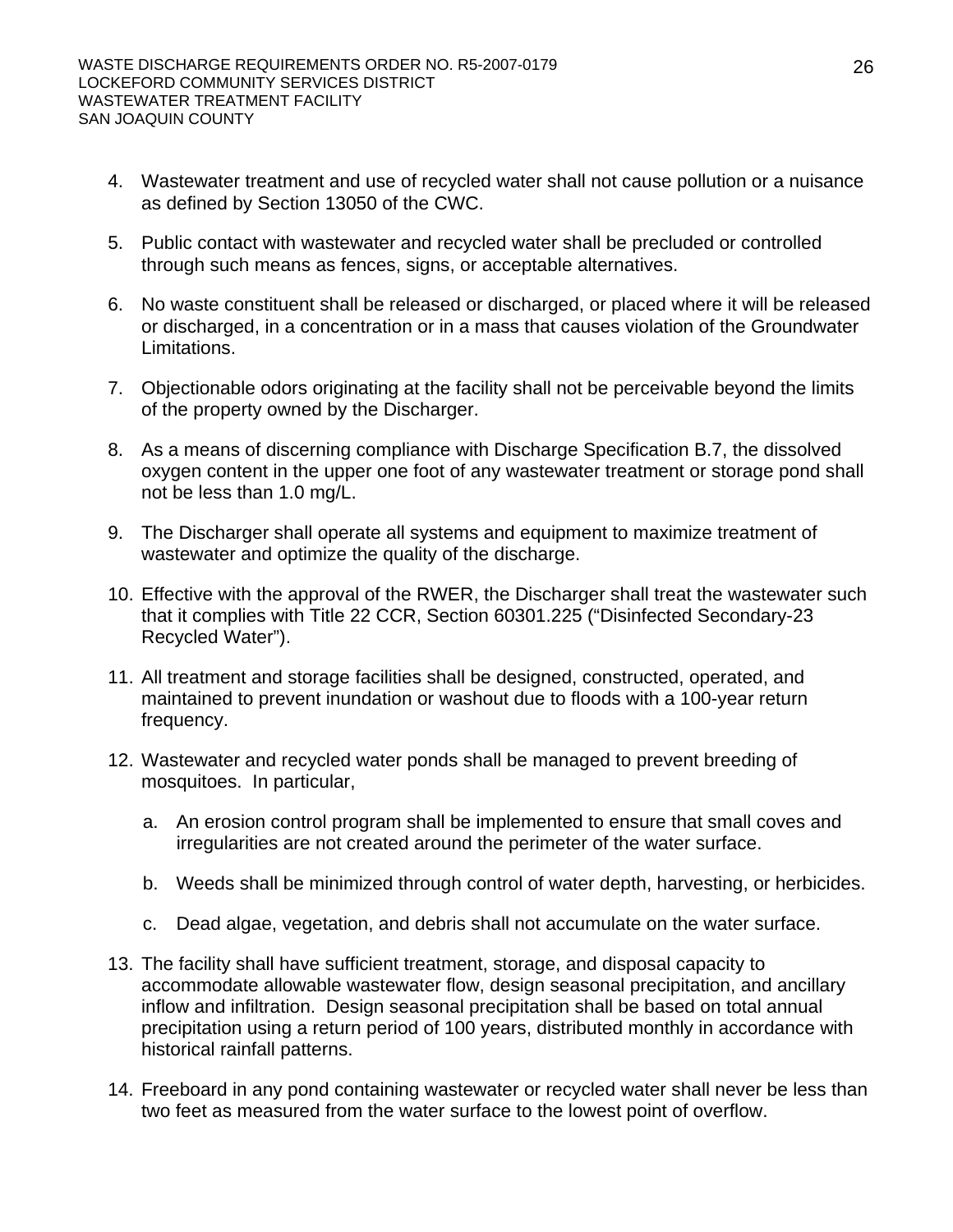- 15. On or about **15 October** of each year, available pond storage capacity shall at least equal the volume necessary to comply with Discharge Specifications B.13 and B.14.
- 16. The application of recycled water to land application areas by spray irrigation is prohibited.
- 17. All recycled water conveyance and distribution piping and equipment shall comply with California Department of Public Health requirements and the American Water Works Association (AWWA) *Guidelines for Distribution of Non-Potable Water* and *Guidelines for the On-site Retrofit of Facilities Using Disinfected Tertiary Recycled Water*.
- 18. A use supervisor shall be appointed by the Discharger. The use supervisor shall be responsible for installation, operation, and maintenance of the recycled water system, prevention of potential hazards, implementing these requirements, and coordination with the cross-connection control program of the water purveyor or the San Joaquin County Environmental Health Department.

#### **C. Effluent Limitations**

1. Effective immediately, effluent discharged from the treatment pond (Pond No. 1 or alternative treatment pond) shall not exceed the following limits:

| Constituent           | Units | <b>Monthly Average</b> |
|-----------------------|-------|------------------------|
| BOD <sub>5</sub>      | mg/L  | 40                     |
| <b>Total Nitrogen</b> | mg/L  | 10                     |
| <b>TDS</b>            | mg/L  | 550                    |

BOD5 denotes 5-day Biochemical Oxygen Demand. Total N denotes Total Nitrogen. TDS denotes Total Dissolved Solids.

- 2. Effluent discharged from the Treatment Area to Pond No. 5, Pond No. 6 (future), or directly to LAA No. 1 or 2 shall not exceed the following limits for total coliform organisms:
	- a. The median concentration of total coliform bacteria measured in the disinfected effluent shall not exceed a most probable number (MPN) of 23 per 100 milliliters utilizing the bacteriological results of the last seven days for which analyses have been completed
	- b. The number of total coliform bacteria shall not exceed an MPN of 240 per 100 milliliters in more than one sample in any 30-day period.
- 3. No stored wastewater or recycled water shall have a pH less than 6.5 or greater than 10.0.
- **D. General Solids Disposal Specifications**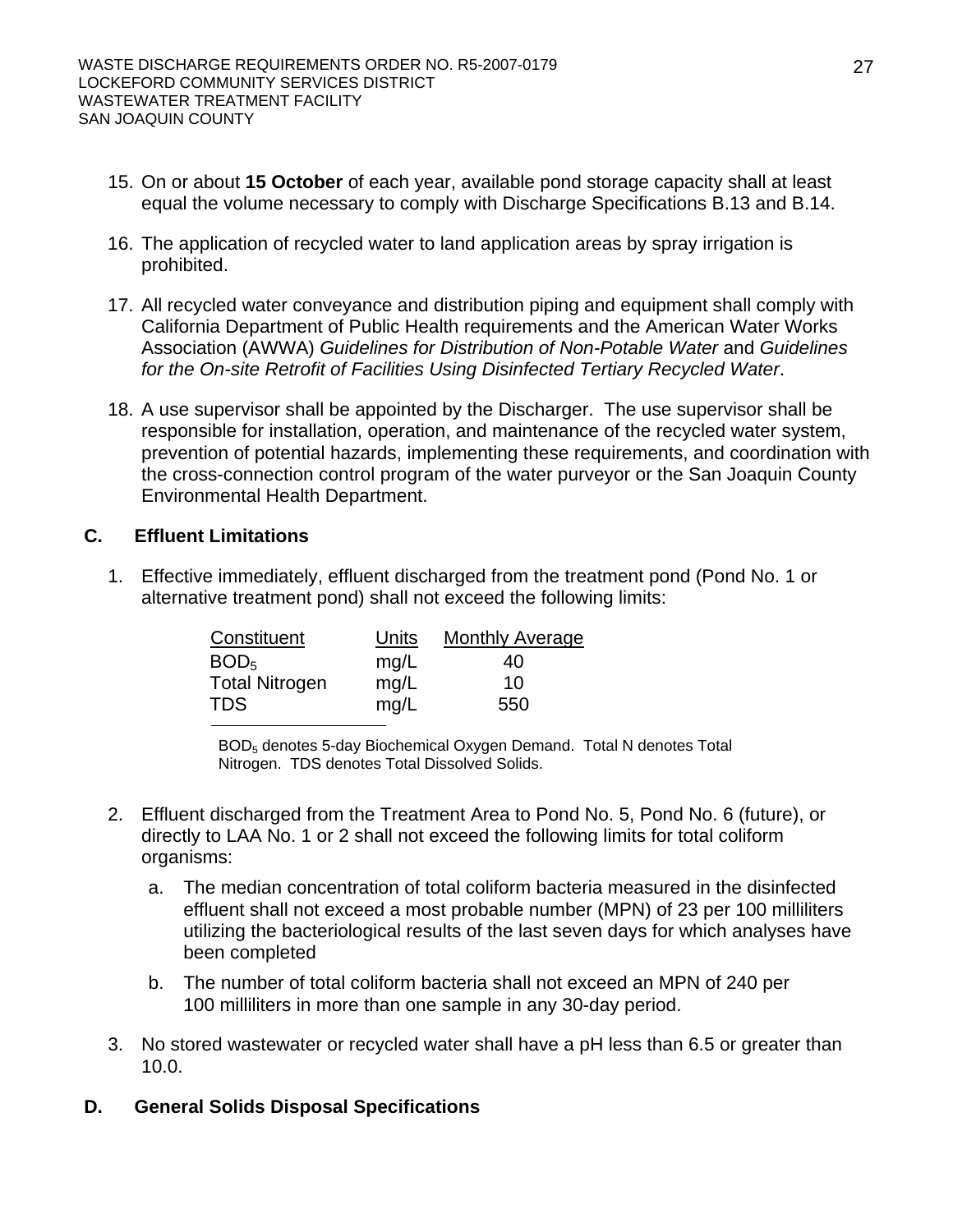- 1. Sludge means the solid, semisolid, and liquid residues removed during primary, secondary, or advanced wastewater treatment processes. Solid waste refers to grit and screenings generated during preliminary treatment. Residual sludge means sludge that will not be subject to further treatment at the facility. Biosolids refers to sludge that has undergone sufficient treatment and testing to qualify for reuse pursuant to federal and state regulations as a soil amendment for agriculture, silviculture, horticulture, and land recycling.
- 2. Sludge and solid waste shall be removed from screens, sumps, and ponds as needed to ensure optimal plant operation.
- 3. Treatment and storage of sludge shall be confined to the treatment facility property, and shall be conducted in a manner that precludes infiltration of waste constituents into soils in a mass or at concentrations that will violate the Groundwater Limitations of this Order.
- 4. Any storage of residual sludge, solid waste, and biosolids at the facility shall be temporary, and the waste shall be controlled and contained in a manner that minimizes leachate formation and precludes infiltration of waste constituents into soils in a mass or at concentrations that will violate the Groundwater Limitations of this Order.
- 5. Residual sludge, biosolids, and solid waste shall be disposed of in a manner approved by the Executive Officer and consistent with Title 27 CCR Division 2. Removal for further treatment, disposal, or reuse at disposal sites operated in accordance with valid waste discharge requirements issued by a regional water quality control board will satisfy this specification.
- 6. Use and disposal of biosolids shall comply with the self-implementing Federal regulations of 40 CFR 503, which are subject to enforcement by the U.S. EPA, not the Regional Water Board. If during the life of this Order, the state accepts primacy for implementation of 40 CFR 503, the Regional Water Board may also initiate enforcement where appropriate.

#### **E. Water Recycling Specifications**

- 1. Application of recycled water shall be confined to the designated application areas as defined in this Order.
- 2. Recycled water shall be used in compliance with Title 22, Division 4, Chapter 3, Article 3, *Uses of Recycled Water.*
- 3. Public contact with recycled water shall be controlled through use of fences, signs, and/or other appropriate means. All use areas where recycled water is used that are accessible to the public shall be posted with signs that are visible to the public, in a size no less than 4 inches by 8 inches and include the following wording, "Recycled Water – Do Not Drink." The size and content of these signs shall be as described in Section 60310(g) of Title 22.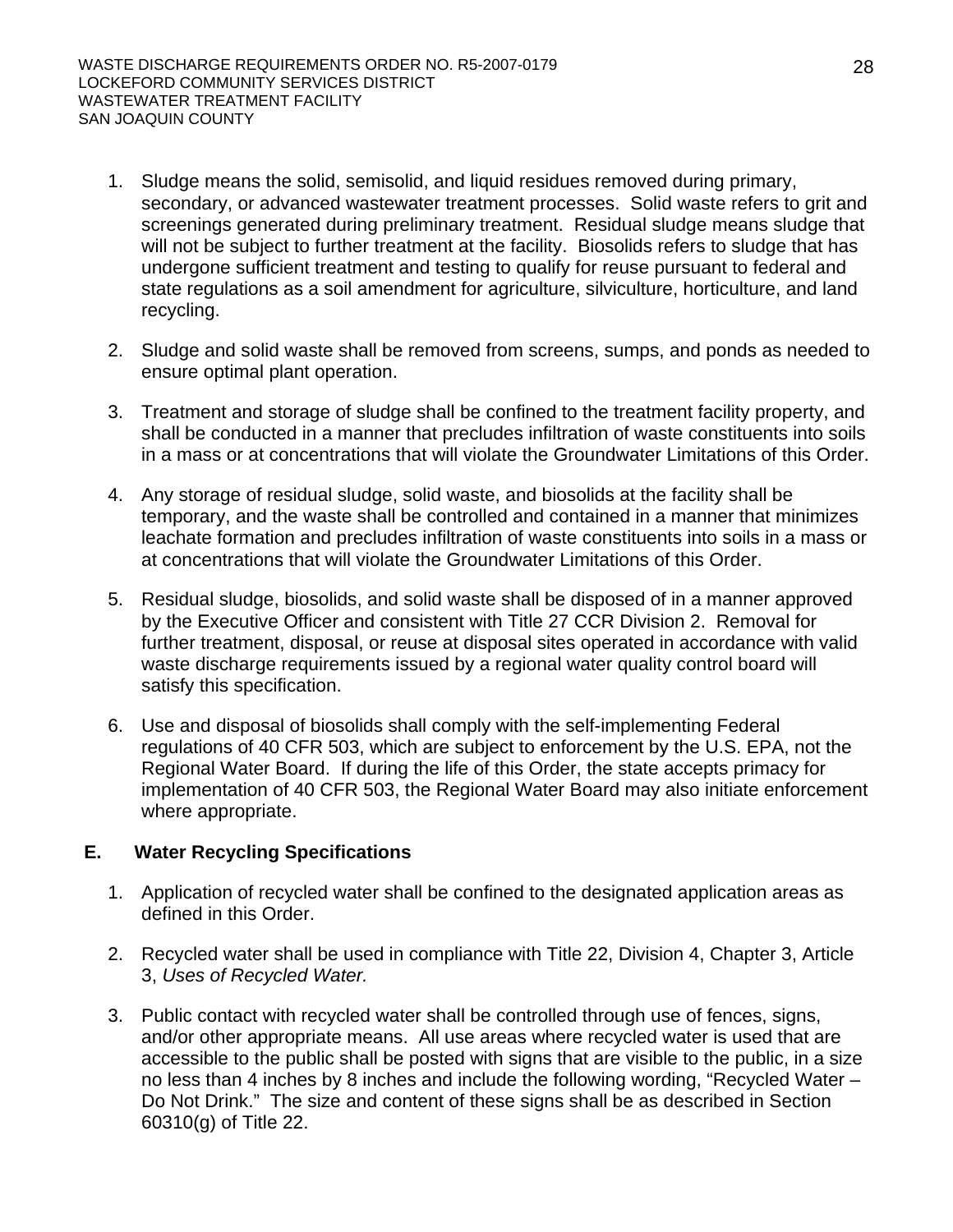- 4. Recycled water controllers, valves, and similar appurtenances shall be affixed with recycled water warning signs, and shall be equipped with removable handles or locking mechanisms to prevent public access or tampering. Quick couplers, if used, shall be of a type, or secured in a manner, that permits operation only by authorized personnel. Hose bibs shall not be used.
- 5. Application of recycled water shall comply with the following setback requirements:

| <b>Setback Definition</b>                                                                 | Minimum Setback (feet) |
|-------------------------------------------------------------------------------------------|------------------------|
| Edge of land application area to domestic<br>well                                         | 100                    |
| Wastewater/Recycled water storage pond<br>to domestic well                                | 100                    |
| Spray irrigation to residence or exposure<br>similar to park, playground, or school yard. | 100                    |
| Impoundment of undisinfected secondary<br>wastewater to domestic well                     | 150                    |
| Land Application Area to Surface Water <sup>1</sup>                                       | 50                     |

Excluding ditches used exclusively for tailwater return from the land application area.

The setbacks may be modified by written approval of the Executive Officer if they are described in the Title 22 Engineering Report, are approved by the California Department of Public Health, legal agreements are executed and recorded at the County Recorder's Office, the documents are provided to the Regional Water Board, and the Discharger shows that water quality will still be protected with smaller setbacks.

- 6. Any use of recycled water shall comply with the following:
	- a. Any irrigation runoff shall be confined to the recycled water use area, unless the runoff does not pose a public health threat and is authorized by the regulatory agency.
	- b. Spray, mist, or runoff shall not enter dwellings, designated outdoor eating areas, or food handling facilities.
	- c. Drinking water fountains shall be protected against contact with recycled water spray, mist, or runoff.
- 7. Any connection between the recycled water conveyance system and any potable water conveyance system, groundwater supply well, or surface water supply source for the purpose of supplementing recycled water shall be equipped with a CDPH-approved backflow prevention device.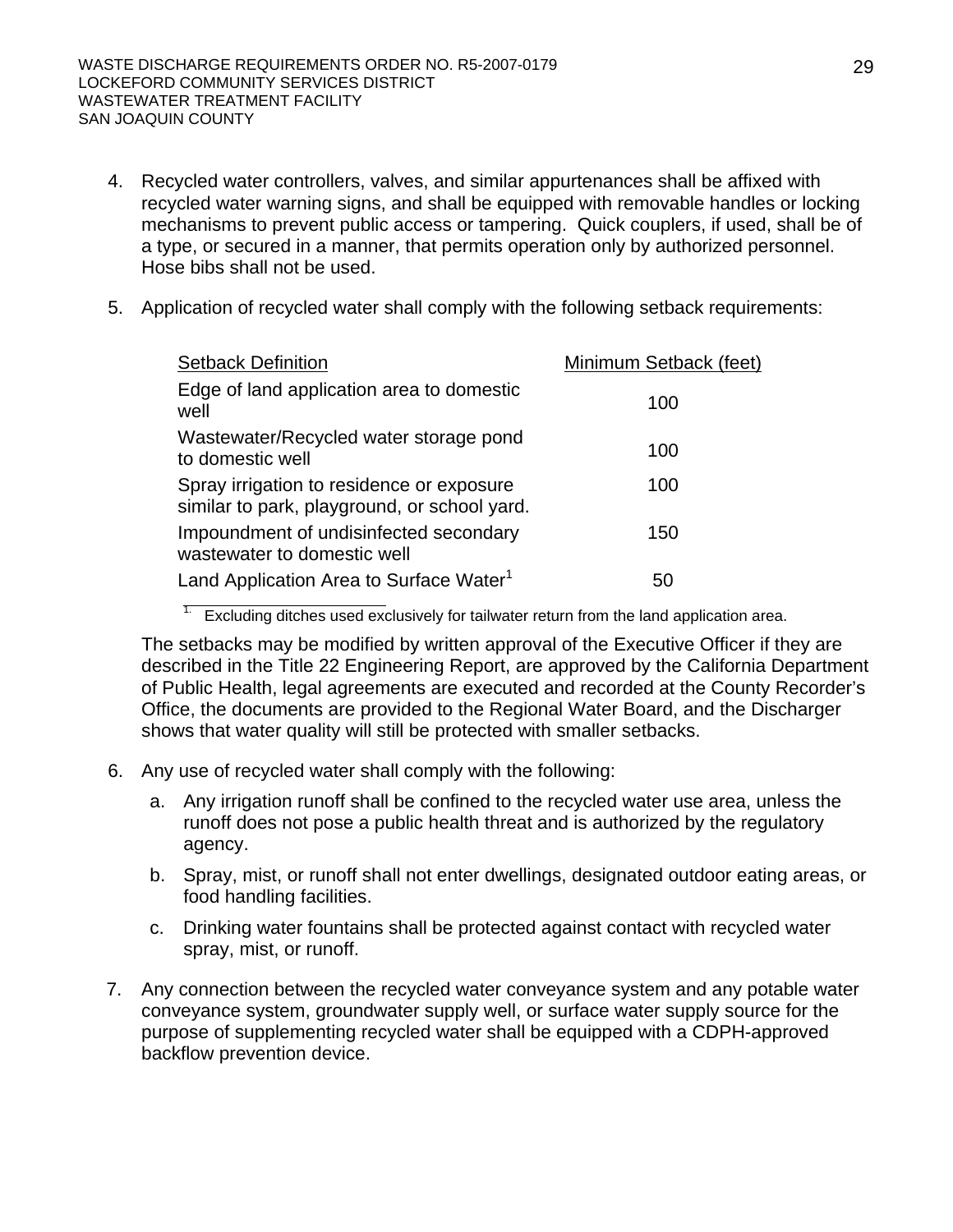- 8. Application rates for recycled water shall not exceed nitrogen and water uptake rates considering the plant, soil, climate, and irrigation management system in accordance with the water balance submitted with the RWD.
- 9. Irrigation runoff (i.e., tailwater) shall be completely contained within the designated land application area and shall not enter any surface water drainage course or stormwater drainage system.
- 10. Sprinkler heads shall be of the type approved for recycled water and shall create a minimum amount of mist. Drainage through sprinkler heads is prohibited.
- 11. Irrigation of land application areas with recycled water shall not be performed within 24 hours of a forecasted storm, during or within 24 hours after any precipitation event, nor when the ground is saturated.
- 12. Wastewater shall not be applied to LAA No. 1 (or any other land application area) until the disinfection system is operable and all applied wastewater complies with Effluent Limitation C.2.
- 13. Land application areas shall be managed to prevent breeding of mosquitoes. In particular:
	- a. There shall be no standing water 48 hours after application of recycled water;
	- b. Tailwater ditches must be maintained essentially free of emergent, marginal, or floating vegetation, and;
	- c. Low-pressure and unpressurized pipelines and ditches accessible to mosquitoes shall not be used to store recycled water.

#### **F. Groundwater Limitations**

- 1. Release of waste constituents from any portion of the WWTF and land application areas shall not cause groundwater to:
	- a. Contain any of the following constituents in concentrations greater than listed or greater than natural background quality, whichever is greater. Note that natural background conditions have not yet been established for the land application areas.

| Constituent                     | Units      | Limitation |
|---------------------------------|------------|------------|
| <b>Boron</b>                    | mg/L       | 0.7        |
| Chloride                        | mg/L       | 106        |
| Iron                            | mg/L       | 0.3        |
| Manganese                       | mg/L       | 0.05       |
| Sodium                          | mg/L       | 69         |
| <b>Total Coliform Organisms</b> | MPN/100 mL | 2.2        |
| <b>Total Dissolved Solids</b>   | mq/L       | 450        |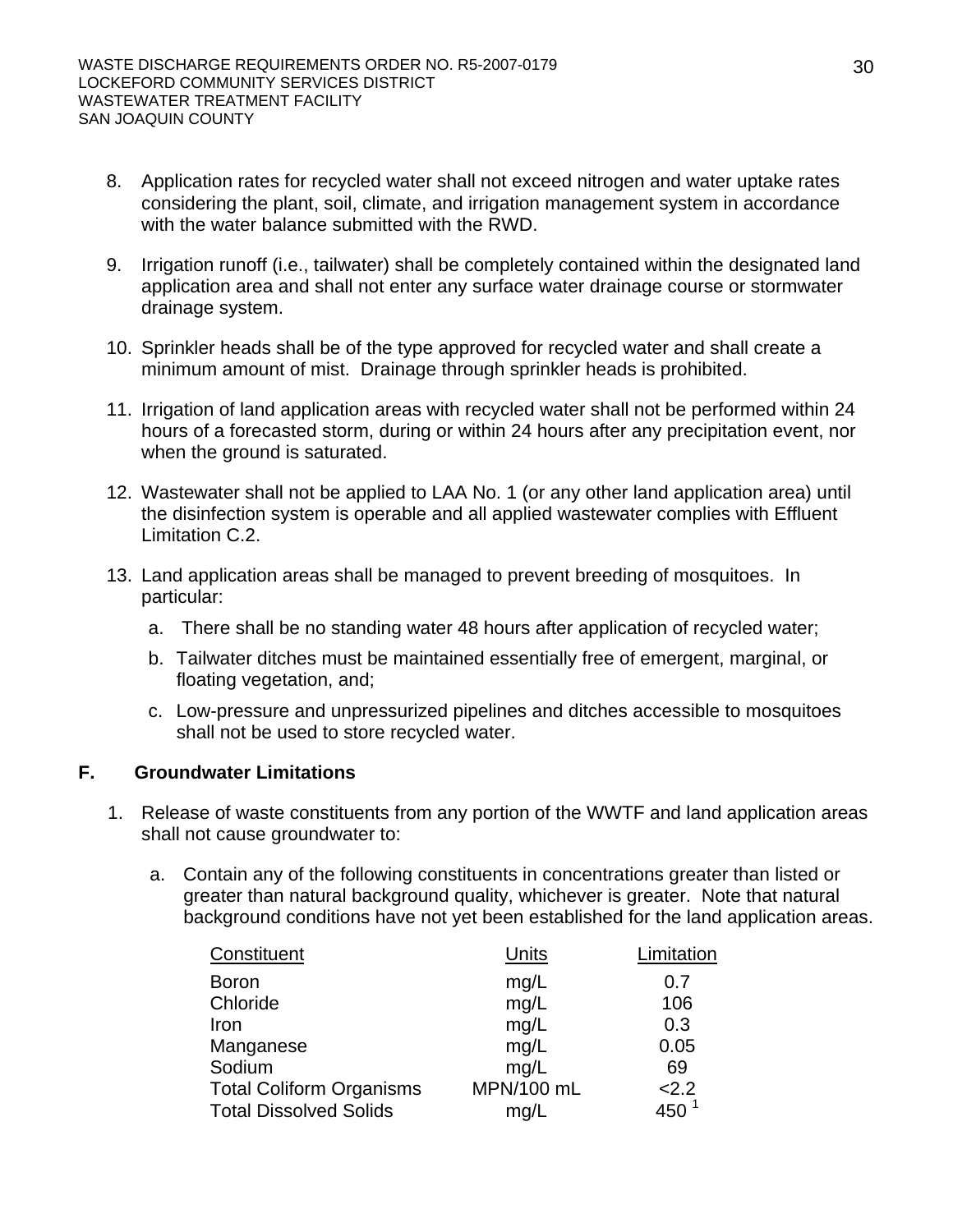#### WASTE DISCHARGE REQUIREMENTS ORDER NO. R5-2007-0179 LOCKEFORD COMMUNITY SERVICES DISTRICT WASTEWATER TREATMENT FACILITY SAN JOAQUIN COUNTY

| Constituent                   | Units     | Limitation |
|-------------------------------|-----------|------------|
| <b>Total Nitrogen</b>         | mg/L      | 10         |
| Nitrate (as N)                | mg/L      | 10         |
| Ammonia (as NH <sub>4</sub> ) | mg/L      | 1.5        |
| <b>Bromoform</b>              | $\mu$ g/L | 4          |
| <b>Bromodichloromethane</b>   | $\mu$ g/L | 0.27       |
| Chloroform                    | $\mu$ g/L | 1.1        |
| Dibromochloromethane          | µg/L      | 0.37       |

 $1$  A cumulative impact limit that accounts for several dissolved constituents in addition to those listed here separately [e.g., alkalinity (carbonate and bicarbonate), calcium, hardness, phosphate, and potassium].

- 2. Exhibit a pH of less than 6.5 or greater than 8.4 pH units.
- 3. Impart taste, odor, toxicity, or color that creates nuisance or impairs any beneficial use.

#### **G. Provisions**

- 1. All of the following reports shall be submitted pursuant to Section 13267 of the California Water Code and shall be prepared as described in Provision G.3.
	- a. By **5 February 2008**, the Discharger shall either apply for coverage or submit a Notice of Non Applicability for Order No. 97-03-DWQ, Discharges of Stormwater Associated With Industrial Activities.
	- b. Regardless of the status of any RWER submittal, by **6 March 2008**, documentation of the completed ownership transfer of LAA No. 2 to Lockeford CSD shall be submitted to the Regional Water Board.
	- c. By **5 May 2008**, the Discharger shall submit a report describing installation of alarms at all wastewater pumping stations.
	- d. By **6 March 2008**, the Discharger shall submit a *Groundwater Monitoring Workplan and Well Construction Evaluation* prepared in accordance with, and including the items listed in, the first section of Attachment D: *"Requirements for Monitoring Well Installation Workplans and Monitoring Well Installation Reports."* The workplan shall describe installation of groundwater monitoring wells at Ponds No. 5 and (future) Pond 6. The wells shall be designed to ensure that background water quality is adequately characterized and any potential water quality impacts from the discharges are detected. The system shall be designed to yield samples representative of the uppermost portion of the first aquifer underlying the site (anticipated to be the perched zone).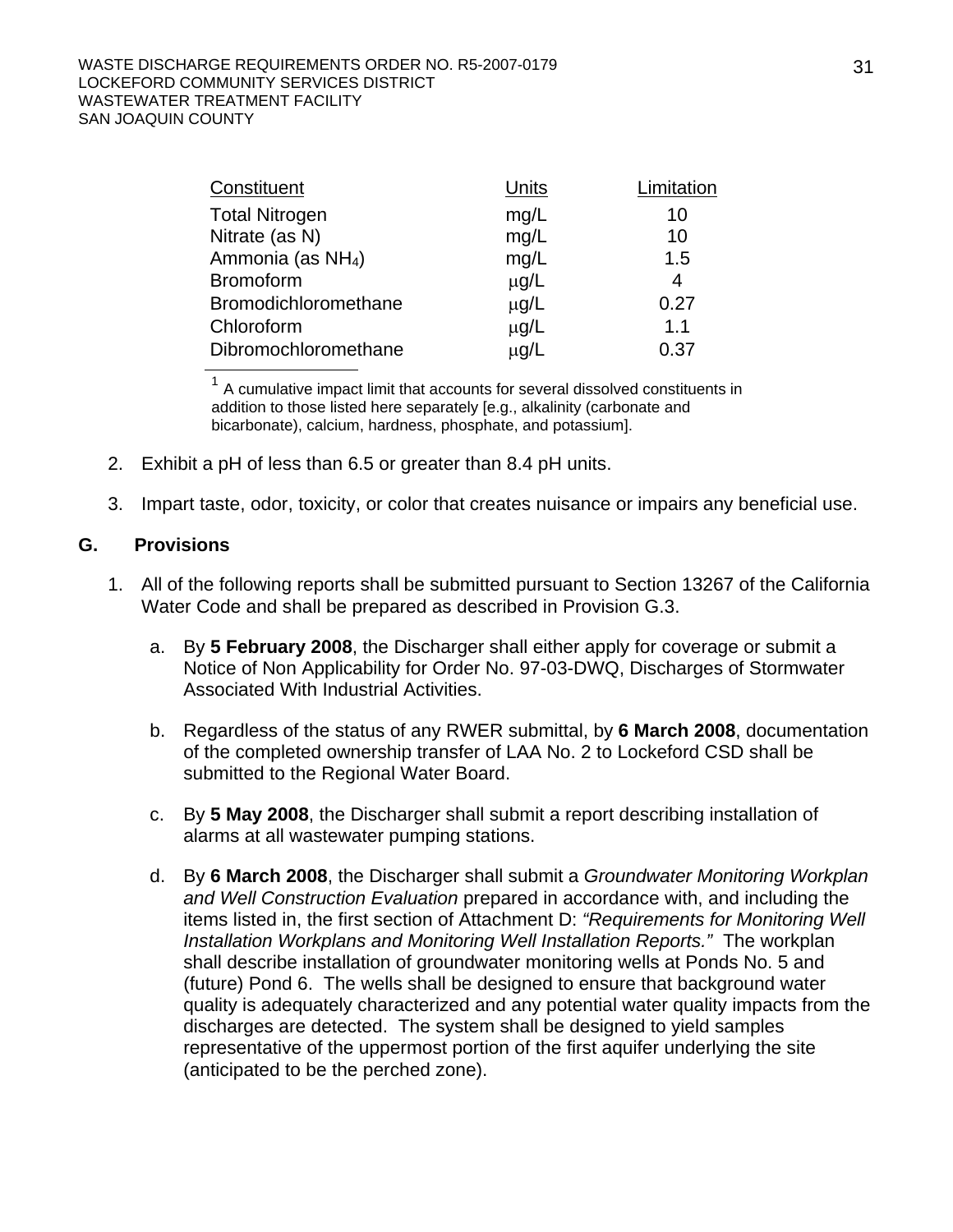The Well Construction Evaluation portion of the report shall include an evaluation of Wells TPMW-1, 2, 3, and 4. The evaluation shall present and analyze the well construction details, groundwater elevations, chemical constituent concentrations, and determine the need for further investigation, well modification, or replacement. If it is determined that a well could be acting as a vertical conduit for waste constituents to migrate to lower intervals, those wells shall be properly destroyed and replaced as needed.

- e. By **7 April 2008**, the Discharger shall submit an *Operation and Maintenance Plan*  (O&M Plan) for the WWTF. A copy of the O&M Plan shall be kept at the facility for reference by operating personnel. Key personnel shall be familiar with its contents. The O&M Plan shall provide the following:
	- i. Operation and Control of Wastewater Treatment A description of the wastewater treatment equipment; operational controls; treatment requirements/effluent limitations; flow diagrams including valve/gate locations; operation of the treatment systems during start-up, normal operation, by-pass, shut-down, and draining procedures; potential operational problems including a troubleshooting guide.
	- ii. Sludge Handling A description of the biosolids handling equipment, operational controls, control tests and observations related to process control, potential operational problems including a troubleshooting guide, and disposal procedures.
	- iii. Operation and Control of Recycled Water Distribution System A description of the recycled water distribution system, operational controls, flow diagrams including valve/gate locations; potential operational problems including a troubleshooting guide and backflow and cross-connection controls.
	- iv. Personnel Recommended staffing requirements, staff qualifications, training requirements and schedule, and operator certification requirements.
	- v. Maintenance Maintenance procedures, equipment record system, scheduling and use of the maintenance record system, inventory system, special tools, warranty provisions and expiration dates, maintenance cost and budgeting system, maintenance schedule of all equipment.
	- vi. Emergency Response A description of the vulnerability analysis including emergencies such as power outage, severe weather, or flooding. An equipment and telephone list for emergency personnel and equipment vendors. Coordination procedures with fire, police, and health department personnel, and an emergency operating plan.
	- vii. Safety A general discussion of the hazards of collection systems, mechanical equipment, explosion, pathogens, oxygen deficiencies, chemical and electrical hazards, etc.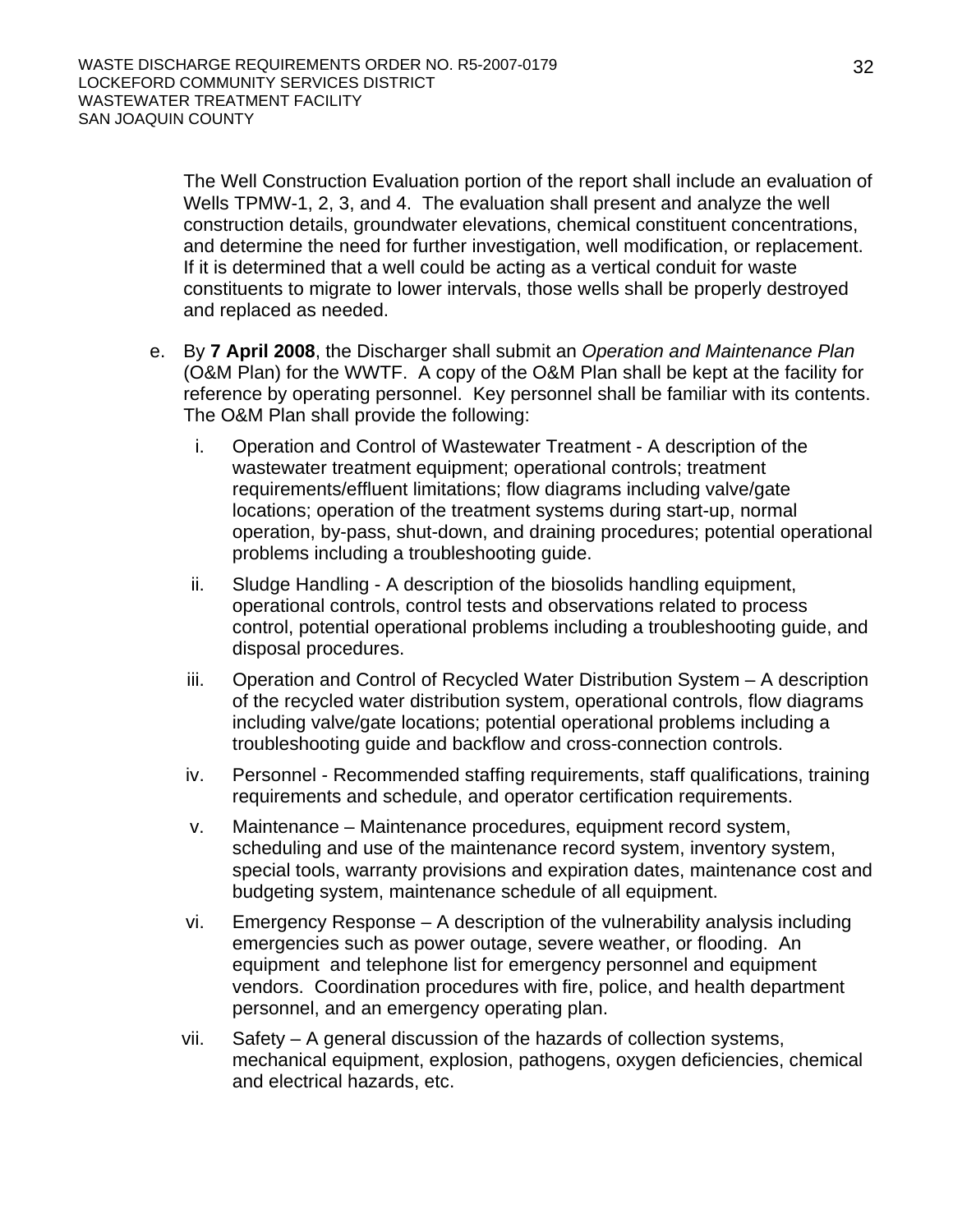- viii. Appendices Shall include flow diagrams, valve/gate locations, copy of WDRs, miscellaneous form samples, manufacturers manuals, and a list of reference materials.
- f. By **4 June 2008**, the Discharger shall submit a *Monitoring Well Installation/ Destruction Report* prepared in accordance with, and including the items listed in, the second section of Attachment D. The report shall describe the installation or destruction of any wells, describe well development, and explain any deviation from the approved workplan.
- g. By **30 September 2008,** the Discharger shall submit a *Disposal Improvement Project Report of Results* demonstrating that the work described in Finding No. 14 has been completed in compliance with the specifications of this Order.
- h. By **31 August 2010**, the Discharger shall submit a *Background Groundwater Quality Study Report*. For each groundwater monitoring parameter/constituent identified in the MRP, the report shall present a summary of monitoring data and calculation of the concentration in background monitoring wells. Determination of background quality shall be made using the methods described in Title 27 CCR, Section 20415(e)(10), and shall be based on data from at least eight consecutive quarterly (or more frequent) groundwater monitoring events. For each monitoring parameter/constituent, the report shall compare the calculated background concentration with the interim numeric limitations set forth in Groundwater Limitation F.1.a. Where background concentrations are statistically greater than the interim limitations specified in Groundwater Limitation F.1.a, the report shall recommend final groundwater limitations which comply with Resolution 68-16 for the waste constituents listed therein. Subsequent use of a concentration as a final groundwater limitation will be subject to the discretion of the Executive Officer.
- i. **At least 60 days** before the Discharger wishes to take Pond No. 1 out of service so that sludge may be removed, the Discharger shall submit a report showing that Pond No. 6 has been constructed to provide 52 acre-feet (17 million gallons) of storage, and that at least one of Ponds No. 2, 3, or 4 has been converted to a treatment pond. The report shall also document how the Discharger proposes to remove, dry, store, and dispose of sludge in a manner consistent with this Order.
- j. **At least 90 days** before the Discharger wishes to increase the wastewater flow rate, the Discharger shall submit a *Recycled Water Expansion Report* that shall contain the following:
	- i. At least two groundwater well sampling events at wells installed at the new land application areas and/or recycled water storage ponds. It is the Discharger's responsibility to submit, as needed, the *Groundwater Monitoring Workplan* and the *Monitoring Well Installation Report* in accordance with a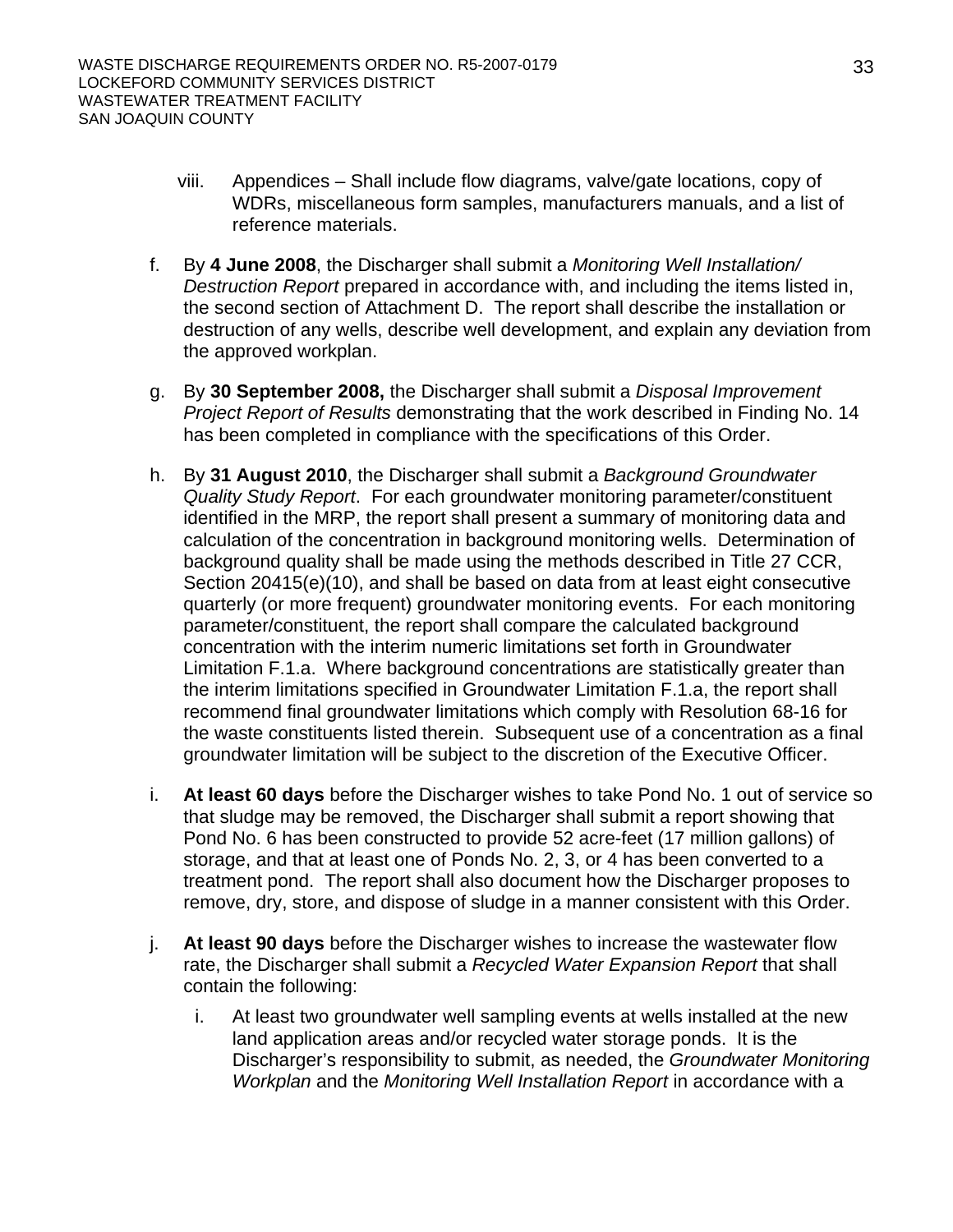schedule that allows the sample event data to be included in the *Recycled Water Expansion Report*.

- ii. A copy of the executed *Agreement of Use Restriction and Grant of Easement* and documentation of recording at the San Joaquin County Recorder's Office. If the easement could not be executed or recorded, provide an updated water balance for the reduced land area.
- iii. Documentation that notification signs are installed as required by Water Recycling Specification E.3.
- iv. Documentation of the property ownership transfer of LAA No. 2 to the Lockeford CSD.
- v. Documentation of Pond No. 5 storage capacity increase. The increase must provide at least 11 million gallons of additional storage, resulting in at least 51 million gallons of storage provided by Pond No. 5.
- vi. Documentation of improvements to the LAAs to allow wastewater application as described in the Water Recycling Specifications.
- vii. Documentation that the wastewater disinfection system is operational, has been tested, and complies with Effluent Limitation C.2.
- viii. Updates to the Operation and Maintenance Plan*.*
- 2. If groundwater monitoring results show that the discharge of waste is causing groundwater to contain waste constituents in concentrations statistically greater than background water quality then, within **120 days** of the request of the Executive Officer, the Discharger shall submit a *BPTC Evaluation Workplan* that sets forth the scope and schedule for a systematic and comprehensive technical evaluation of each component of the facility's waste treatment and disposal system to determine best practicable treatment and control for each waste constituent listed in the Groundwater Limitation F.1.a of this Order. The workplan shall contain a preliminary evaluation of each component of the WWTF and effluent disposal system and propose a time schedule for completing the comprehensive technical evaluation. The schedule to complete the evaluation shall be as short as practicable, and shall not exceed one year.
- 3. In accordance with California Business and Professions Code Sections 6735, 7835, and 7835.1, engineering and geologic evaluations and judgments shall be performed by or under the direction of registered professionals competent and proficient in the fields pertinent to the required activities. All technical reports specified herein that contain workplans for investigations and studies, that describe the conduct of investigations and studies, or that contain technical conclusions and recommendations concerning engineering and geology shall be prepared by or under the direction of appropriately qualified professional(s), even if not explicitly stated. Each technical report submitted by the Discharger shall bear the professional's signature and stamp.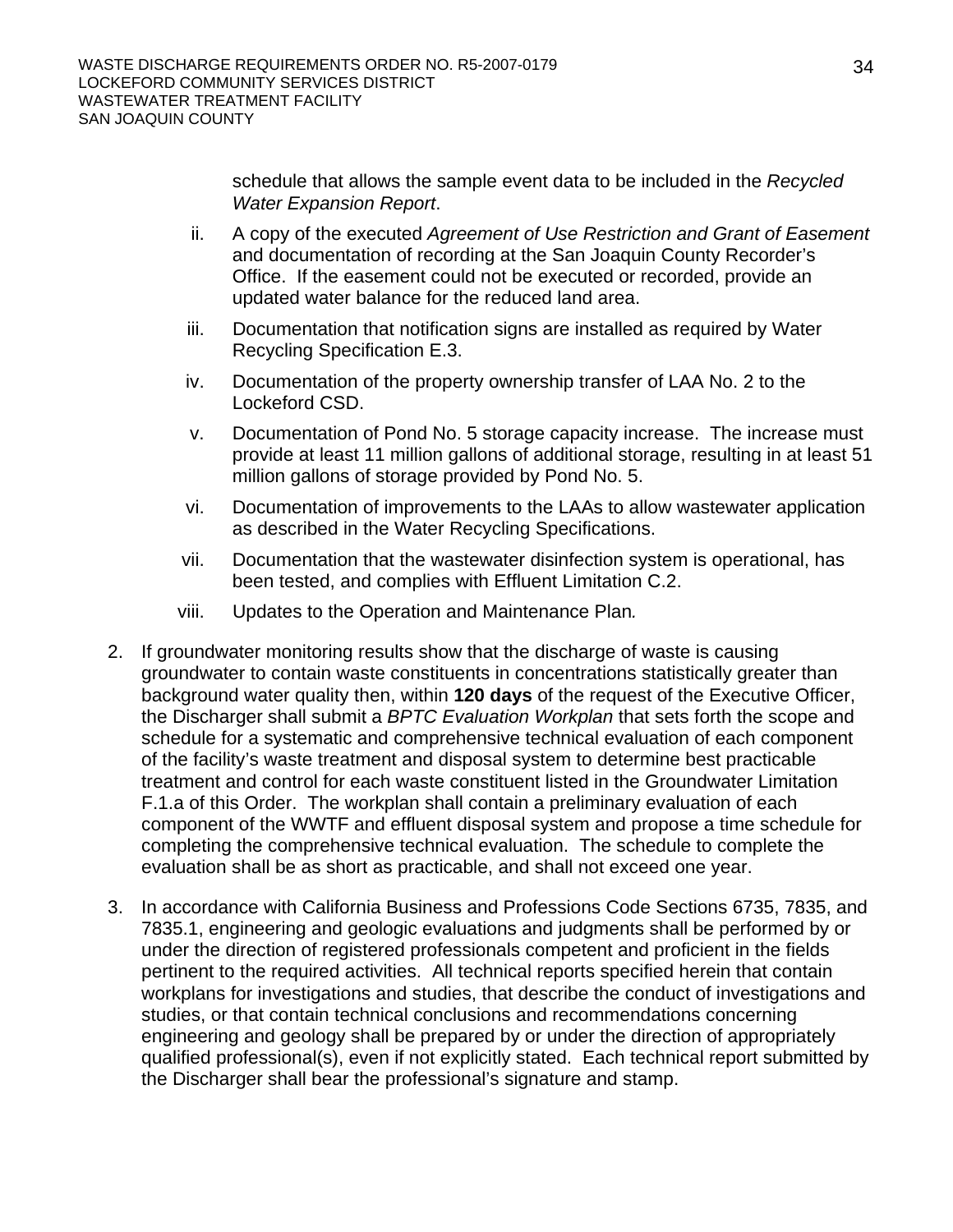- 4. The Discharger shall comply with Monitoring and Reporting Program No. R5-2007-0179, which is part of this Order, and any revisions thereto as ordered by the Executive Officer.
- 5. The Discharger shall comply with the "Standard Provisions and Reporting Requirements for Waste Discharge Requirements," dated 1 March 1991, which are attached hereto and made part of this Order by reference. This attachment and its individual paragraphs are commonly referenced as "Standard Provision(s)."
- 6. The Discharger shall use the best practicable cost-effective control technique(s) including proper operation and maintenance, to comply with discharge limits specified in this order.
- 7. The Discharger shall provide certified wastewater treatment facility operators in accordance with Title 23 CCR, Division 3, Chapter 26.
- 8. As described in the Standard Provisions, the Discharger shall report promptly to the Regional Water Board any material change or proposed change in the character, location, or volume of the discharge.
- 9. Upon the reduction, loss, or failure of the sanitary sewer system resulting in a sanitary sewer overflow, the Discharger shall take any necessary remedial action to (a) control or limit the volume of sewage discharged, (b) terminate the sewage discharge as rapidly as possible, and (c) recover as much as possible of the sewage discharged (including wash down water) for proper disposal. The Discharger shall implement all applicable remedial actions including, but not limited to, the following:
	- a. Interception and rerouting of sewage flows around the sewage line failure.
	- b. Vacuum truck recovery of sanitary sewer overflows and wash down water.
	- c. Use of portable aerators where complete recovery of the sanitary sewer overflows are not practicable and where severe oxygen depletion is expected in surface waters.
	- d. Cleanup of sewage-related debris at the overflow site.
- 10. The Discharger shall report to the Regional Water Board any toxic chemical release data it reports to the State Emergency Response Commission within 15 days of reporting the data to the Commission pursuant to section 313 of the "Emergency Planning and Community Right to Know Act of 1986."
- 11. The Discharger shall not allow pollutant-free wastewater to be discharged into the wastewater collection, treatment, and disposal system in amounts that significantly diminish the system's capability to comply with this Order. Pollutant-free wastewater means rainfall, groundwater, cooling waters, and condensates that are essentially free of pollutants.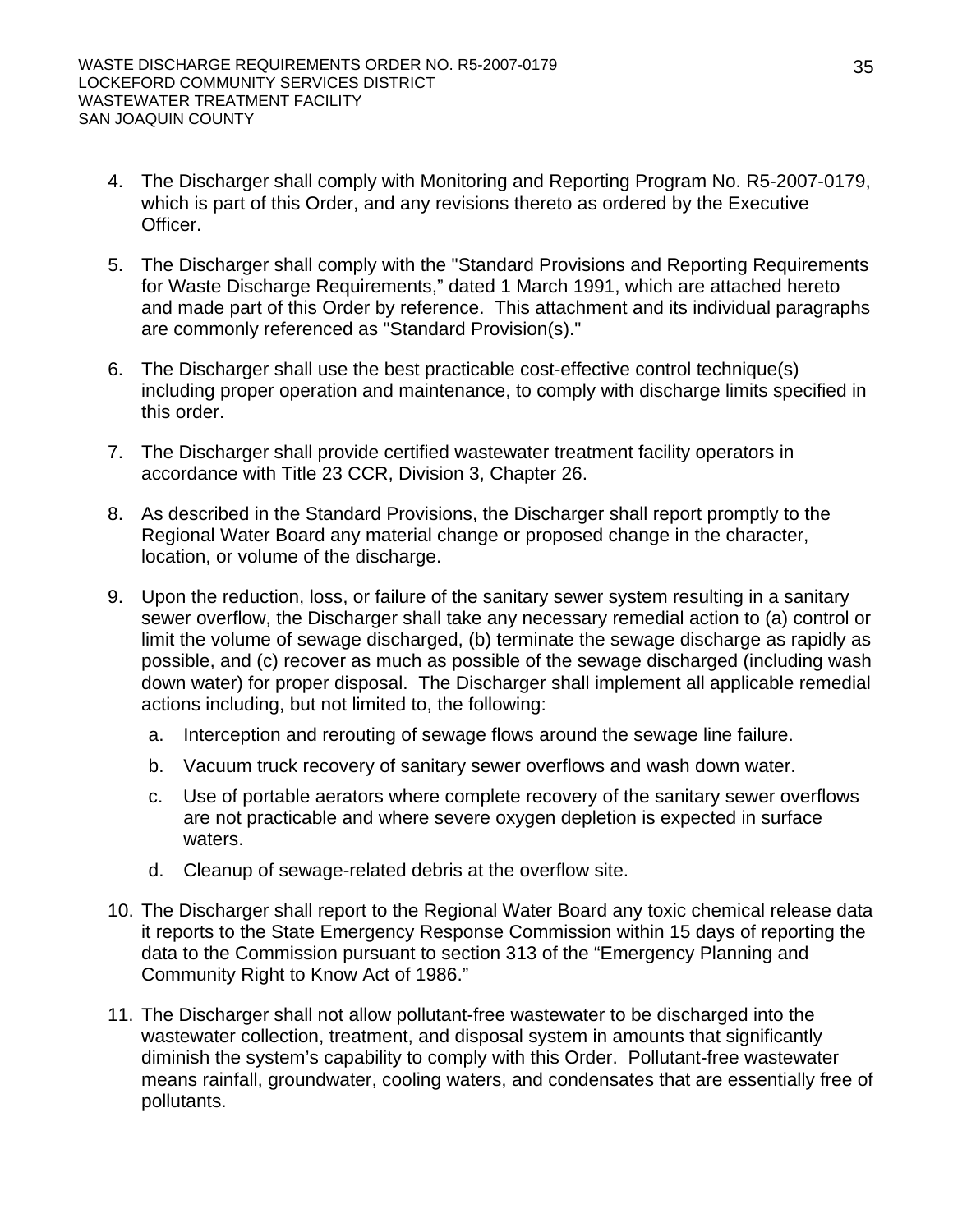- 12. The Discharger shall submit to the Regional Water Board on or before each compliance report due date, the specified document or, if appropriate, a written report detailing compliance or noncompliance with the specific schedule date and task. If noncompliance is being reported, then the Discharge shall state the reasons for such noncompliance and provide an estimate of the date when the Discharger will be in compliance. The Discharger shall notify the Regional Water Board in writing when it returns to compliance with the time schedule.
- 13. In the event of any change in control or ownership of the facility or wastewater disposal areas, the Discharger must notify the succeeding owner or operator of the existence of this Order by letter, a copy of which shall be immediately forwarded to this office. To assume operation as Discharger under this Order, the succeeding owner or operator must apply in writing to the Executive Officer requesting transfer of the Order. The request must contain the requesting entity's full legal name, the state of incorporation if a corporation, the name and address and telephone number of the persons responsible for contact with the Regional Water Board, and a statement. The statement shall comply with the signatory paragraph of Standard Provision B.3 and state that the new owner or operator assumes full responsibility for compliance with this Order. Failure to submit the request shall be considered a discharge without requirements, a violation of the California Water Code. Transfer shall be approved or disapproved by the Executive Officer.
- 14. At least **90 days** prior to termination or expiration of any lease, contract, or agreement involving disposal or recycling areas or off-site reuse of effluent, used to justify the capacity authorized herein and assure compliance with this Order, the Discharger shall notify the Regional Water Board in writing of the situation and of what measures have been taken or are being taken to assure full compliance with this Order.
- 15. The Discharger must comply with all conditions of this Order, including timely submittal of technical and monitoring reports as directed by the Executive Officer. Violations may result in enforcement action, including Regional Water Board or court orders requiring corrective action or imposing civil monetary liability, or in revision or recession of this Order.
- 16. A copy of this Order shall be kept at the discharge facility for reference by operating personnel. Key operating personnel shall be familiar with its contents.
- 17. The Regional Water Board will review this Order periodically and will revise requirements when necessary.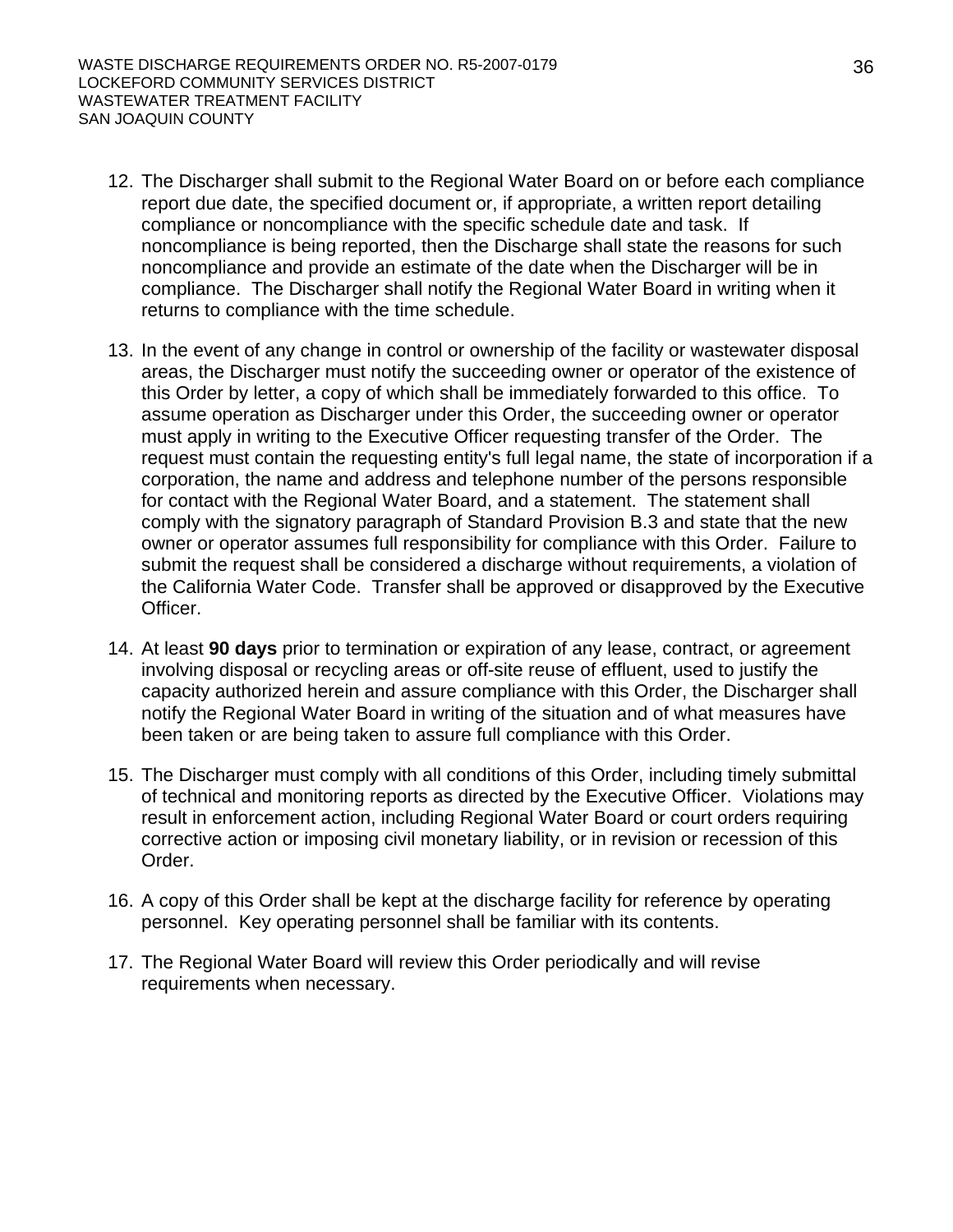I, PAMELA C. CREEDON, Executive Officer, do hereby certify the foregoing is a full, true, and correct copy of an Order adopted by the California Regional Water Quality Control Board, Central Valley Region, on 6 December 2007.

PAMELA C. CREEDON, Executive Officer

TRO/WSW: 12/6/07

REVISED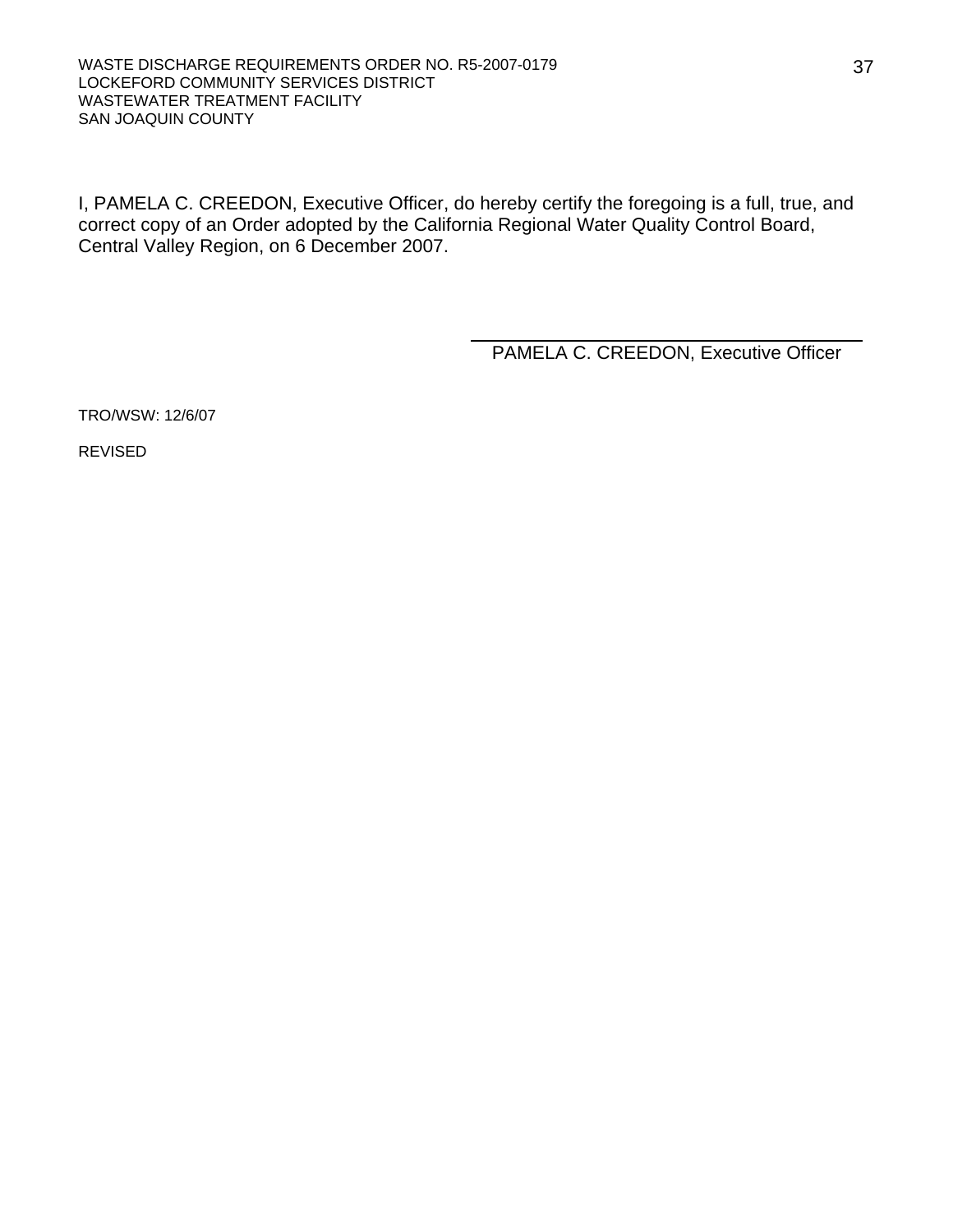#### CALIFORNIA REGIONAL WATER QUALITY CONTROL BOARD CENTRAL VALLEY REGION

#### MONITORING AND REPORTING PROGRAM NO. R5-2007-0179

FOR

#### LOCKEFORD COMMUNITY SERVICES DISTRICT WASTEWATER TREATMENT FACILITY SAN JOAQUIN COUNTY

This Monitoring and Reporting Program (MRP) describes requirements for monitoring influent wastewater, treated effluent, treatment/storage/recycled water ponds, land application areas, groundwater, and water supply. This MRP is issued pursuant to Water Code Section 13267. The Discharger shall not implement any changes to this MRP unless and until a revised MRP is issued by the Executive Officer. Regional Board staff shall approve specific sample station locations prior to implementation of sampling activities.

This MRP is effective upon date of signature; however, portions of the MRP will not be relevant until the Wastewater Treatment Facility (WWTF) is expanded and is in use. In the meantime, the Discharger shall submit the monitoring data that is possible to collect, monthly construction status reports, and quarterly groundwater monitoring reports as described in the "Reporting" section of this MRP.

All samples shall be representative of the volume and nature of the discharge or matrix of material sampled. The time, date, and location of each grab sample shall be recorded on the sample chain of custody form. Field test instruments (such as those used to measure pH and dissolved oxygen) may be used provided that:

- 1. The operator is trained in proper use and maintenance of the instruments;
- 2. The instruments are calibrated prior to each monitoring event;
- 3. The instruments are serviced and/or calibrated by the manufacturer at the recommended frequency; and
- 4. Field calibration reports are submitted as described in the "Reporting" section of the MRP.

#### **INFLUENT MONITORING**

Influent flow monitoring shall be performed at the headworks. Influent monitoring shall include the following:

|                                 |              |                         | Sampling  | Reporting |
|---------------------------------|--------------|-------------------------|-----------|-----------|
| Constituent                     | <u>Units</u> | Type of Sample          | Frequency | Frequency |
| Flow <sup>1</sup>               | gpd          | <b>Continuous Meter</b> | Daily     | Monthly   |
| Average Daily Flow <sup>2</sup> | qpd          | Calculated              | Monthly   | Monthly   |
| $BOD5$ <sup>3</sup>             | mg/L         | Grab                    | Monthly   | Monthly   |

<sup>1</sup> Flow represents the daily flow rate.<br><sup>2</sup> Average Daily Flow represents the daily flow rate averaged over the month.

BOD denotes 5-day Biochemical Oxygen Demand.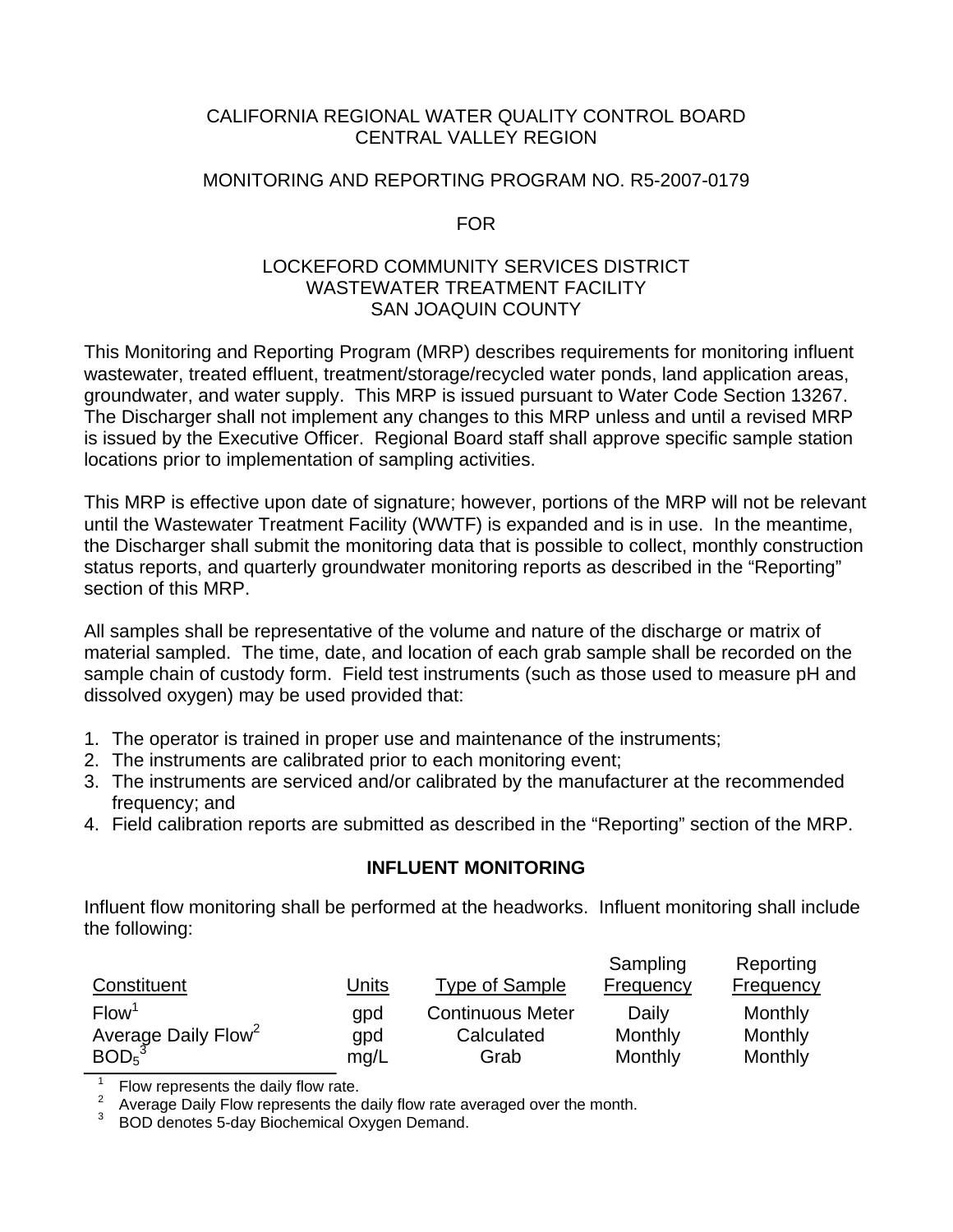#### **EFFLUENT MONITORING**

Effluent samples shall be collected immediately downstream of the treatment pond, and prior to discharge to any storage pond or LAA. Samples shall be collected for total coliform analysis and trihalomethanes immediately downstream of the disinfection equipment. All samples shall be representative of the volume and nature of the discharge. Effluent monitoring shall include the following:

| Constituent                           | Units          | <b>Type of Sample</b>       | Sampling<br><b>Frequency</b> | Reporting<br><b>Frequency</b> |
|---------------------------------------|----------------|-----------------------------|------------------------------|-------------------------------|
| BOD <sub>5</sub>                      | mg/L           | Grab/Composite <sup>1</sup> | Weekly                       | Monthly                       |
| Total Coliform Organisms <sup>2</sup> | MPN/100 ml $3$ | Grab                        | Daily                        | Monthly                       |
| <b>Total Dissolved Solids</b>         | mg/L           | Grab/Composite <sup>1</sup> | Monthly                      | Monthly                       |
| <b>Fixed Dissolved Solids</b>         | mg/L           | Grab/Composite <sup>1</sup> | Monthly                      | Monthly                       |
| Sodium                                | mg/L           | Grab/Composite <sup>1</sup> | Monthly                      | Monthly                       |
| Chloride                              | mg/L           | Grab/Composite <sup>1</sup> | Monthly                      | Monthly                       |
| Nitrate as Nitrogen                   | mg/L           | Grab/Composite <sup>1</sup> | <b>Monthly</b>               | Monthly                       |
| <b>Total Kjeldahl Nitrogen</b>        | mg/L           | Grab/Composite <sup>1</sup> | Monthly                      | Monthly                       |
| Total Nitrogen (as N)                 | mg/L           | Grab/Composite <sup>1</sup> | Monthly                      | Monthly                       |
| Standard Minerals <sup>5</sup>        | mg/L           | Grab/Composite              | Annually                     | Annually                      |
| Trihalomethanes <sup>o</sup>          | ug/L           | Grab/Composite <sup>1</sup> | Annually                     | Annually                      |

<sup>1.</sup> Grab/Composite indicates samples may be collected by composite sampler or grab method.

2. Using a minimum of 15 tubes or 3 dilutions.

3. Most probable number per 100 ml.

4. Coliform sampling is required whenever treated effluent is discharged to LAA Nos. 1 or 2, Pond No. 5, or<br>Pond No. 6 (upon construction).

Pond No. 8 (upon construction).<br>
Standard Minerals shall include, at a minimum, the following elements/compounds: boron, calcium,<br>
magnesium, potassium, sulfate, iron, manganese, total alkalinity (including alkalinity seri

magnesium, potassium, sulfate, iron, manganese, total alkalinity (including alkalinity series), and hardness. Individual trihalomethane constituent concentrations shall be identified, using EPA Method 8260B or equivalent.

#### **TREATMENT/STORAGE/RECYCLED WATER POND MONITORING**

Each treatment and recycled water storage pond shall be monitored as specified below:

| Constituent                   | Units      | <b>Type of Sample</b> | Sampling<br>Frequency | Reporting<br>Frequency |
|-------------------------------|------------|-----------------------|-----------------------|------------------------|
| Dissolved Oxygen              | mq/L       | Grab                  | Weekly                | Monthly                |
| Freeboard                     | $0.1$ feet | Measurement           | Weekly                | Monthly                |
| pH <sup>1</sup>               | Standard   | Grab                  | Weekly                | Monthly                |
| Odors                         |            | Observation           | Weekly                | Monthly                |
| <b>Total Dissolved Solids</b> | mg/L       | Grab                  | Monthly               | Monthly                |
| <b>Fixed Dissolved Solids</b> | mg/L       | Grab                  | Monthly               | Monthly                |
| Berm condition                | $-$        | Observation           | Monthly               | Monthly                |

Samples shall be collected at a depth of one foot from each pond in use, opposite the inlet. Samples shall be collected between 0700 and 0900 hours.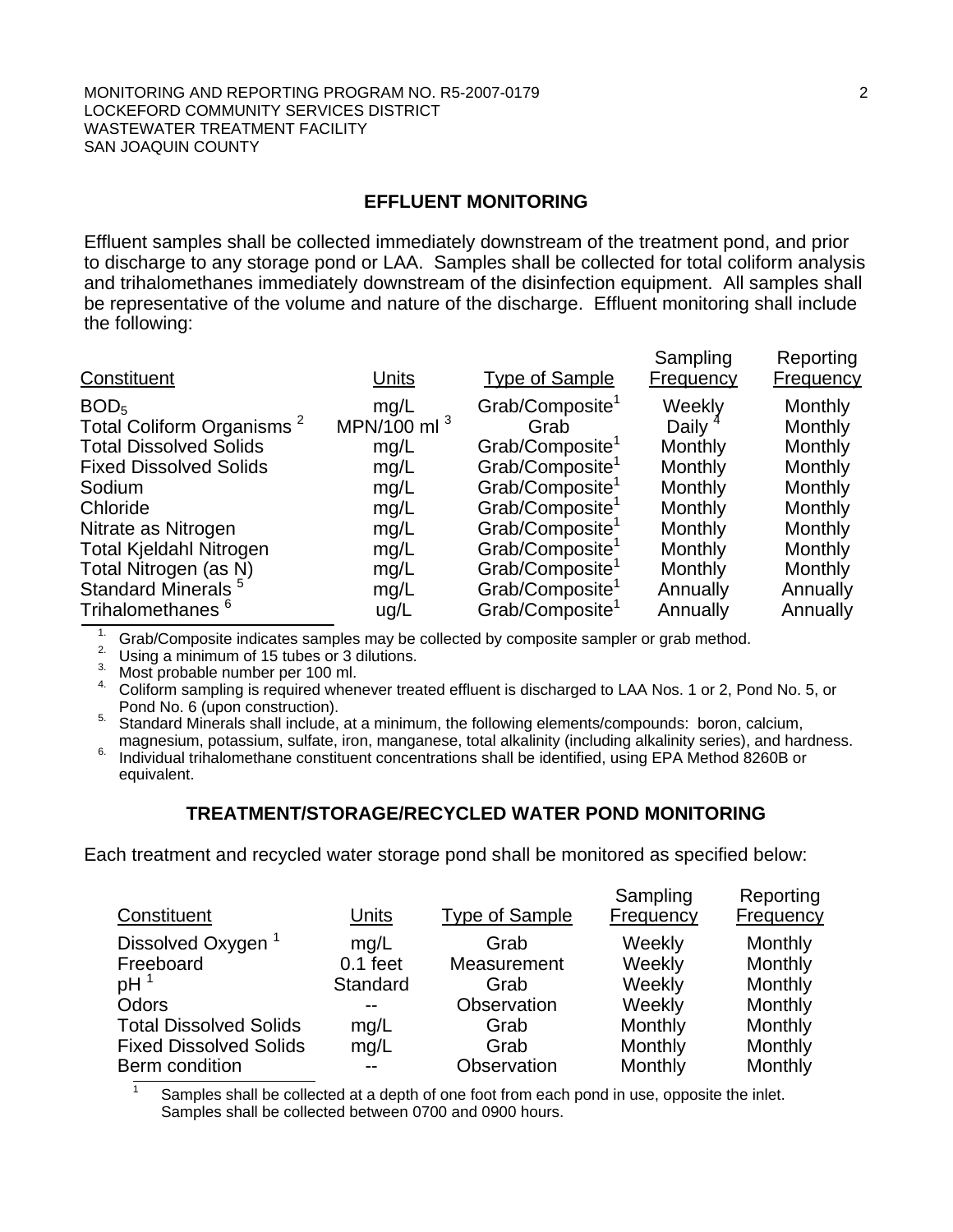#### **LAND APPLICATION AREA MONITORING**

Monitoring of each land application area shall be conducted **daily** when irrigation is occurring, and the results shall be included in the monthly monitoring report. All land application areas shall be inspected following an irrigation event to identify any equipment malfunction or other circumstance that might allow recycled water or treated wastewater to runoff the land application area and/or create ponding conditions that violate the Waste Discharge Requirements. Evidence of erosion, saturation, irrigation runoff, or the presence of nuisance conditions shall be noted in the report. A log of these inspections as well as any public complaints of runoff shall be kept at the facility and made available for review upon request.

Effluent monitoring results shall be used in calculations to ascertain loading rates at the land application area. Monitoring of the land application area shall include the following:

| Constituent                              | Units         | Type of     | Sampling  | Reporting |
|------------------------------------------|---------------|-------------|-----------|-----------|
|                                          |               | Sample      | Frequency | Frequency |
| <b>Flow</b>                              | Gallons       | Continuous  | Daily     | Monthly   |
| Rainfall                                 | <b>Inches</b> | Observation | Daily     | Monthly   |
| Acreage Applied <sup>1</sup>             | Acres         | Calculated  | Daily     | Monthly   |
| Water Application Rate <sup>2</sup>      | gal/acre-day  | Calculated  | Daily     | Monthly   |
| Total Nitrogen Loading Rate <sup>2</sup> | lbs/ac•month  | Calculated  | Monthly   | Monthly   |
| Nitrogen from Fertilizer Application     | lbs/ac•month  | Calculated  | Monthly   | Monthly   |
| TDS Loading Rate <sup>2</sup>            | lbs/ac•month  | Calculated  | Monthly   | Monthly   |

1 Land application areas shall be identified and a map identifying all land application areas included.  $\mathcal{L}$ 

For each land application area, including other sources of nitrogen including fertilizers.

#### **GROUNDWATER MONITORING**

Prior to construction and/or sampling of any groundwater monitoring wells, the Discharger shall submit plans and specifications to the Board for review and approval. All wells identified in the groundwater monitoring well network in the Findings of this Order, as well as any wells installed after adoption of this Order, shall be sampled and analyzed according to the schedule below.

Prior to sampling, the groundwater elevations shall be measured and the wells shall be purged of at least three well volumes until temperature, pH, and electrical conductivity have stabilized. Depth to groundwater shall be measured to the nearest 0.01 feet. Samples shall be collected using standard EPA methods. Groundwater monitoring shall include, at a minimum, the following: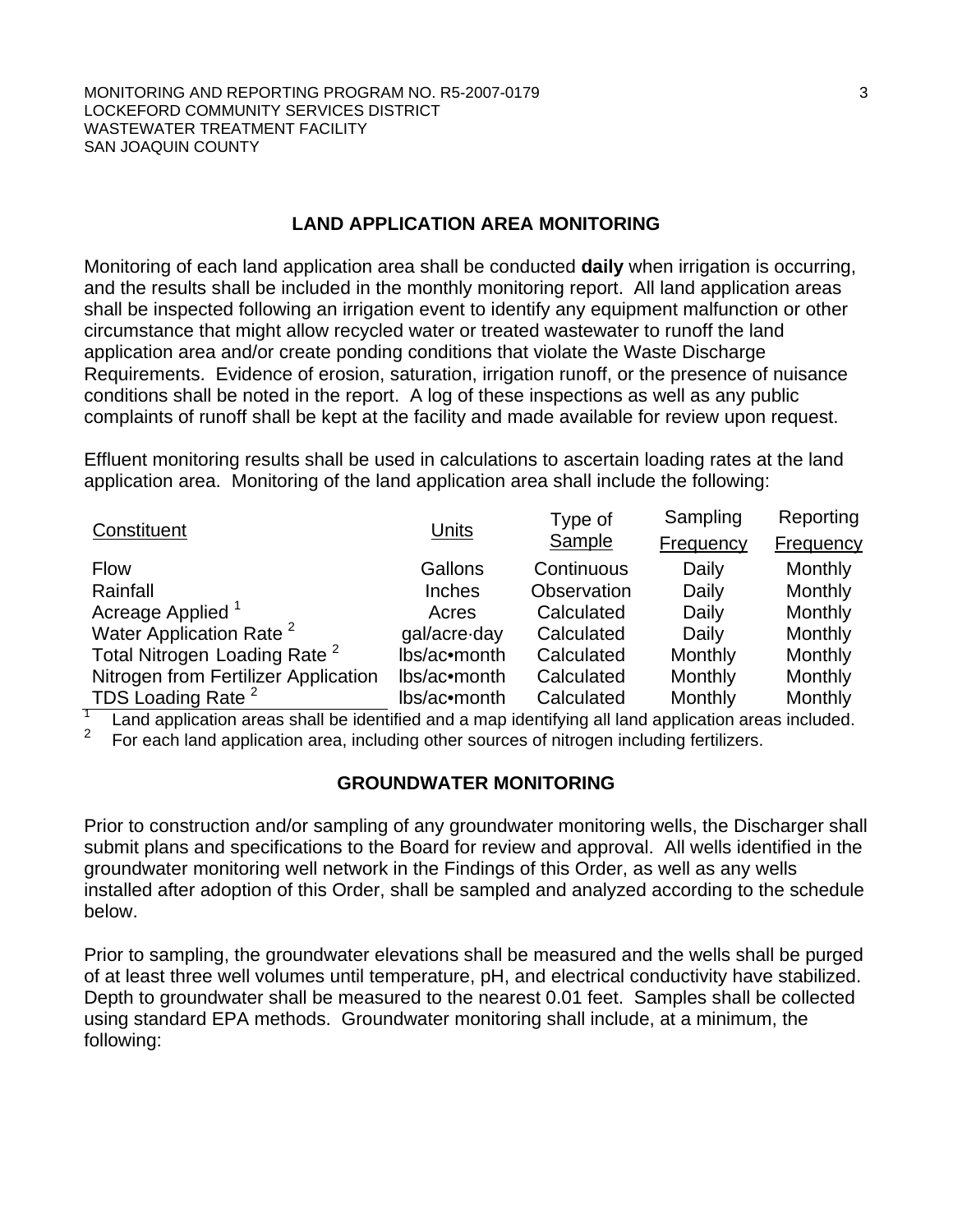| Constituent                        | <b>Units</b> | Type of<br><b>Sample</b> | Sampling and<br><b>Reporting Frequency</b> |
|------------------------------------|--------------|--------------------------|--------------------------------------------|
| Depth to Groundwater               | $0.01$ feet  | Measurement              | Quarterly                                  |
| Groundwater Elevation <sup>1</sup> | $0.01$ feet  | Calculated               | Quarterly                                  |
| Gradient                           | feet/feet    | Calculated               | Quarterly                                  |
| <b>Gradient Direction</b>          | Degrees      | Calculated               | Quarterly                                  |
| <b>Total Dissolved Solids</b>      | mg/L         | Grab                     | Quarterly                                  |
| <b>Fixed Dissolved Solids</b>      | mg/L         | Grab                     | Quarterly                                  |
| Nitrate as Nitrogen                | mg/L         | Grab                     | Quarterly                                  |
| <b>Total Kjeldahl Nitrogen</b>     | mg/L         | Grab                     | Quarterly                                  |
| рH                                 | pH units     | Grab                     | Quarterly                                  |
| Trihalomethanes <sup>2,3</sup>     | $\mu$ g/l    | Grab                     | Quarterly                                  |
| <b>Boron</b>                       | mg/L         | Grab                     | Quarterly                                  |
| Chloride                           | mg/L         | Grab                     | Quarterly                                  |
| Iron                               | mg/L         | Grab                     | Quarterly                                  |
| Manganese                          | mg/L         | Grab                     | Quarterly                                  |
| Sodium                             | mg/L         | Grab                     | Quarterly                                  |
| <b>Total Coliform Organisms</b>    | MPN/100 mL   | Grab                     | Quarterly                                  |
| Standard Minerals <sup>4</sup>     | mg/L         | Grab                     | Annually                                   |
| Metals <sup>5</sup>                | ug/L         | Grab                     | Annually                                   |

 $1$  Groundwater elevation shall be determined based on depth-to-water measurements using a surveyed measuring point elevation on the well and a surveyed reference elevation.

<sup>2</sup> Individual trihalomethane constituent concentrations shall be identified, using EPA Method 8260B or equivalent.

 $3$  Trihalomethanes analysis only required in samples collected from wells located in LAA areas.

<sup>4</sup> Standard Minerals shall include, at a minimum, the following elements/compounds: calcium, magnesium, potassium, sulfate, total alkalinity (including alkalinity series), and hardness.

<sup>5</sup> At a minimum, the following metals shall be included: arsenic, copper, lead, iron, manganese, molybdenum, nickel, and zinc. Analytical methods shall be selected to provide reporting limits below the Water Quality Limit for each constituent.

#### **SLUDGE MONITORING**

A composite sample of digested sludge shall be collected at least once per year when sludge is removed from the wastewater treatment system for disposal in accordance with EPA's POTW Sludge Sampling and Analysis Guidance Document, August 1989, and analyzed for cadmium, copper, nickel, chromium, lead, and zinc.

Sampling records shall be retained for a minimum of five years. A log shall be kept of sludge quantities generated and of handling and disposal activities. The frequency of entries is discretionary; however, the log should be complete enough to serve as a basis for part of the annual report.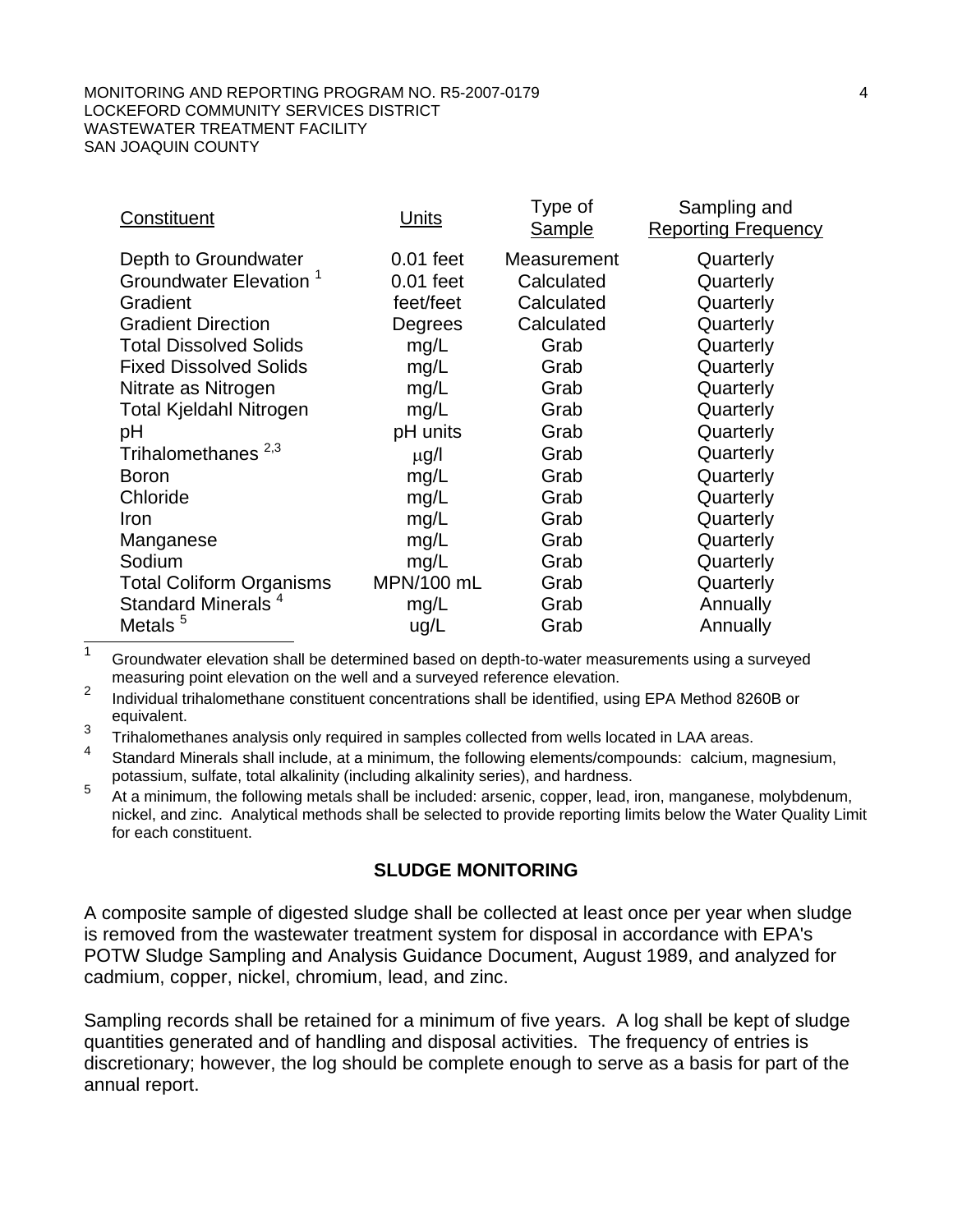#### **WATER SUPPLY MONITORING**

A sampling station shall be established where a representative sample of the municipal water supply can be obtained. Water supply monitoring shall include at least the following for each water source used during the previous year:

| Constituents                   | Units     | <b>Sampling Frequency</b> |
|--------------------------------|-----------|---------------------------|
| <b>Total Dissolved Solids</b>  | mq/L      | Annually                  |
| pH                             | Std. Unit | Annually                  |
| Standard Minerals <sup>1</sup> | mg/L      | Annually                  |

Standard Minerals shall include, at a minimum, the following elements/compounds: boron, calcium, magnesium, sodium, potassium, chloride, nitrogen, sulfate, iron, manganese, total alkalinity (including alkalinity series), and hardness.

#### **REPORTING**

In reporting monitoring data, the District shall arrange the data in tabular form so that the date, sample type (e.g., effluent, pond, etc.), and reported analytical result for each sample are readily discernible. The data shall be summarized in such a manner to clearly illustrate compliance with waste discharge requirements and spatial or temporal trends, as applicable. The results of any monitoring done more frequently than required at the locations specified in the Monitoring and Reporting Program shall be reported to the Regional Board.

As required by the California Business and Professions Code Sections 6735, 7835, and 7835.1, all Groundwater Monitoring Reports shall be prepared under the direct supervision of a Registered Engineer or Geologist and signed by the registered professional.

#### **A. Monthly Monitoring Reports**

Daily, weekly, and monthly monitoring data shall be reported in monthly monitoring reports. Monthly reports shall be submitted to the Regional Board on the **1st day of the second month following sampling** (i.e. the January Report is due by 1 March). At a minimum, the reports shall include:

- 1. The report shall include the following:
	- a. Results of influent; effluent; treatment/storage/recycled water ponds; and land application area monitoring.
	- b. A comparison of monitoring data to the discharge specifications and an explanation of any violation of those requirements. Data shall be presented in tabular format;
	- c. If requested by staff, copies of laboratory analytical report(s); and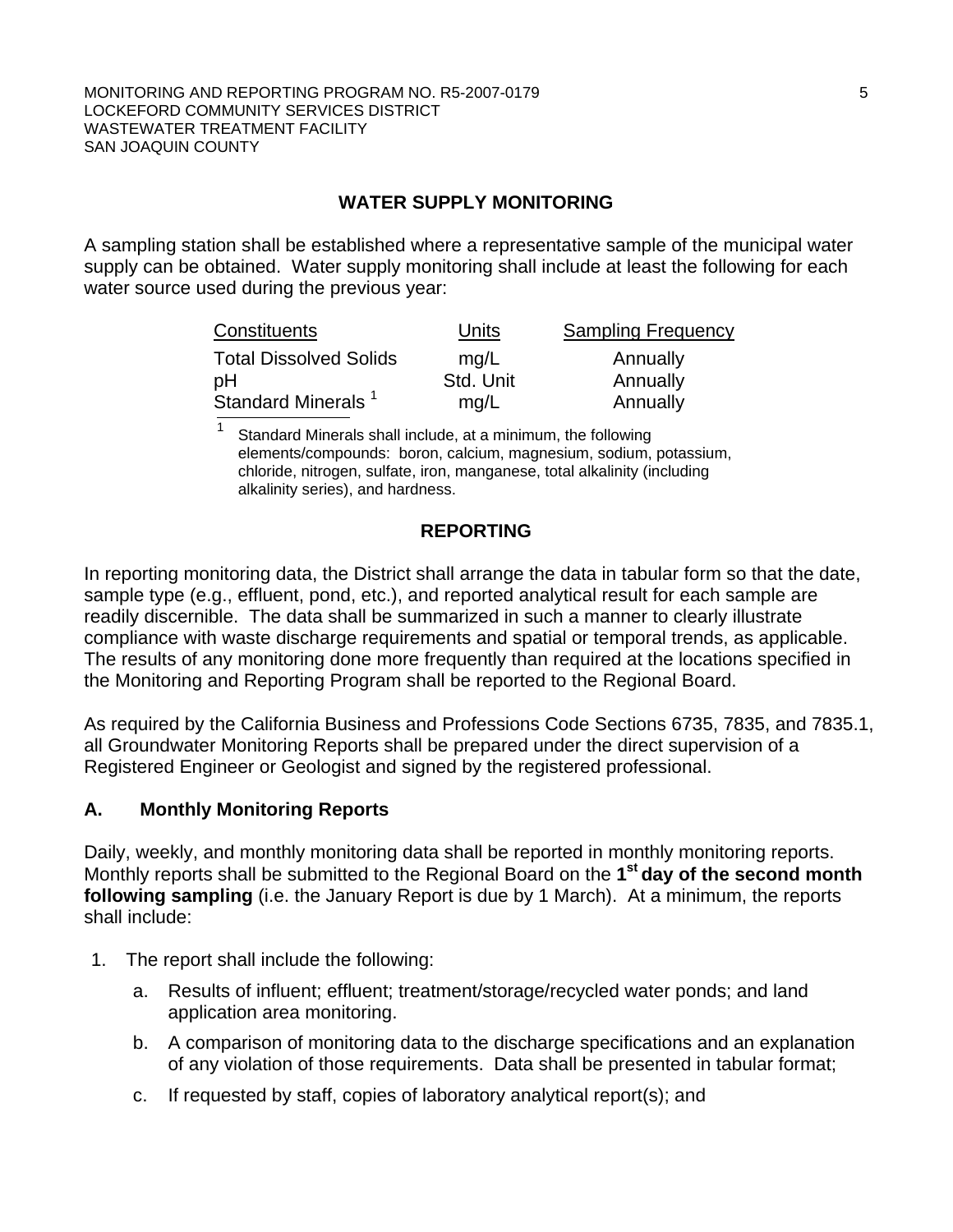- d. A calibration log verifying calibration of all hand-held monitoring instruments and devices used to comply with the prescribed monitoring program.
- e. Monthly construction reports that briefly describe WWTF construction activities.

#### **B. Quarterly Monitoring Reports**

The Discharger shall establish a quarterly sampling schedule for groundwater monitoring such that samples are obtained approximately every three months. Quarterly monitoring reports shall be submitted to the Board by the **1st day of the second month after the quarter** (i.e. the January-March quarterly report is due by May  $1<sup>st</sup>$  and may be combined with the monthly report. The Quarterly Report shall include the following:

- 1. Results of groundwater monitoring;
- 2. A narrative description of all preparatory, monitoring, sampling, and analytical testing activities for the groundwater monitoring. The narrative shall be sufficiently detailed to verify compliance with the WDR, this MRP, and the Standard Provisions and Reporting Requirements. The narrative shall be supported by field logs for each well documenting depth to groundwater; parameters measured before, during, and after purging; method of purging; calculation of casing volume; and total volume of water purged;
- 3. Calculation of groundwater elevations, an assessment of groundwater flow direction and gradient on the date of measurement, comparison of previous flow direction and gradient data, and discussion of seasonal trends if any;
- 4. A narrative discussion of the analytical results for all groundwater locations monitored including spatial and temporal tends, with reference to summary data tables, graphs, and appended analytical reports (as applicable);
- 5. A comparison of monitoring data to the groundwater limitations and an explanation of any violation of those requirements;
- 6. Summary data tables of historical and current water table elevations and analytical results;
- 7. A scaled map showing relevant structures and features of the facility, the locations of monitoring wells and any other sampling stations, and groundwater elevation contours referenced to mean sea level datum; and
- 8. Copies of laboratory analytical report(s) for groundwater monitoring.

## **C. Annual Report**

An Annual Report shall be prepared as the fourth quarter monitoring report. The Annual Report will include all monitoring data required in the monthly/quarterly schedule. The Annual Report shall be submitted to the Regional Board by **1 February** each year. In addition to the data normally presented, the Annual Report shall include the following: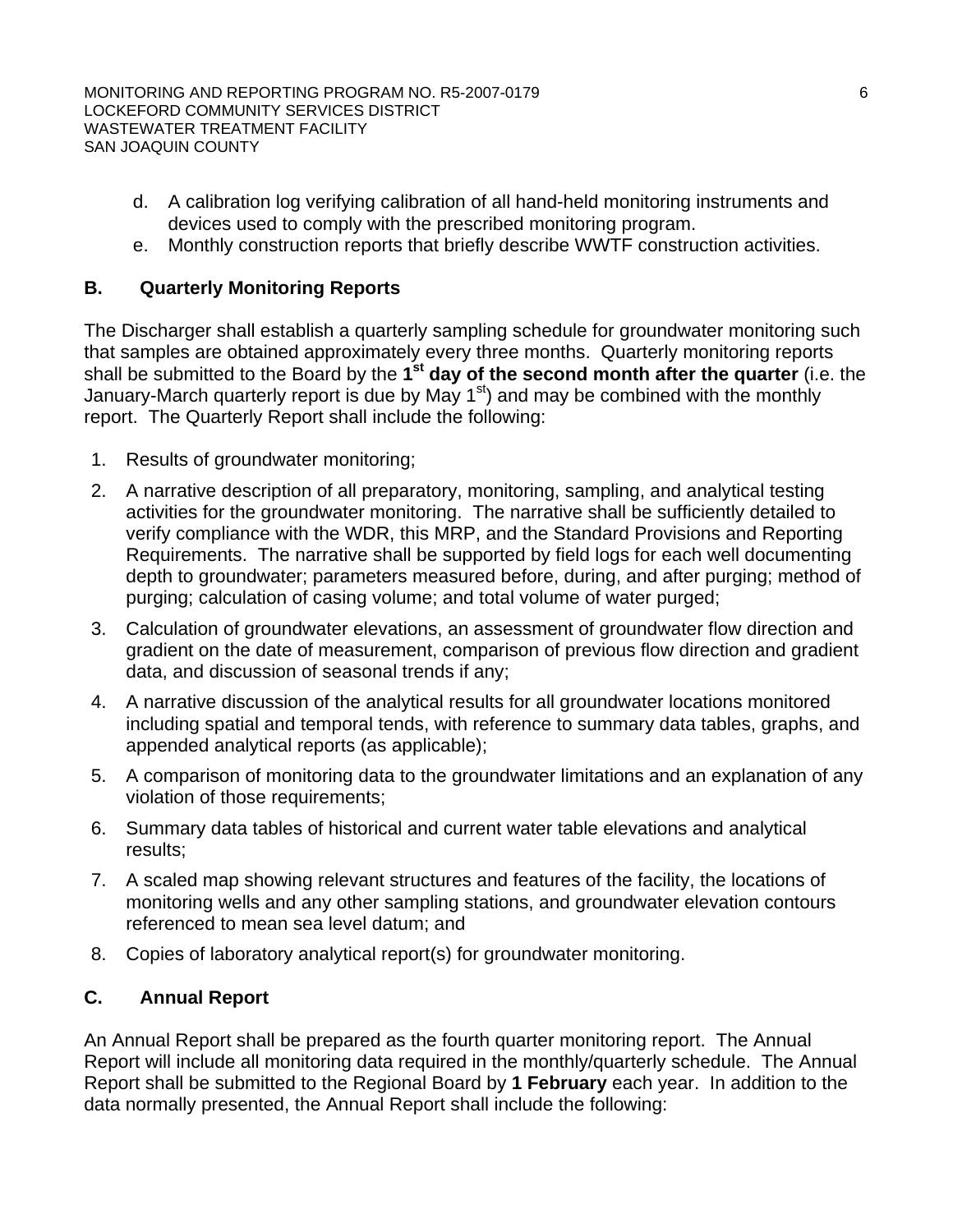- 1. The contents of the regular groundwater monitoring report for the last sampling event of the year;
- 2. If requested by staff, tabular and graphical summaries of all data collected during the year;
- 3. An evaluation of the groundwater quality beneath the wastewater treatment facility, recycled water storage ponds, and land application areas;
- 4. A discussion of compliance and the corrective actions taken, as well as any planned or proposed actions needed to bring the discharge into full compliance with the waste discharge requirements;
- 5. A discussion of any data gaps and potential deficiencies/redundancies in the monitoring system or reporting program;
- 6. A copy of the certification for each certified wastewater treatment plant operator working at the facility and a statement about whether the Discharger is in compliance with Title 23, CCR, Division 3, Chapter 26.
- 7. Summary of information on the disposal of sludge and/or solid waste;
- 8. The results from annual monitoring of the groundwater wells and water supply;
- 9. The results from any sludge monitoring required by the disposal facility;
- 10. Equipment maintenance and calibration records, as described in Standard Provision No.  $C.4$ :
- 11. A forecast of influent flows, as described in Standard Provision No. E.4;
- 12. A discussion of whether the treatment plant upgrade project is projected to begin within the next year. Include a specific discussion about (a) whether the wastewater flow rate is expected to exceed 300,000 gpd within 2.5 years, (b) whether the treatment system is unable to perform according to the requirements of the WDRs; and (c) an estimate of the volume of sludge in the treatment pond and its effect on the system's treatment ability.
- 13. A discussion of the following:
	- a. Compliance with any interim effluent performance limits as specified in the Effluent Limitations of the WDRs;
	- b. Salinity reduction efforts implemented in accordance with any required workplan;
	- c. Other best practical treatment and control measures implemented pursuant to any approved BPTC Workplan (if required by the Executive Officer); and
	- d. Based on monitoring data, an evaluation of the BPTC measures that were implemented.

A letter transmitting the self-monitoring reports shall accompany each report. Such a letter shall include a discussion of requirement violations found during the reporting period, and actions taken or planned for correcting noted violations, such as operation or facility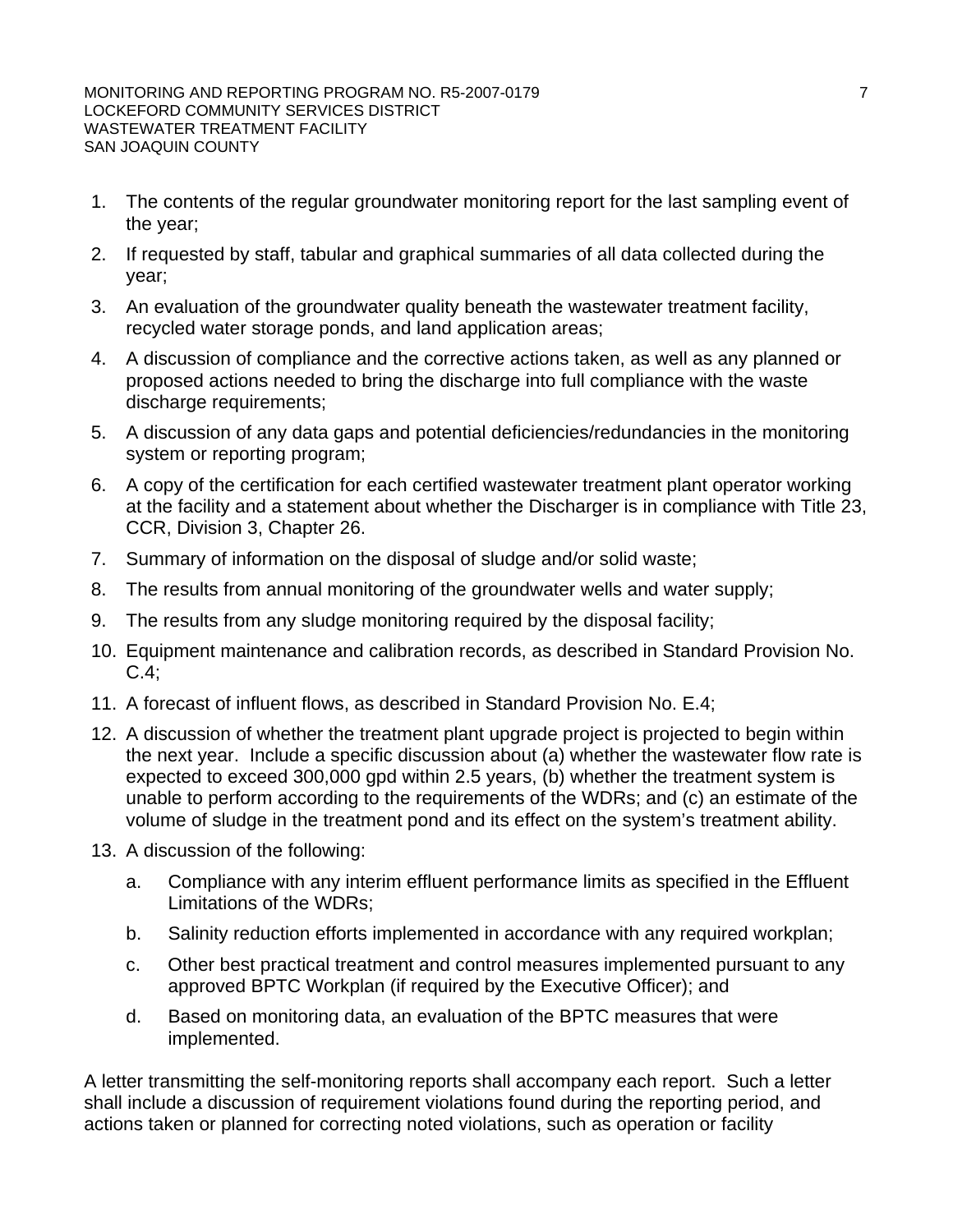#### MONITORING AND REPORTING PROGRAM NO. R5-2007-0179 8 LOCKEFORD COMMUNITY SERVICES DISTRICT WASTEWATER TREATMENT FACILITY SAN JOAQUIN COUNTY

modifications. If the Discharger has previously submitted a report describing corrective actions and/or a time schedule for implementing the corrective actions, reference to the previous correspondence will be satisfactory. The transmittal letter shall contain the penalty of perjury statement by the Discharger, or the Discharger's authorized agent, as described in the Standard Provisions General Reporting Requirements Section B.3.

The Discharger shall implement the above monitoring program on the first day of the month following adoption of this Order.

Ordered by:

PAMELA C. CREEDON, Executive Officer

 6 December 2007 (Date)

TRO: 12/6/07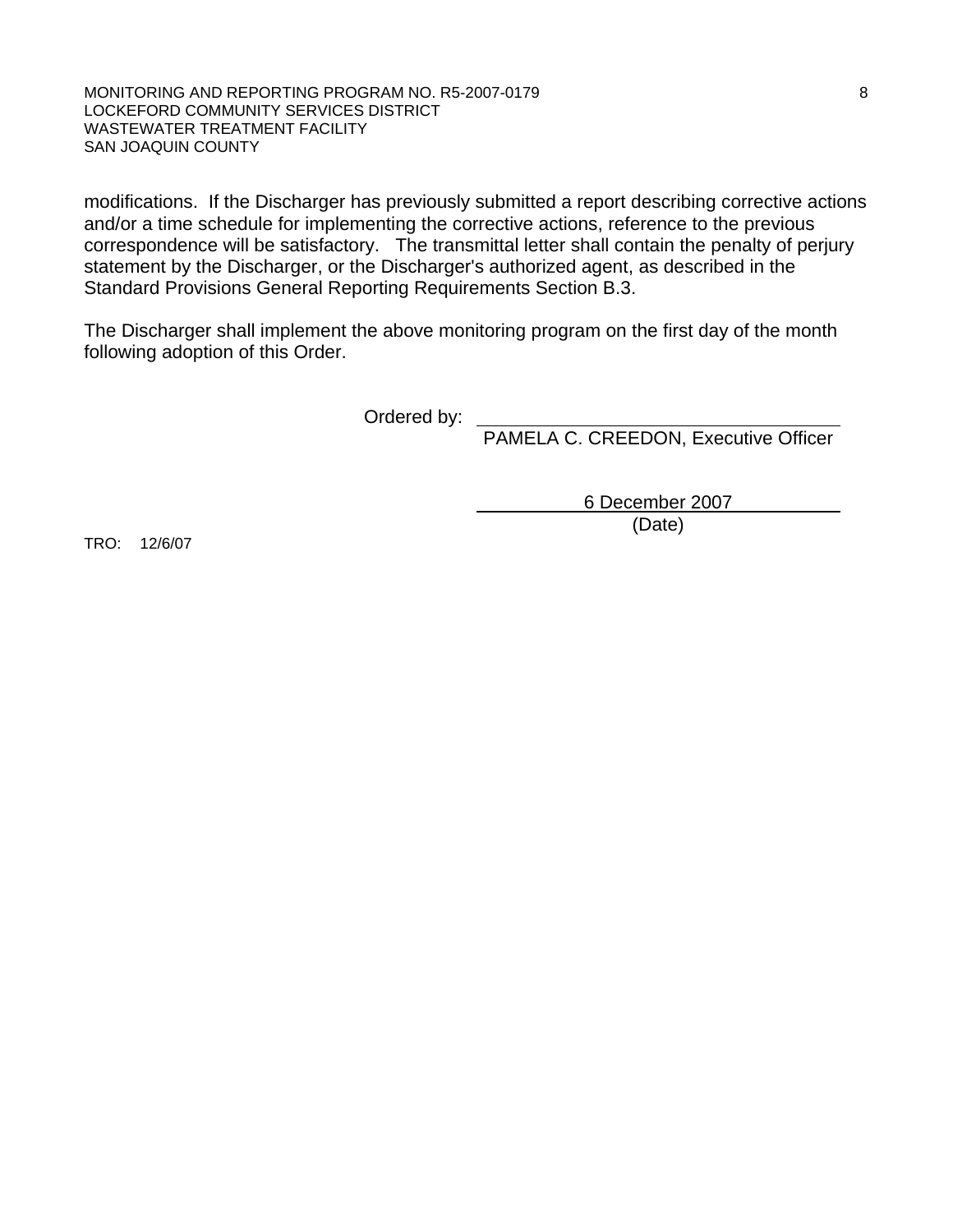#### INFORMATION SHEET

ORDER NO. R5-2007-0179 LOCKEFORD COMMUNITY SERVICES DISTRICT WASTEWATER TREATMENT FACILITY SAN JOAQUIN COUNTY

#### **Background**

The Lockeford Community Services District (CSD) is planning a Wastewater Treatment Facility (WWTF) expansion that will result in improved treatment, more flexibility in how the WWTF is operated, and lower waste constituent loading rates. The improvements will serve existing and future residential and commercial developments and will be completed in two projects: the Disposal Improvement Project and the Treatment Improvement Project, although some aspects of the Treatment Improvement Project will be performed sooner to improve present treatment.

The Wastewater Treatment Facility (WWTF) includes the wastewater treatment equipment, wastewater collection system, recycled water storage ponds, recycled water delivery system, and land application areas. The Discharger owns all the equipment and land Lockeford CSD is hereafter referred to as "Discharger."

The facility presently treats approximately 240,000 to 290,000 gallons per day (gpd). Initially, the flow limit in this Order will allow discharge of up to 300,000 gallons per day (gpd) to the existing facility. Upon completion of improvements and submittal of technical documents describing the improvements, the flow limit can be increased through submittal of a *Recycled Water Expansion Report* (RWER), which must be approved by the Executive Officer. This Order will allow the wastewater flow rate to increase to a maximum of 400,000 gpd.

The WWTF is located in three places. The Treatment Area is the location of the headworks, the Treatment Pond (Pond No. 1), and three wastewater storage ponds (Ponds No. 2, 3, and 4). An existing off-site Land Application Area (LAA) (LAA No. 1) is equipped with a storage pond (Pond No. 5). A second off-site land application area (LAA No. 2) is also planned and a storage pond is planned for that location (Pond No. 6), but the pond will not be constructed until the treatment improvements at the Treatment Area are scheduled to begin. Pond No. 5 requires deepening to provide adequate storage for the increased flow rate. None of the ponds are, or are planned to be, equipped with synthetic liners.

#### **Wastewater Treatment**

The treatment facility provides biological treatment in an oxidation pond. Present treatment capacity is in excess of 400,000 gpd. However, this Order limits the discharge flow rate to 300,000 gpd, as the wastewater system is limited by the disposal capacity. The Disposal Improvement Project will increase the disposal capacity to 400,000 gpd. To improve operational flexibility and reliability, the Discharger has also developed the Treatment Improvement Project. Each of those projects is described below.

The Disposal Improvement Project will be performed upon adoption of this Order. . The project includes the following: deepening an existing pond to increase storage capacity,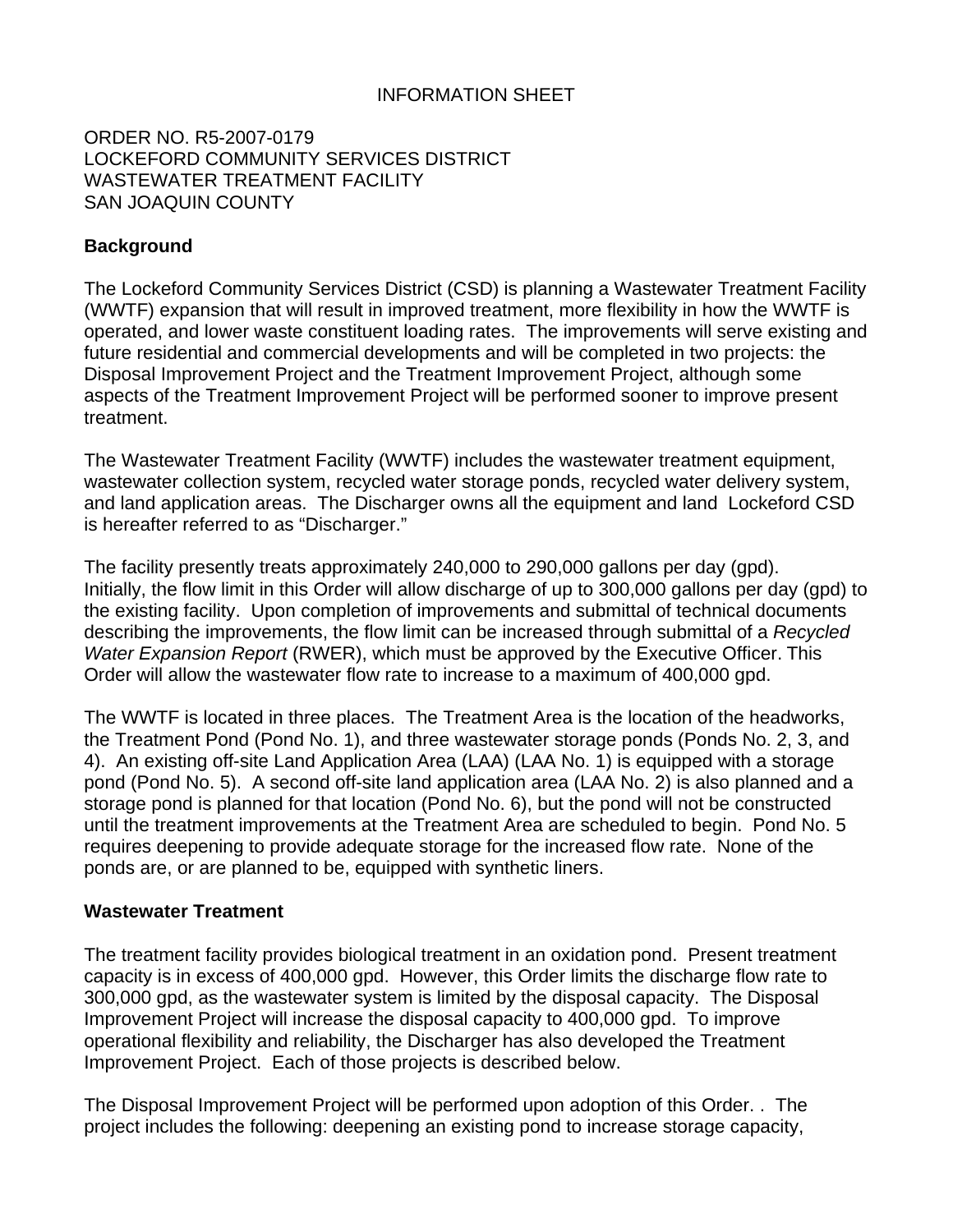INFORMATION SHEET  $\sim$ ORDER NO. R5-2007-0179 LOCKEFORD COMMUNITY SERVICES DISTRICT WASTEWATER TREATMENT FACILITY SAN JOAQUIN COUNTY

installation of groundwater monitoring wells, installation of disinfection equipment, preparing a new LAA for wastewater application, securing a legal covenant regarding land use with an adjacent property owner, and technical report preparation and submittal. The improvements will be described in a Disposal Improvement Project Report.

The Treatment Improvement Project will be performed based on treatment system performance criteria described in the WDRs. The project includes the following: construction of at least 17 million gallons (Mgal) of storage in a new pond located at LAA No. 2, conversion of an existing wastewater storage pond to a two-cell treatment pond, rehabilitation of the existing treatment pond and conversion to a two-cell treatment pond, and addition of two 10 horsepower mechanical aerators in the existing treatment pond. The addition of new aerators in the existing pond will be performed before the rest of the items in the Treatment Improvement Project.

Sludge will be allowed to accumulate in the treatment or storage ponds and will be removed on an as needed basis to maintain pond capacity and treatment effectiveness. There are two pump stations that deliver wastewater to the WWTF. One of the stations is equipped with an alarm, the other is visually inspected daily. This Order requires all new and existing lift stations to be equipped with alarms. Additional pump stations will be added as needed with new developments.

#### **Land Application**

The Discharger owns 133 acres of land application areas, but plans to apply wastewater to only 80 acres each year through a LAA rotation that will result in LAAs in use three out of five years. The fallow land will minimize the impact of salinity on groundwater quality. The water balance submitted in the RWD states the storage capacity required is 101 Million gallons (Mgal) (395 ac•ft) and 80-acres of LAA is required for the designed flow rate of 400,000 gallons per day (gpd).

Recycled water will be applied during spring, summer, and fall months, and if conditions allow, application during winter months is acceptable. Recycled water will be applied to cropped LAAs. Recycled water will be applied by flood irrigation but sprinkler irrigation is also acceptable if performed in accordance with the WDRs. Recycled water will be applied at crop uptake rates for both nitrogen and water application with a 47-percent irrigation efficiency. (Indicates 47-percent of wastewater applied is transpired by the crop). Irrigation tailwater will be controlled using perimeter berms, grading the area to prevent off-site drainage, and/or management controls. This Order requires that wastewater be disinfected to secondary standards before application to land. Therefore, stormwater runoff from the land application areas is acceptable if wastewater is not applied at least 24-hours before a precipitation event. The RWD states stormwater will be retained on-site at the land application areas to the extent possible to dilute concentrations of wastewater percolate.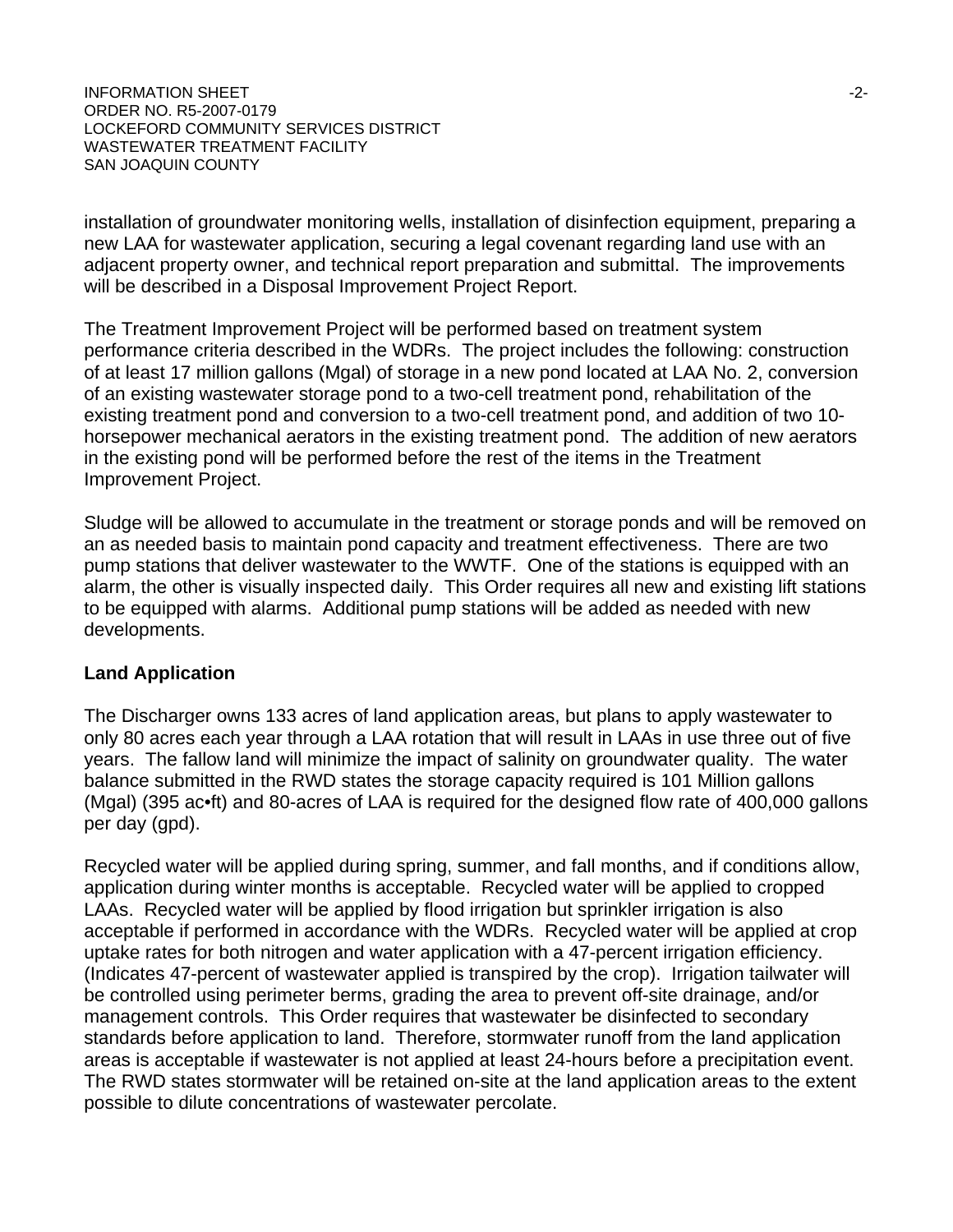INFORMATION SHEET -3- ORDER NO. R5-2007-0179 LOCKEFORD COMMUNITY SERVICES DISTRICT WASTEWATER TREATMENT FACILITY SAN JOAQUIN COUNTY

#### **Basin Plan, Beneficial Uses, and Regulatory Considerations**

Surface water from the WWTF is to the Mokelumne River between Camanche Reservoir and the Delta. The beneficial uses are agricultural supply; water contact recreation; non-contact water recreation; warm freshwater habitat; cold freshwater habitat; migration of aquatic organisms; spawning, reproduction, and/or early development; and wildlife habitat The *Water Quality Control Plan for the California Regional Water Quality Control Board Central Valley Region, Fourth Edition* (Basin Plan), designates beneficial uses, establishes water quality objectives, and contains implementation plans and policies for all waters of the Basin. Beneficial uses often determine the water quality objectives that apply to a water body. For example, waters designated as municipal and domestic supply must meet the Maximum Contaminant Levels (MCLs) for drinking waters. The Basin Plan sets forth the applicable beneficial uses (industrial, agricultural, and domestic and municipal supply in this instance) of groundwater, procedure for application of water quality objectives, and the process for and factors to consider in allocating waste assimilation capacity.

#### **Antidegradation**

The antidegradation directives of State Water Board Resolution No. 68-16, "Statement of Policy With Respect to Maintaining High Quality Waters in California," or "Antidegradation Policy" require that waters of the State that are better in quality than established water quality objectives be maintained "consistent with the maximum benefit to the people of the State." Waters can be of high quality for some constituents or beneficial uses and not others. Policies and procedures for complying with this directive are set forth in the Basin Plan.

Resolution 68-16 is applied on a case-by-case, constituent-by-constituent basis in determining whether a certain degree of degradation can be justified. It is incumbent upon the Discharger to provide technical information for the Regional Board to evaluate that fully characterizes:

- All waste constituents to be discharged;
- The background water quality of the uppermost layer of the uppermost aquifer;
- The background quality of other waters that may be affected;
- The underlying hydrogeologic conditions;
- Waste treatment and control measures;
- How treatment and control measures are justified as best practicable treatment and control;
- The extent the discharge will impact the quality of each aquifer; and
- The expected degree of degradation below water quality objectives.

In allowing a discharge, the Regional Water Board must comply with CWC Section 13263 in setting appropriate conditions. The Regional Water Board is required, relative to the groundwater that may be affected by the discharge, to implement the Basin Plan and consider the beneficial uses to be protected along with the water quality objectives essential for that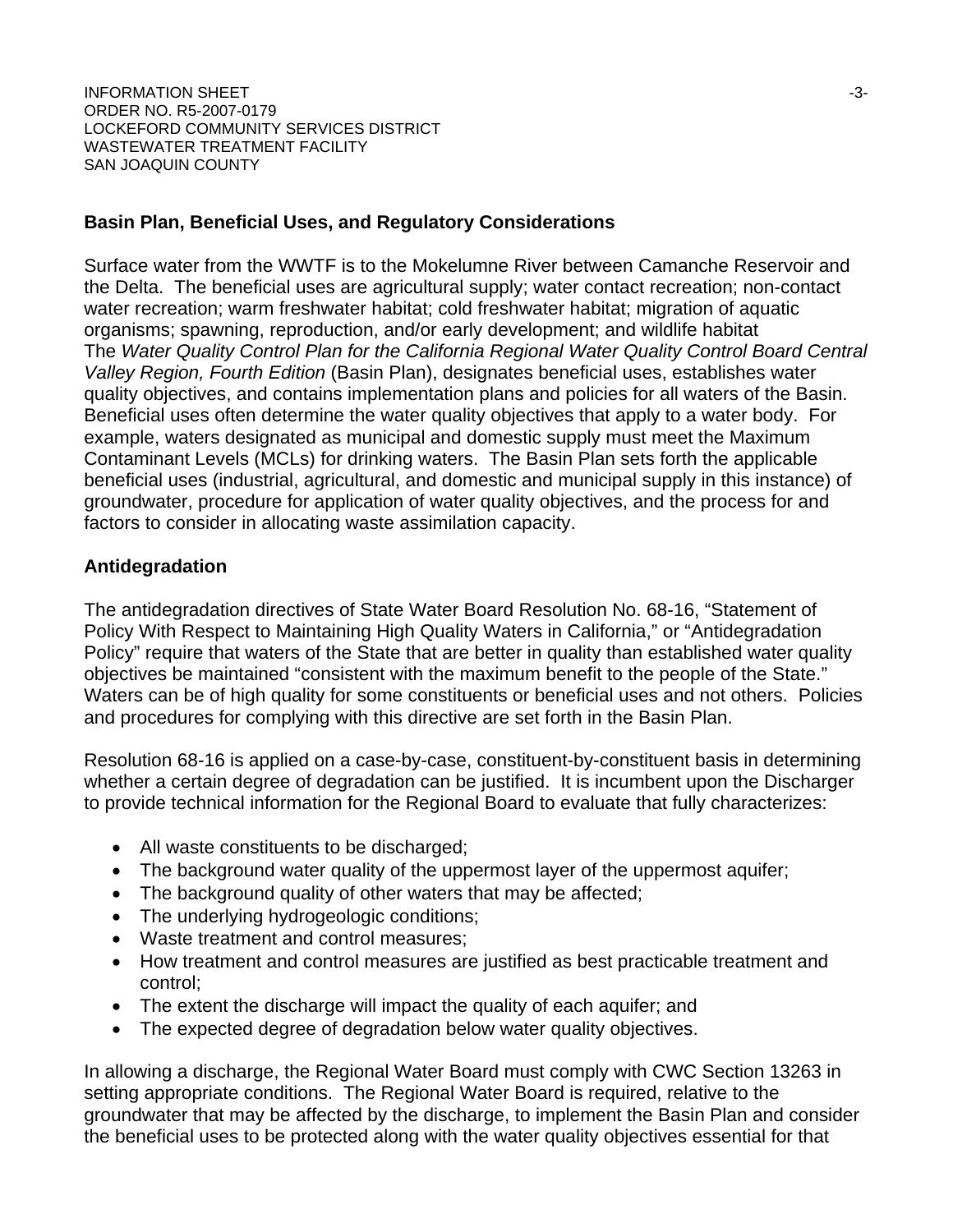purpose. The Regional Board need not authorize the full utilization of the waste assimilation capacity of the groundwater (CWC 13263(b)) and must consider other waste discharges and factors that affect that capacity.

Certain domestic wastewater constituents are not fully amenable to waste treatment and control and it is reasonable to expect some impact on groundwater. Some degradation for certain constituents is consistent with maximum benefit to the people of California because the technology, energy, water recycling, and waste management advantages of municipal utility service to the State far outweigh the environmental impact of a community that would otherwise be reliant on numerous concentrated individual wastewater systems. Economic prosperity of local communities is of maximum benefit to the people of California, and therefore sufficient reason to accommodate wastewater discharge provided terms of reasonable degradation are defined and met. The proposed Order authorizes some degradation consistent with the maximum benefit to the People of the State but does not authorize pollution (i.e., violation of any water quality objective).

Groundwater monitoring has been conducted at the site but the area monitored is large and additional investigation is needed at the off-site storage ponds and land application areas, and possibly at the Treatment Area; therefore staff is unable to establish the most appropriate groundwater limits. In addition, certain aspects of wastewater treatment and control practices may not be justified as representative of Best Practicable Treatment and Control (BPTC). Reasonable time is necessary to gather specific information about the WWTF to make informed, appropriate, long-term decisions. This Order, therefore, establishes interim groundwater limitations to assure protection of the beneficial uses of groundwater of the State pending the completion of certain tasks and provides time schedules to complete specified tasks. During this period, degradation may occur from certain constituents, but can never exceed water quality objectives (or natural background water quality should it exceed objectives) or cause nuisance.

According to the Basin Plan, water quality objectives define the least stringent limits that could apply as water quality limitations for groundwater at this location, except where natural background quality unaffected by the discharge of waste already exceeds the objective. The interim groundwater limits below apply numeric and narrative water quality objectives that must be met to maintain specific beneficial uses of groundwater. The constituents listed are those that are expected to be found in treated domestic wastewater or to be released from the soil upon the application of such waste. The *Policy for Application of Water Quality Objectives* in Chapter IV of the Basin Plan provides a mechanism to apply narrative objectives using relevant and appropriate numeric limits published by other agencies and organizations. Due to the expected high quality of natural background groundwater in the location of the discharge, numeric limits were selected so as to require that conditions of nuisance, adverse tastes and odors, toxicity, or impact to sensitive agricultural uses would not be expected to occur. For the same reason, where incorporated drinking water MCLs are expressed as ranges, limits were selected that represent no impact on the municipal or domestic supply beneficial use. Unless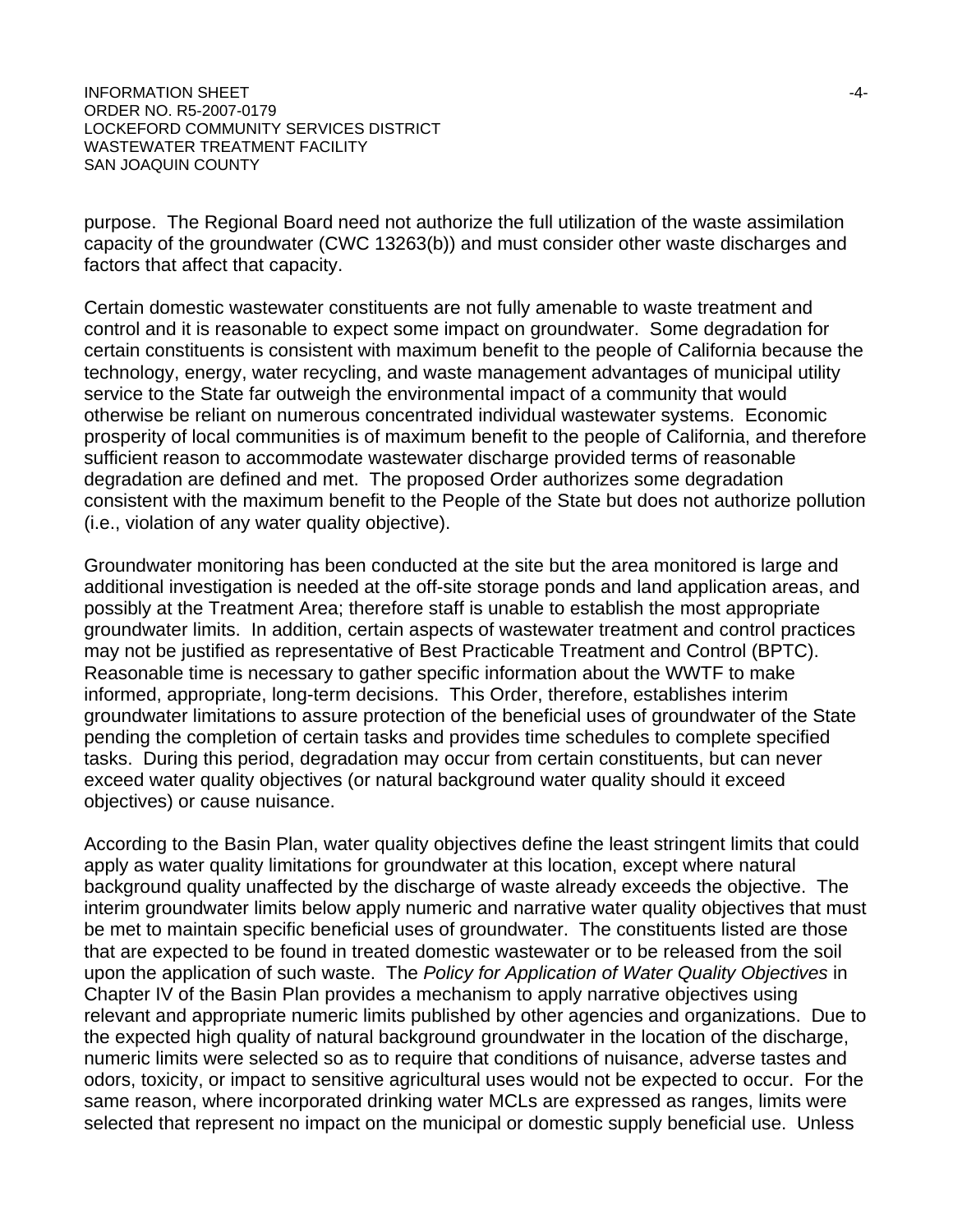**INFORMATION SHEET**  $-5$ -ORDER NO. R5-2007-0179 LOCKEFORD COMMUNITY SERVICES DISTRICT WASTEWATER TREATMENT FACILITY SAN JOAQUIN COUNTY

natural background for a constituent proves to be higher, the groundwater quality limit established in proposed Order is the most stringent of the values for the listed constituents. Once the discharger provides information on background water quality and best practicable treatment or control, the groundwater limits may need to be adjusted (see *Reopener* below).

|                                 |              |         | Beneficia        | <b>Water Quality</b>     |                                                                                |
|---------------------------------|--------------|---------|------------------|--------------------------|--------------------------------------------------------------------------------|
| Constituent                     | <b>Units</b> | Limit   | I Use            | Objective                | Criteria or Justification                                                      |
| Ammonia                         | mg/L         | 1.5     | MUN $1$          | Tastes and<br>Odors      | Odor Threshold <sup>2</sup>                                                    |
| <b>Boron</b>                    | mg/L         | 0.7     | AGR $3$          | Chemical<br>Constituents | Protect sensitive crops <sup>4</sup>                                           |
|                                 | mg/L         | 1.0     | MUN <sup>1</sup> | <b>Toxicity</b>          | Calif. Drinking Water<br>Notification Level based<br>on toxicity <sup>11</sup> |
| Chloride                        | mg/L         | 106     | AGR $3$          | Chemical<br>Constituents | Sensitivity of certain<br>crops irrigated via<br>sprinklers <sup>4</sup>       |
| Chloride (cont.)                | mg/L         | 142     | AGR $3$          | Chemical<br>Constituents | Chloride sensitivity on<br>certain crops <sup>4</sup>                          |
|                                 | mg/L         | 250     | MUN <sup>1</sup> | Chemical<br>Constituents | Recommended<br>Secondary MCL <sup>5</sup>                                      |
|                                 | mg/L         | 500     | MUN <sup>1</sup> | Chemical<br>Constituents | Upper Secondary MCL <sup>5</sup>                                               |
| Iron                            | mg/L         | 0.3     | MUN <sup>1</sup> | Chemical<br>Constituents | Secondary MCL <sup>6</sup>                                                     |
| Manganese                       | mg/L         | 0.05    | MUN <sup>1</sup> | Chemical<br>Constituents | Secondary MCL <sup>6</sup>                                                     |
| Nitrate plus Nitrite as N       | mg/L         | 10      | MUN <sup>1</sup> | Chemical<br>Constituents | Primary MCL <sup>7</sup>                                                       |
| Nitrite as N                    | mg/L         | 1       | MUN $1$          | Chemical<br>Constituents | Primary MCL <sup>7</sup>                                                       |
| Sodium                          | mg/L         | 69      | AGR $3$          | Chemical<br>Constituents | Sensitivity of certain<br>crops $4$                                            |
| <b>Total Dissolved Solids</b>   | mg/L         | $450^8$ | AGR $3$          | Chemical<br>Constituents | Crop sensitivity <sup>4</sup>                                                  |
|                                 | mg/L         | 500     | MUN <sup>1</sup> | Chemical<br>Constituents | Recommended<br>Secondary MCL <sup>5</sup>                                      |
|                                 | mg/L         | 1,000   | MUN <sup>1</sup> | Chemical<br>Constituents | Upper Secondary MCL <sup>5</sup>                                               |
| <b>Total Coliform Organisms</b> | MPN/100 ml   | 2.2     | MUN $1$          | <b>Bacteria</b>          | Basin Plan and non-<br>detect                                                  |
| Trihalomethanes                 | ug/L         | 80      | MUN <sup>1</sup> | Chemical<br>Constituents | MCL $8$                                                                        |
| <b>Bromoform</b>                | ug/L         | 4       | MUN <sup>1</sup> | <b>Toxicity</b>          | <b>USEPA IRIS Cancer</b><br>Risk Level <sup>9</sup>                            |
| Bromodichloromethane            | ug/L         | 0.27    | MUN <sup>1</sup> | <b>Toxicity</b>          | Cal/EPA Cancer<br>Potency Factor <sup>12</sup>                                 |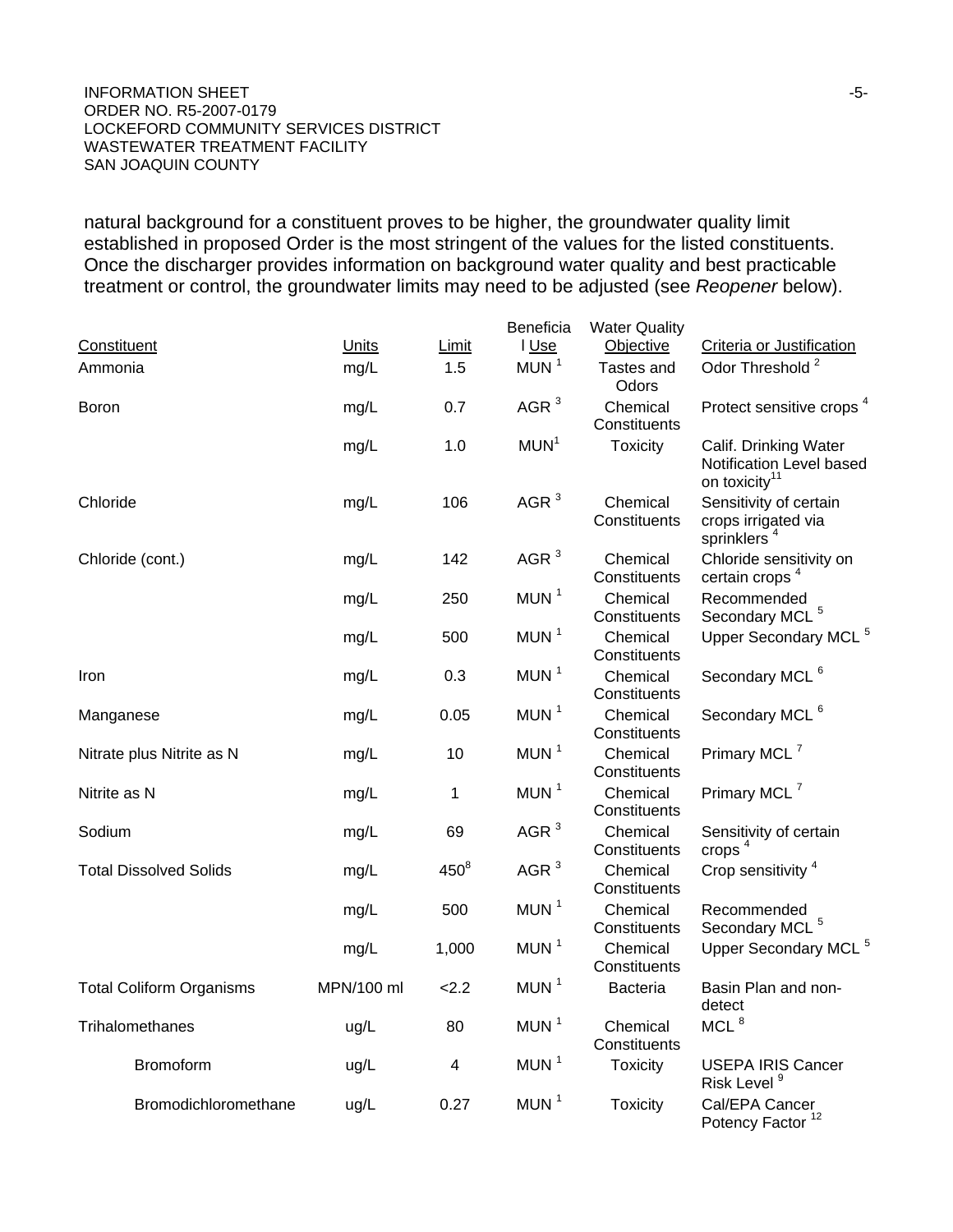#### INFORMATION SHEET  $\overline{6}$ -6-ORDER NO. R5-2007-0179 LOCKEFORD COMMUNITY SERVICES DISTRICT WASTEWATER TREATMENT FACILITY SAN JOAQUIN COUNTY

| Constituent |                      | <b>Units</b> | Limit      | <b>Beneficia</b><br><u>l Use</u> | <b>Water Quality</b><br>Objective | Criteria or Justification                      |
|-------------|----------------------|--------------|------------|----------------------------------|-----------------------------------|------------------------------------------------|
|             | Chloroform           | ug/L         | 1.1        | MUN <sup>1</sup>                 | <b>Toxicity</b>                   | Cal/EPA Cancer<br>Potency Factor <sup>12</sup> |
|             | Dibromochloromethane | uq/L         | 0.37       | MUN <sup>1</sup>                 | <b>Toxicity</b>                   | Cal/EPA Cancer<br>Potency Factor <sup>12</sup> |
| pH          |                      | pH Units     | 6.5 to 8.5 | MUN <sup>1</sup>                 | Chemical<br>Constituents          | Secondary MCL <sup>10</sup>                    |
|             |                      |              | 6.5 to 8.4 | AGR $3$                          | Chemical<br>Constituents          | Protect sensitive crops <sup>4</sup>           |

- 1 Municipal and domestic supply
- 2 J.E. Amoore and E. Hautala, *Odor as an Aid to Chemical Safety: Odor Thresholds Compared with Threshold Limit Values and Volatilities for 214 Industrial Chemicals in Air and Water Dilution*, Journal of Applied Toxicology, Vol. 3, No. 6 (1983).
- 3 Agricultural supply
- 4 Ayers, R. S. and D. W. Westcot, Water Quality for Agriculture, Food and Agriculture Organization of the United Nations – Irrigation and Drainage Paper No. 29, Rev. 1, Rome (1985)
- 5 Title 22, California Code of Regulations (CCR), Section 64449, Table 64449-B which is incorporated by reference into the Basin Plan.
- 6 Title 22, CCR, Section 64449, Table 64449-A which is incorporated by reference into the Basin Plan.
- 7 Title 22, CCR, Section 64431, Table 64431-A which is incorporated by reference into the Basin Plan.
- 8 Title 22, CCR, Section 64439, which applies the narrative objective to fully protect the cited beneficial use. 9 USEPA Integrated Risk Information System, http://www.epa.gov/iris.
- 10 Title 40, Code of Federal Regulations, Section 143.3, which applies the narrative objective to fully protect the cited beneficial use.
- 11 California Department of Health Services, Division of Drinking Water and Environmental Management, Drinking Water Notification Levels, http://www.dhs.ca.gov/ps/ddwem.
- 12 CAL/EPA Toxicity Criteria Database (OEHHA), http://www.oehha.org/risk/ChemicalDB.

Domestic wastewater contains numerous dissolved organic and inorganic constituents that together comprise Total Dissolved Solids (TDS). Each component constituent is not individually critical to any beneficial use. Critical constituents are individually listed. The cumulative impact from the other constituents, along with the cumulative affect of the constituents that are individually listed can be effectively controlled using TDS as a generic indicator parameter. The relevant numerical water quality limit for salinity is 450 mg/L, and is used through Basin Plan procedures to apply the narrative Chemical Constituents water quality objective for the protection of agricultural supply, the beneficial use most sensitive to TDS. This limit assumes no impact on sensitive agricultural uses, consistent with the high quality of expected natural background water quality in the area of the discharge. Most individual salt components can safely be assumed to be proportionately low such that TDS can be an effective indicator parameter in their regulation.

Not all TDS constituents pass through the treatment process and soil profile in the same manner or rate. Chloride tends to pass through both rapidly to groundwater. As chloride concentrations in most groundwaters in the region are much lower than in treated municipal wastewater, chloride is a useful indicator parameter for evaluating the extent to which effluent reaches groundwater. Boron is another TDS constituent that may occur in wastewater in concentrations greater than groundwater depending on the source water and the extent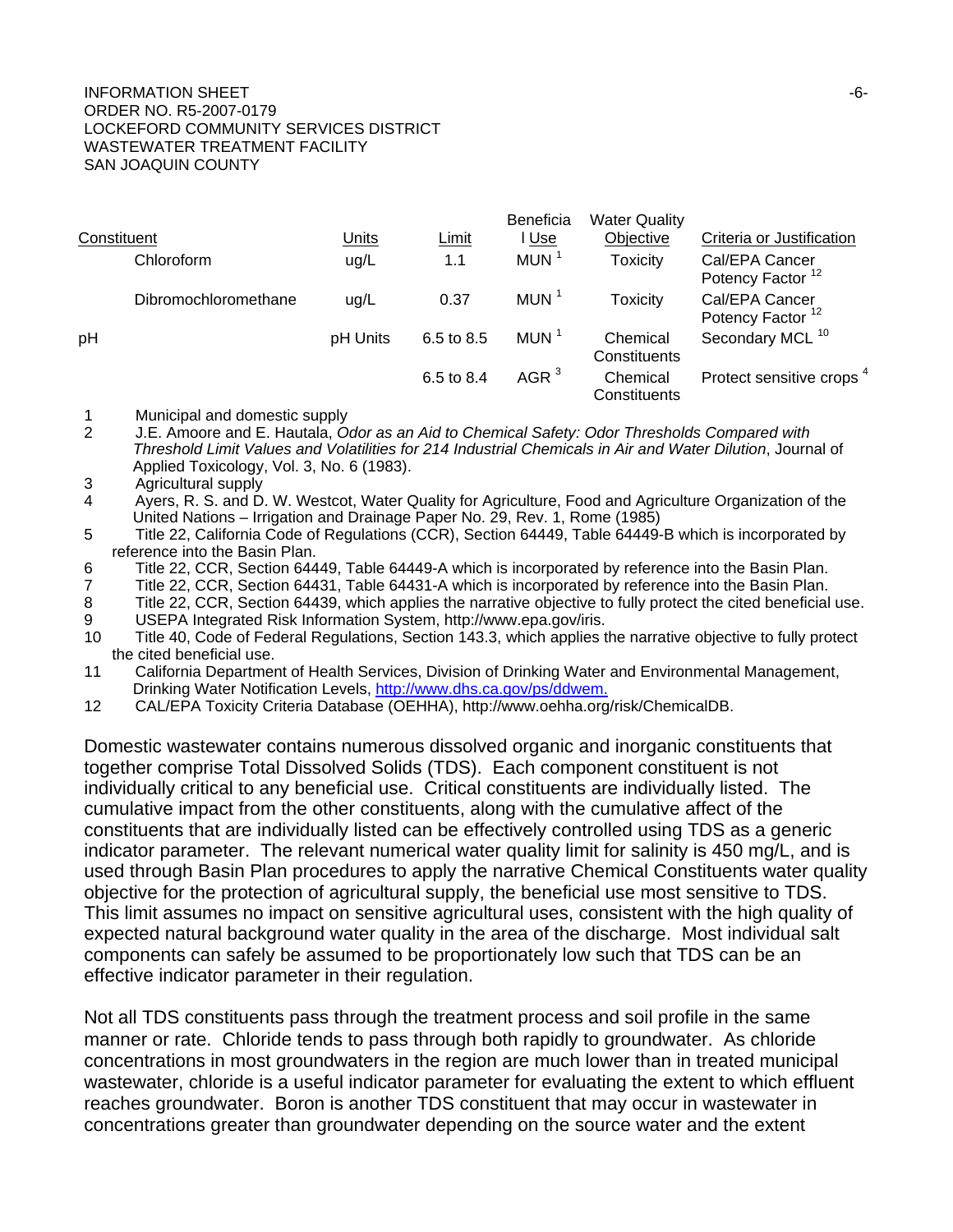INFORMATION SHEET  $\sim$ ORDER NO. R5-2007-0179 LOCKEFORD COMMUNITY SERVICES DISTRICT WASTEWATER TREATMENT FACILITY SAN JOAQUIN COUNTY

residents use cleaning products containing boron. Other indicator constituents for monitoring for groundwater degradation due to recharged effluent include total coliform bacteria, ammonia and total nitrogen, and Total Trihalomethanes (TTHMs), a by-product of chlorination.

A Groundwater Limitation for chloroform is included in this Order and is based on the Basin Plan Toxicity objective and OEHHA Toxicity Criteria for the protection of human health. The Office of Environmental Health Hazard Assessment (OEHHA) has published and maintains the Toxicity Criteria Database, which contains cancer potency factors for chemicals, including chloroform, that have been used as a basis for regulatory actions by the boards, departments and offices within the California Environmental Protection Agency (Cal/EPA). The cancer potency factor for oral exposure to chloroform in this database is 0.031 milligrams per kilogram body weight per day (mg/kg-day). By applying standard toxicologic assumptions used by OEHHA, USEPA and other environmental agencies in evaluating health risks via drinking water exposure (i.e., 70 kg body weight and 2 liters per day water consumption), this cancer potency factor is equivalent to a concentration in drinking water of 1.1 ug/L (ppb) at the 1-in-amillion cancer risk level. The 1-in-a-million risk level is consistent with that used by the California Department of Public Health (CDPH) to set *de minimis* risks from involuntary exposure to carcinogens in drinking water in the development of drinking water MCLs and Action Levels and by OEHHA to set negligible cancer risks in the development of Public Health Goals for drinking water. The one-in-a-million cancer risk level is also mandated by USEPA in applying human health protective criteria contained in the National Toxics Rule and the California Toxics Rule for priority toxic pollutants in California surface waters.

Similarly, Groundwater Limitations for bromodichloromethane and dibromochloromethane are included in this Order and are based on the Basin Plan Toxicity objective and the Cal/EPA cancer potency factor. Ther Groundwater Limitation for bromoform included in this Order is based on the Basin Plan Toxicity objective and USEPA IRIS cancer risk level for the protection of human health. The U.S. Environmental Protection Agency maintains the Integrated Risk Information System (IRIS), which contains concentrations of constituents in drinking water associated with specified cancer risk levels. The Groundwater Limitations for bromoform, bromodichloromethane, and dibromochloromethane were also based on the 1-in-a-million risk level. Assumptions and rationale for selection of these limitations are identical to those discussed above for chloroform.

#### **Treatment Technology and Control**

Given the character of domestic wastewater, secondary treatment technology is generally sufficient to control degradation of groundwater from decomposable organic constituents. Adding disinfection significantly reduces populations of pathogenic organisms, and reasonable soil infiltration rates and unsaturated soils can reduce them further. Neither organics nor total coliform organisms, the indicator parameter for pathogenic organisms, should be found in groundwater in a well-designed, well-operated facility. The bacteria objective in the Basin Plan, cited as a groundwater limitation in the order, is equivalent to requiring that coliform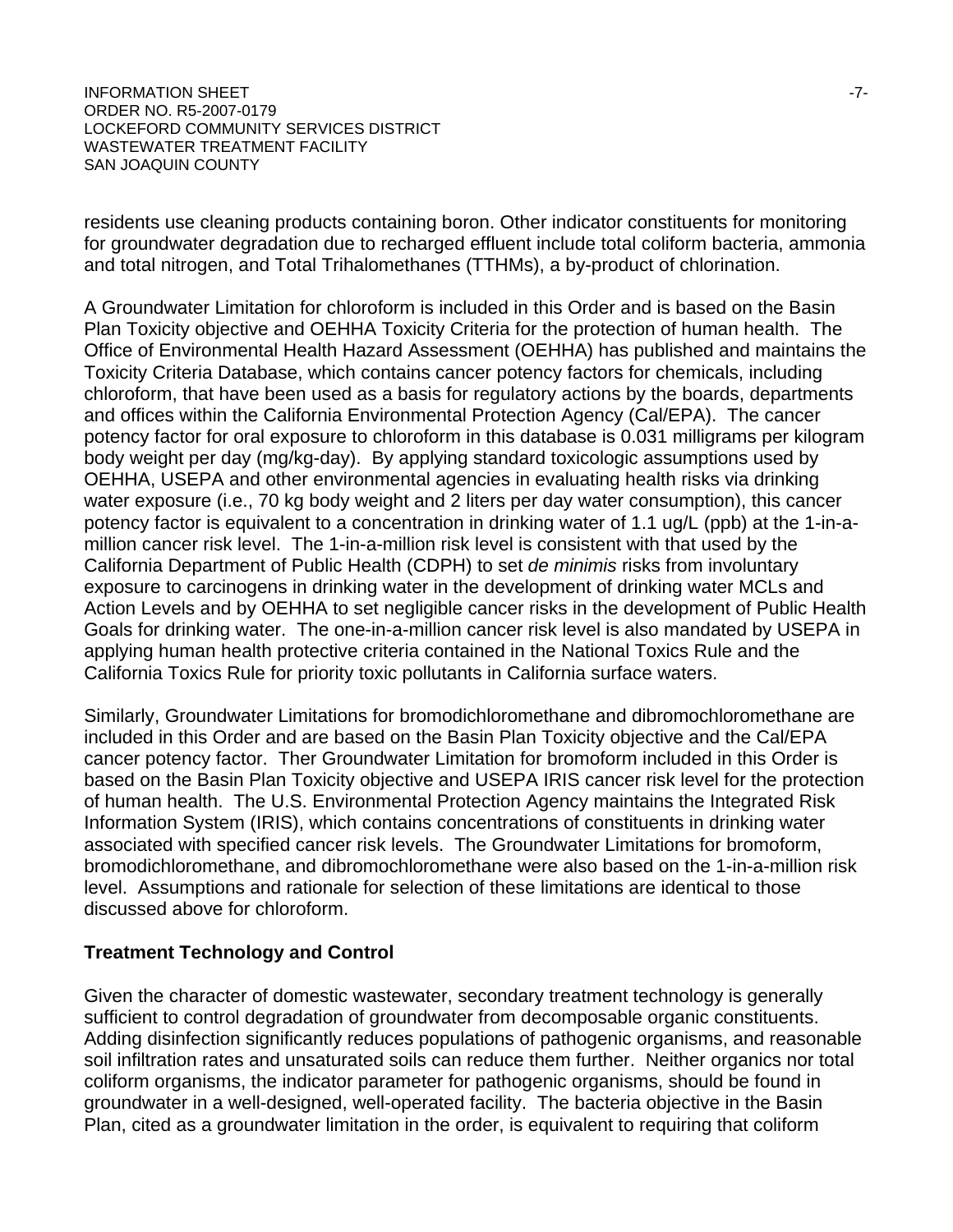$I$ NFORMATION SHEET  $-8-$ ORDER NO. R5-2007-0179 LOCKEFORD COMMUNITY SERVICES DISTRICT WASTEWATER TREATMENT FACILITY SAN JOAQUIN COUNTY

organisms not be detected in groundwater. Because all stormwater will not be prevented from running off the land application areas disinfection of wastewater is required. Chlorine disinfection of effluent causes formation of trihalomethanes, which are toxic priority pollutants. Treatment to reduce these in wastewater generally has not been performed, and little is known at this point on the typical impact on groundwater. Because the Discharger did not disinfect wastewater previously, THMs are unlikely to exist in groundwater at the site. However, the Discharger will begin disinfecting wastewater prior to storage or application at the off-site land application areas. As a result, groundwater monitoring of land application areas includes THMs on the analyte list.

Domestic wastewater typically contains nitrogen in concentrations greater than water quality objectives, which vary according to the form of nitrogen. Groundwater degradation by nitrogen can be controlled by an appropriate secondary treatment system, soil bacteria which naturally remove some nitrogen, and growing crops that are harvested and removed from the land application area. The effectiveness varies, but generally best practicable treatment and control is able to control nitrogen degradation of groundwater at a concentration well below the water quality objectives. The proposed interim limitation reflects water quality objectives.

Dissolved solids can pass through the treatment process and soil profile; effective control of such constituents relies primarily upon source control and pretreatment measures. In the best of circumstances, long-term land discharge of recycled water will degrade groundwater with dissolved solids (as measured by TDS and EC). The proposed Order sets water quality objectives for the interim while site-specific, constituent-specific limits are developed in conjunction with a BPTC evaluation of source control and pretreatment.

Other constituents in domestic wastewater that may pass through the treatment process and the soil profile, include recalcitrant organic compounds, radionuclides, and pharmaceuticals. Hazardous compounds are not usually associated with domestic wastewater and when present are reduced in the discharge to inconsequential concentrations through dilution and treatment. It is inappropriate to allow degradation of groundwater with such constituents, so proposed limits are nondetectable concentrations.

A discharge of recycled water that overloads soils with nutrients and organics can result in anaerobic conditions in the soil profile, which in turn creates organic acids and decreases soil pH. Under conditions of low soil pH (below 5), iron and manganese compounds in the soil can solubilize and leach into groundwater. Overloading the land application areas is preventable. Though iron and manganese limits are set at the water quality objective, groundwater pH is expected to remain the same as background.

#### **Title 27**

Title 27, CCR, Section 20005 et seq. ("Title 27"), contains regulations to address certain discharges to land. Title 27 establishes a waste classification system, specifies siting and construction standards for containment of classified waste, requires extensive monitoring of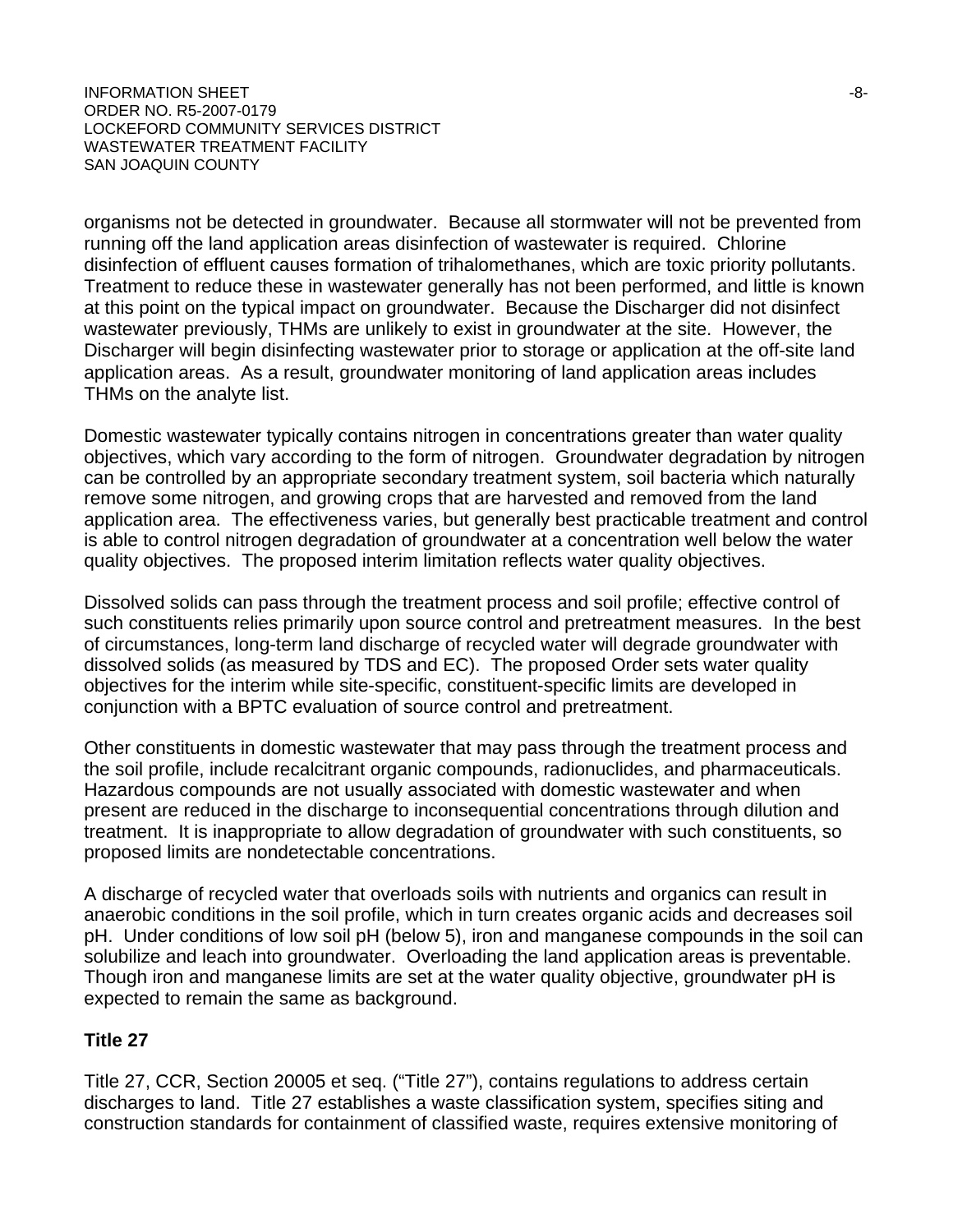$I$ NFORMATION SHEET  $-9$ - $-9$ ORDER NO. R5-2007-0179 LOCKEFORD COMMUNITY SERVICES DISTRICT WASTEWATER TREATMENT FACILITY SAN JOAQUIN COUNTY

groundwater and the unsaturated zone for any indication of failure of containment, and specifies closure and post-closure maintenance requirements. Generally, no degradation of groundwater quality by any waste constituent is acceptable under Title 27 regulations.

Discharges of domestic sewage and recycled water can be treated and controlled to a degree that will not result in unreasonable degradation of groundwater. For this reason, they have been conditionally exempted from Title 27. Discharges of domestic sewage and treated effluent that are regulated by WDRs and treatment and storage facilities associated with the WWTF are considered exempt from Title 27 under Section 20090(a), provided that the discharges and facilities will not result in a violation of any water quality objective. As the exemption specifically excludes the discharge to land of: 1) solid waste such as grit and screenings that result from treatment of domestic sewage, and 2) residual sludge that will not be further treated at the WWTF, such discharges must comply with provisions of Title 27. The discharge of recycled water and the operation of treatment and/or storage facilities associated with a wastewater treatment plant can be allowed without requiring compliance with Title 27 only if groundwater degradation complies with the Basin Plan, Resolution No. 68-16 (Antidegradation Policy), and does not violate any water quality objectives.

#### **Proposed Order Terms and Conditions**

#### **Discharge Prohibitions and Specifications**

The Order allows the flow rate to increase based on submittal, and approval by the Executive Officer, of a *Recycled Water Expansion Report* which will document the treatment system capacity, and the availability of land application areas.

The proposed Order's Effluent Limitations for BOD<sub>5</sub>, TDS, and total nitrogen are based on reasonable loading limits, odor control, and groundwater quality protection. Historical effluent sampling indicates the Discharger has been able to meet the limits. Effluent TDS concentrations average approximately 505 mg/L; that is an increase over domestic water supply of approximately 218 mg/L, a reasonable increase in salinity based on domestic water use. The discharge specifications regarding dissolved oxygen and freeboard are consistent with Regional Board policy for the prevention of nuisance conditions and overtopping, and are applied to all such facilities.

In order to protect public health and safety, the proposed Order requires the Discharger to comply with the provisions of Title 22 and to implement best management practices with respect to recycled water application (application at reasonable rates considering the crop, soil, and climate).

**Monitoring Requirements**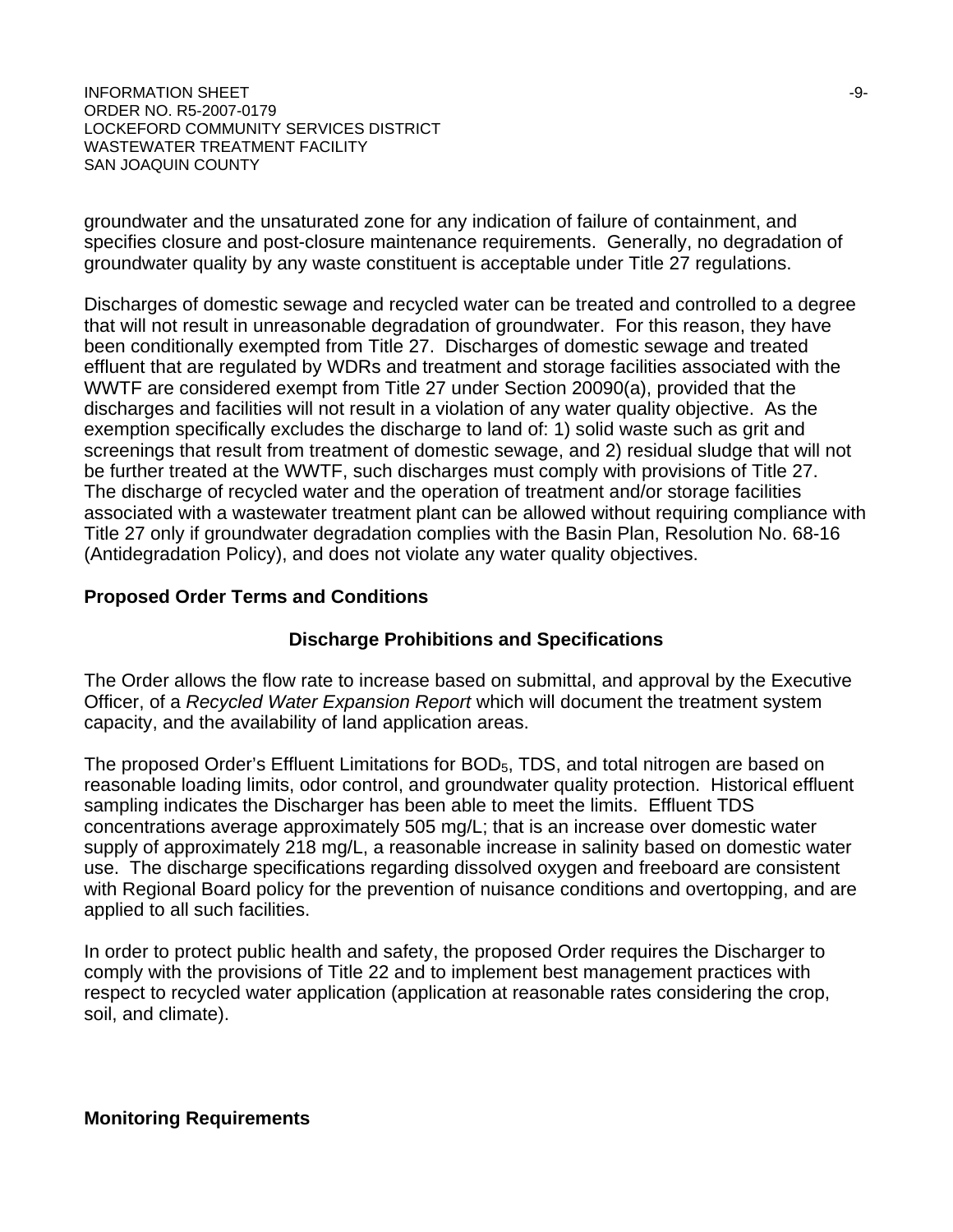INFORMATION SHEET  $\sim$ ORDER NO. R5-2007-0179 LOCKEFORD COMMUNITY SERVICES DISTRICT WASTEWATER TREATMENT FACILITY SAN JOAQUIN COUNTY

Section 13267 of the CWC authorizes the Regional Board to require monitoring and technical reports as necessary to investigate the impact of a waste discharge on waters of the state. In recent years there has been increased emphasis on obtaining all necessary information, assuring the information is timely as well as representative and accurate, and thereby improving accountability of any discharger for meeting the conditions of discharge. Section 13268 of the CWC authorizes assessment of civil administrative liability where appropriate.

The proposed Order includes influent and effluent monitoring requirements, wastewater and storage pond monitoring, land application area monitoring, sludge monitoring, groundwater monitoring, and water supply monitoring. In order to adequately characterize the effluent, the Discharger is required to monitor for BOD, total coliform organisms, TDS, sodium, chloride, nitrogen, pH, and other constituents. Monitoring of additional minerals is required on an annual basis. To ensure that storage ponds do not create nuisance conditions, the Discharger is required to monitor freeboard and dissolved oxygen weekly.

The Title 27 zero leakage protection strategy relies heavily on extensive groundwater monitoring to increase a discharger's awareness of, and accountability for, compliance with the prescriptive and performance standards. With treated wastewater application to land, monitoring takes on even greater importance. The proposed Order includes monitoring of effluent quality, application rates, and groundwater quality.

Title 27 regulations pertaining to groundwater monitoring and the detection and characterization of waste constituents in groundwater have been in effect and successfully implemented for many years. No regulation currently specifies similar criteria more suitable for a situation where extensive land application of recycled water occurs. It is appropriate that the Title 27 groundwater monitoring procedures be extended and applied on a case-by-case basis under Water Code Section 13267.

The Discharger must monitor groundwater for wastewater constituents expected to be present in the discharge, capable of reaching groundwater, and violating groundwater limitations if treatment, control, and environmental attenuation proves inadequate. This Order requires evaluation of the existing monitoring wells for suitability, and additional wells to be installed in areas most likely to detect groundwater impacts. Those areas were identified to be locations of storage ponds and land application areas.

For each constituent listed in the Groundwater Limitations section, the Discharger must, as part of each monitoring event, compare concentrations of constituents found in each monitoring well (or similar type of groundwater monitoring device) to the background concentration or to prescribed numerical limitations to determine compliance.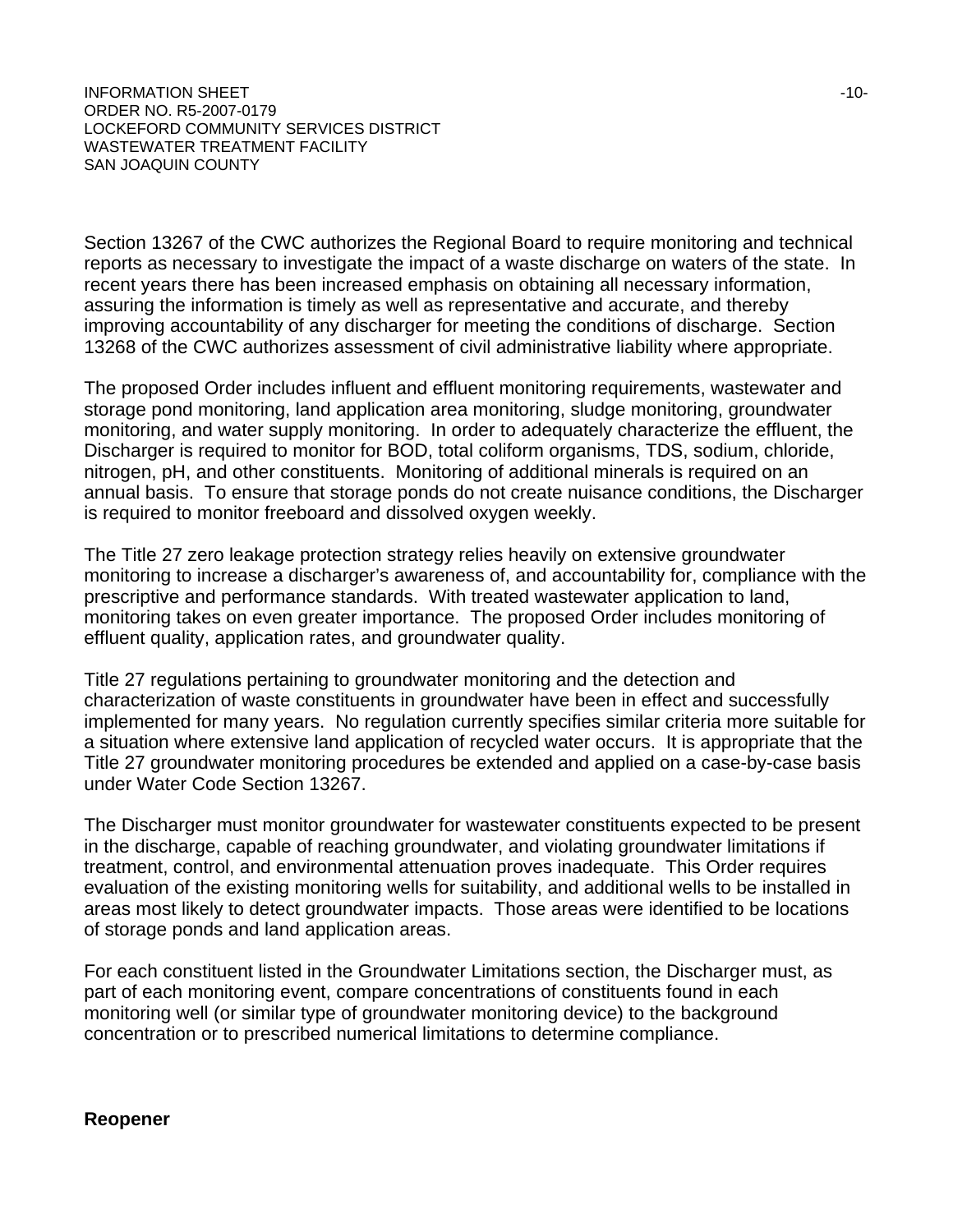INFORMATION SHEET A LOCAL CONTROL IN THE SERVICE OF A LOCAL CONTROL IN THE SERVICE OF A LOCAL CONTROL IN THE ST ORDER NO. R5-2007-0179 LOCKEFORD COMMUNITY SERVICES DISTRICT WASTEWATER TREATMENT FACILITY SAN JOAQUIN COUNTY

The conditions of discharge in the proposed Order were developed based on currently available technical information and applicable water quality laws, regulations, policies, and plans, and are intended to assure conformance with them. However, information is presently insufficient to develop final recycled water and groundwater limitations, so the proposed Order contains interim limitations. Additional information must be developed and documented by the Discharger as required by schedules set forth in the proposed Order. As this additional information is obtained, decisions will be made concerning the best means of assuring the highest water quality possible and that could involve substantial cost. It may be appropriate to reopen the Order if applicable laws and regulations change, but the mere possibility that such laws and regulations may change is not sufficient basis for reopening the Order. The CWC requires that WDRs implement all applicable requirements.

TRO/WSW: 12/6/07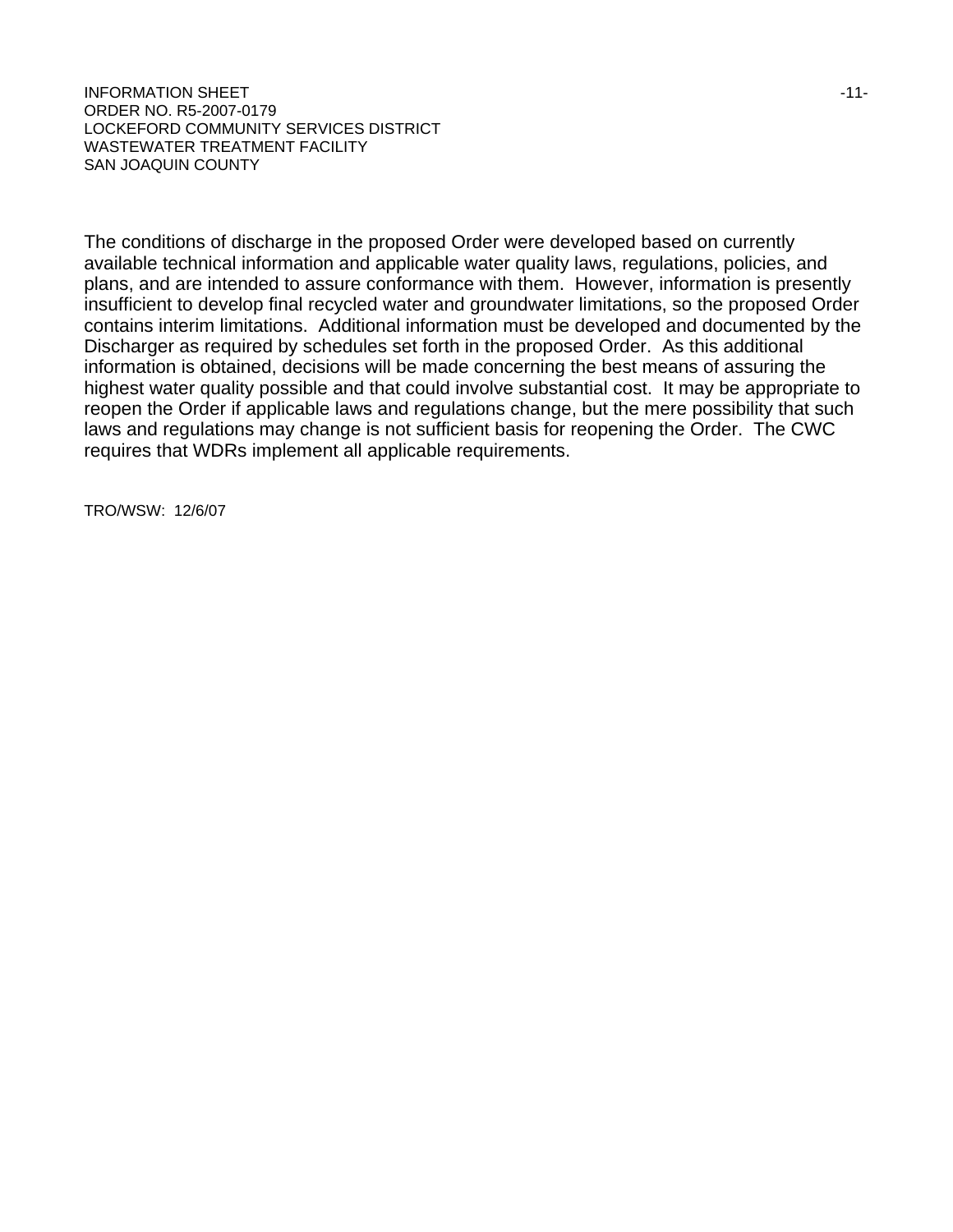**ORDER NO. R5-2007-0179 ATTACHMENT A** 

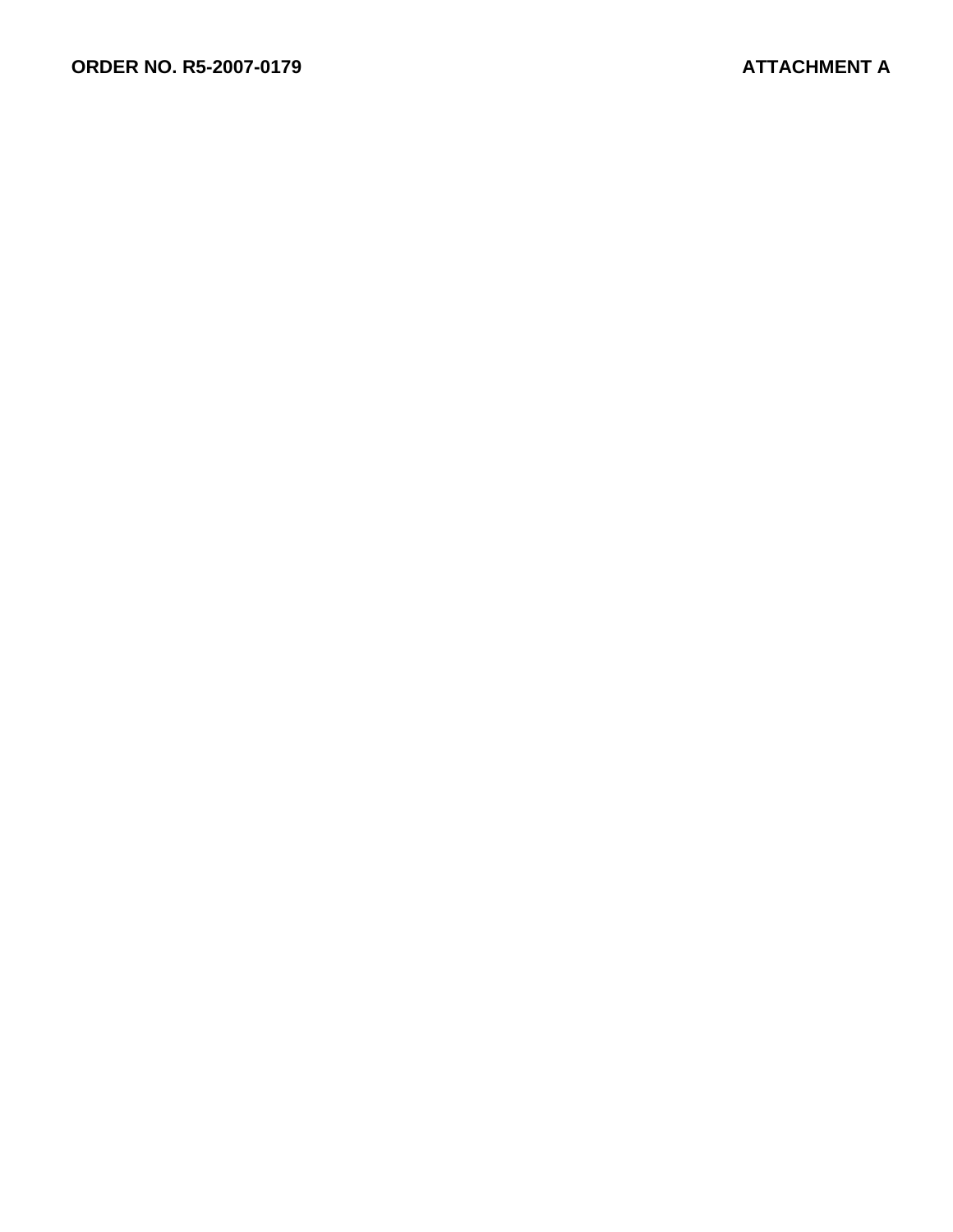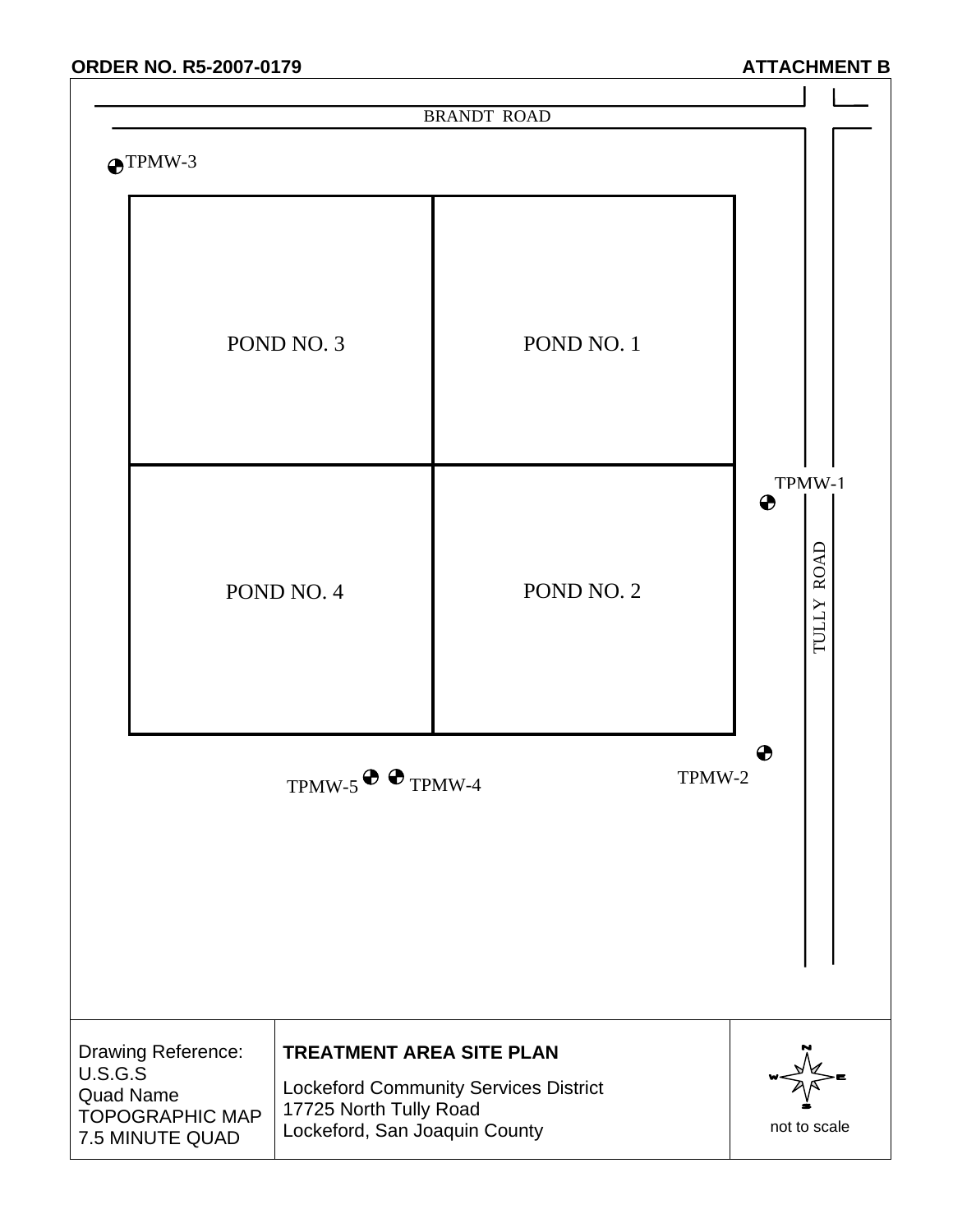# **ORDER NO. R5-2007-0179 ATTACHMENT C**

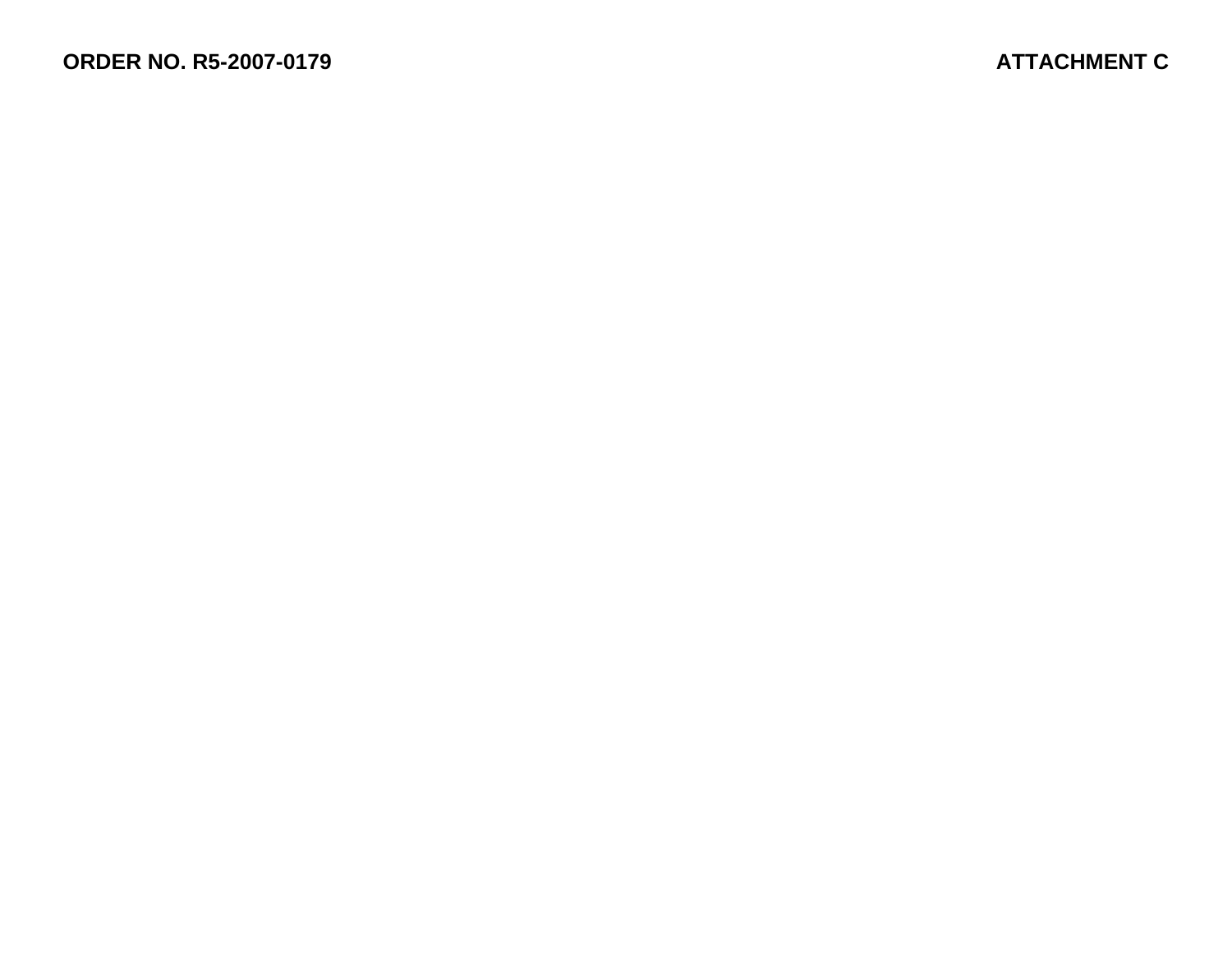

**Linda Adams** *Secretary for Environmental Protection*

# **California Regional Water Quality Control Board**

**Central Valley Region** 

**Karl E. Longley, ScD, P.E., Chair** 

**Sacramento Main Office** 11020 Sun Center Drive #200, Rancho Cordova, California 95670-6114 Phone (916) 464-3291 • FAX (916) 464-4645 http://www.waterboards.ca.gov/centralvalley



Prior to installation of groundwater monitoring wells, the Discharger shall submit a workplan containing, at a minimum, the information listed in Section 1, below. Wells may be installed after staff approve the workplan. Upon installation of the monitoring wells, the Discharger shall submit a well installation report which includes the information contained in Section 2, below. All workplans and reports must be prepared under the direction of, and signed by, a registered geologist or civil engineer licensed by the State of California.

#### **SECTION 1 - Monitoring Well Installation Workplan and Groundwater Sampling and Analysis Plan**

The monitoring well installation workplan shall contain the following minimum information:

A. General Information:

Purpose of the well installation project

Brief description of local geologic and hydrogeologic conditions

Proposed monitoring well locations and rationale for well locations

Topographic map showing facility location, roads, and surface water bodies

 Large scaled site map showing all existing on-site wells, proposed wells, surface drainage courses, surface water bodies, buildings, waste handling facilities, utilities, and major physical and man-made features

B. Drilling Details:

 On-site supervision of drilling and well installation activities Description of drilling equipment and techniques Equipment decontamination procedures Soil sampling intervals (if appropriate) and logging methods

## C. Monitoring Well Design (in narrative and/or graphic form):

Diagram of proposed well construction details

- Borehole diameter
- Casing and screen material, diameter, and centralizer spacing (if needed)
- Type of well caps (bottom cap either screw on or secured with stainless steel screws) - Anticipated depth of well, length of well casing, and length and position of perforated
- interval
- Thickness, position and composition of surface seal, sanitary seal, and sand pack
- Anticipated screen slot size and filter pack

# *California Environmental Protection Agency*





**Arnold Schwarzenegger** *Governor*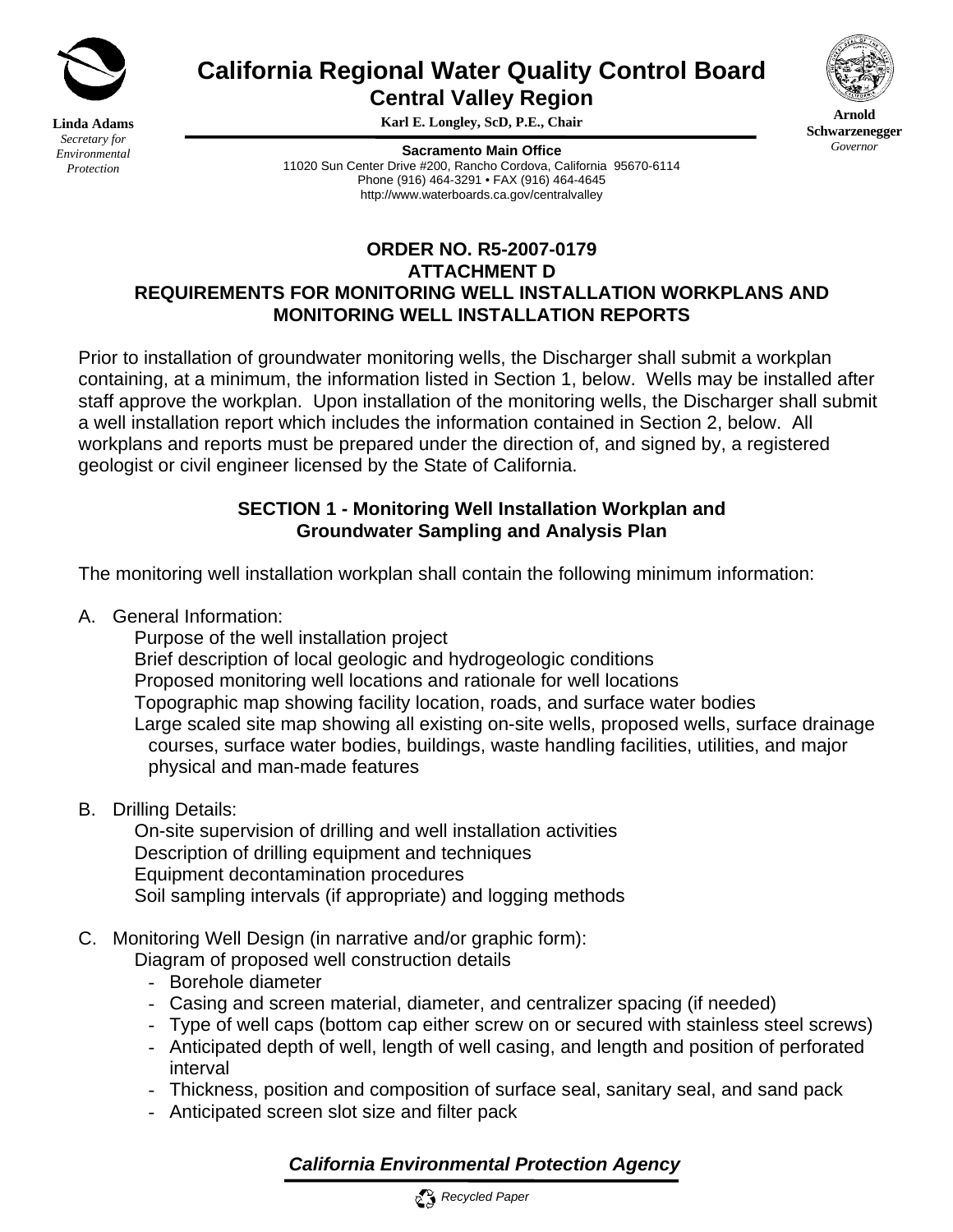- D. Well Development (not to be performed until at least 48 hours after sanitary seal placement): Method of development to be used (i.e., surge, bail, pump, etc.) Parameters to be monitored during development and record keeping technique Method of determining when development is complete Disposal of development water
- E. Well Survey (precision of vertical survey data shall be at least 0.01 foot): Identify the Licensed Land Surveyor or Civil Engineer that will perform the survey Datum for survey measurements List well features to be surveyed (i.e. top of casing, horizontal and vertical coordinates, etc.)
- F. Schedule for Completion of Work
- G. Appendix: Groundwater Sampling and Analysis Plan (SAP)

The Groundwater SAP shall be included as an appendix to the workplan, and shall be utilized as a guidance document that is referred to by individuals responsible for conducting groundwater monitoring and sampling activities.

Provide a detailed written description of standard operating procedures for the following:

- Equipment to be used during sampling
- Equipment decontamination procedures
- Water level measurement procedures
- Well purging (include a discussion of procedures to follow if three casing volumes cannot be purged)
- Monitoring and record keeping during water level measurement and well purging (include copies of record keeping logs to be used)
- Purge water disposal
- Analytical methods and required reporting limits
- Sample containers and preservatives
- Sampling
	- o General sampling techniques
	- o Record keeping during sampling (include copies of record keeping logs to be used)
	- o QA/QC samples
- Chain of Custody
- Sample handling and transport

#### **SECTION 2 - Monitoring Well Installation Report**

The monitoring well installation report must provide the information listed below. In addition, the report must also clearly identify, describe, and justify any deviations from the approved workplan.

A. General Information:

Purpose of the well installation project

Brief description of local geologic and hydrogeologic conditions encountered during installation of the wells

Number of monitoring wells installed and copies of County Well Construction Permits Topographic map showing facility location, roads, surface water bodies